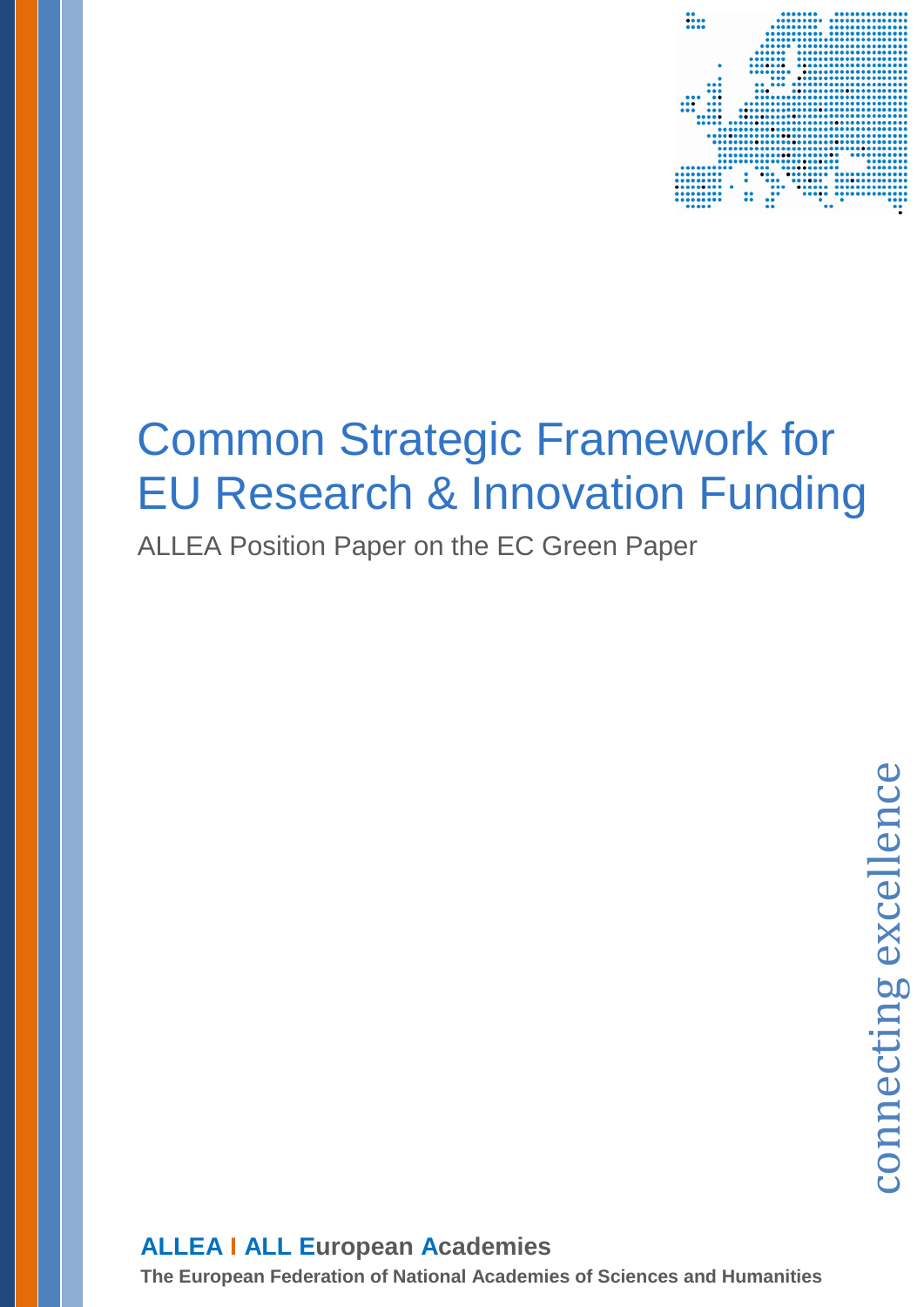

### **ALLEA Position Paper on the EC Green Paper**

*"Common Strategic Framework for EU Research and Innovation Funding"*

### *Introduction*

**ALLEA** as the European Federation of 53 National Academies of Sciences, Social Sciences and the Humanities in 40 European countries **welcomes<sup>1</sup> the European Commission's recognition**, visible in the text of the Green Paper, **that research and innovation are key drivers for smart, sustainable and inclusive growth** as it is aimed for in Europe and as part of Europe's engagement with the wider world. It will be important that all three elements – smart, sustainable, inclusive - will be treated as equally important in the transition to the "Innovation Union".

### *Principles*

<u>.</u>

As we shift emphasis from knowledge-based society to "innovation union", it is important to remember that **innovation is not a goal in itself; rather, it responds to needs of society**, to improve the quality of life and to enhance sustainability. Nor is it a simple linear process from academic discovery to commercialisation, that could be stimulated or steered easily.

If "innovation" is to be defined in a holistic fashion as **a complex and societally embedded process**, it must also consider the educational foundations of society, gender equality and intergenerational justice, more generally speaking social and cultural preferences and values, as well as economic strategies and political decisions in the respective "innovation environments", be they national, regional, local or sectoral. Such a society-centred view of "innovation" will seek to stimulate social innovations and other forms of non-technological innovation, and will build on a more inclusive learning and innovation culture.

**The CSFRI must embrace all stages of this process, wherever they do, can or should occur, from creativity-oriented and inquiry-minded education, through basic research and discovery to valorisation**, and further from product development and design **to market creation**. As all EC programmes will only fund a comparatively small portion of European research, this investment must have a strategic focus and a structuring function.

ALLEA is pleased to observe the strong political commitment to the centrality of research and innovation in the Vision Europe 2020: together with its member academies, ALLEA is prepared to contribute – critically and constructively - to the translation of this strategy into reality by stimulating debates with the public and with policy makers about the longterm societal benefits that can be derived from sustained investment in education and research under the "Innovation Union".

The centrality of research and innovation in the Vision Europe 2020 also signals a changing relationship between science and scholarship on the one hand, and market and society on the other, "**a new social contract between science and society** that

 $1$  A list of the 53 Member Academies from 40 countries can be found at the end of this document. The text aims at giving a coherent representation of opinions, assessments and analyses that emerged in the course of discussions, consultations and dedicated meetings with and among Member Academies and expert advisory bodies. Unless they wish so, no Member Academy is bound by any of the statements here published, nor can any of the statements be attributed to any of the Member Academies, except when they so request.

Given their diverse histories and remit not all Member Academies always agree on all issues; the text seeks to strike a balance between their consensual, creatively dissenting and constructively controversial contributions.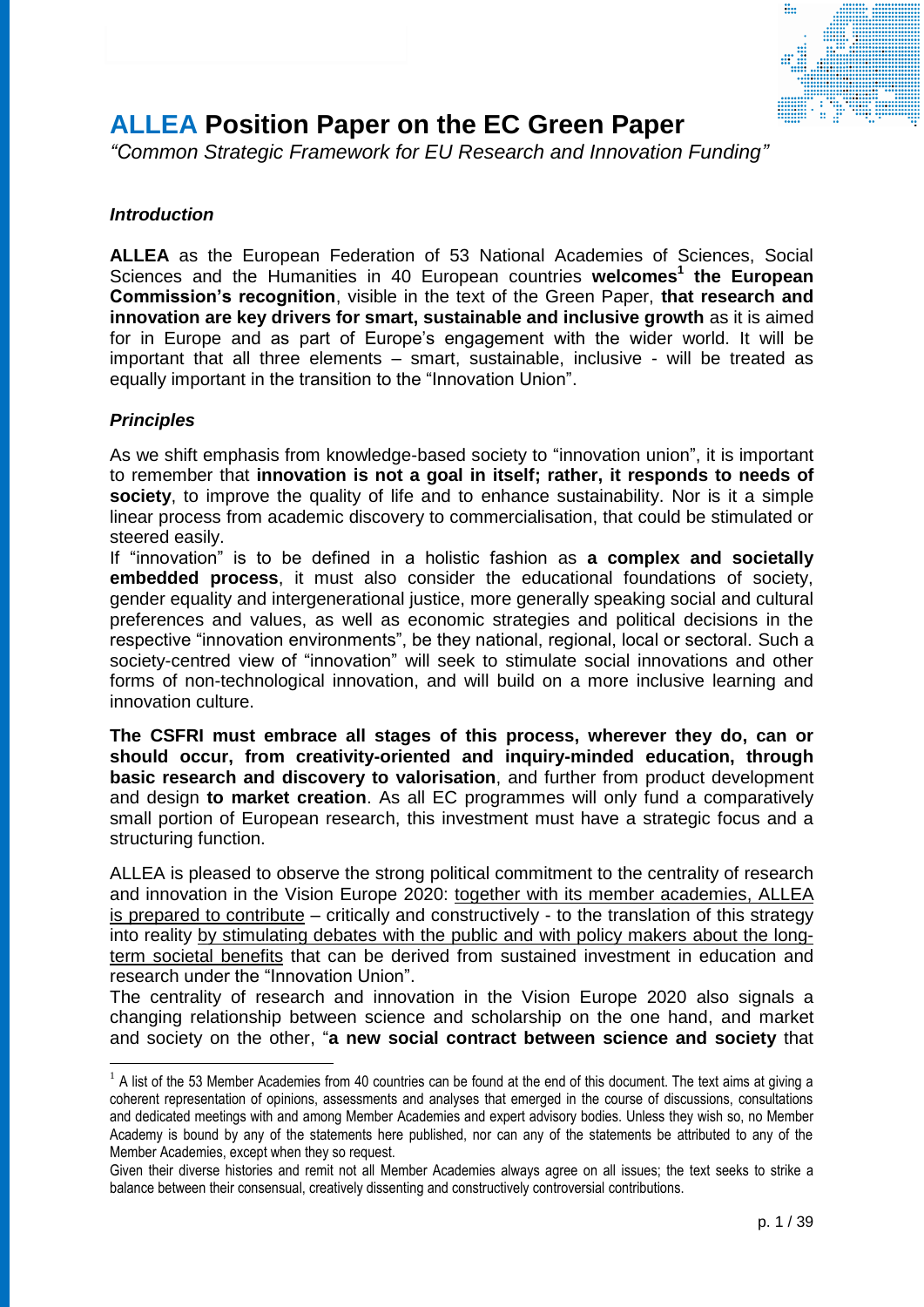emphasizes responsibility for action as well as freedom for thought" (ERAB). Hence it is also an invitation also to the scientific community to reflect on how they can contribute more consciously to societal well-being with their insights and discoveries.

### *Process*

Relying on the scientific expertise and political experience accessible through its member academies and its expert advisory bodies, and with the help of dedicated meetings, discussions and consultations, ALLEA has been able to collect and to formulate a number of overarching arguments, and some more specific ones. While these partly support the vision inherent in the Green Paper, they also represent a critique of some of its underlying assumptions, and of some of the measures proposed to resolve certain of the structural and procedural obstacles that have been identified.

The position paper comprises an *introduction* with some generic remarks on overarching issues is followed by the *detailed responses*; as suggested by the consultation proper, some of the more general and *overarching remarks*, observations, recommendations and requests are also included (and therefore partly repeated) in the last part of the responses.

### *General comment on simplification and flexibility*

**Simplification of administrative procedures will be welcome**. While accountability and transparency need to inform all activities of the future CSFRI, all efforts must be made to reduce unnecessary bureaucratic burdens on researchers and research organisations: **more trust, less control**.

When the Interim Report on FP7 identified three agenda setters of research programming – **science for science, for competitiveness and for society** – it also implicitly warned of an obsessive quest for harmonisation when creating the framework conditions for more strategic coordination. The complexity of the existing rules can frequently be traced to the need to respond to the requirements of specific user communities or clients.

It is very important not to hide the complexity of interactions required for successful innovation cycles behind a smoke-screen of unified procedures (the previously decreed procedures were also introduced with the best of intentions, i.e. to monitor and account for the disbursement of public monies).

**Simplification** in the framework conditions for European level R&I funding can only be **a virtue if it does not suppress the flexibility** that is essential if those requirements are to be met. It should also be taken into account that all beneficiaries will in any case have to struggle with a diversity of national, regional and sectoral framework conditions applying to the part of the work of consortium members – often the overwhelming part which is not EU funded.

On the other hand, further reflections on the appropriate European level funding structures with an increased emphasis on "innovation" may very well give rise to new funding instruments, especially when it comes to improving connections between different stages and sectors in the innovation process, and to linking institutional, local, regional, national and European innovation policies, which may require new more specific rules.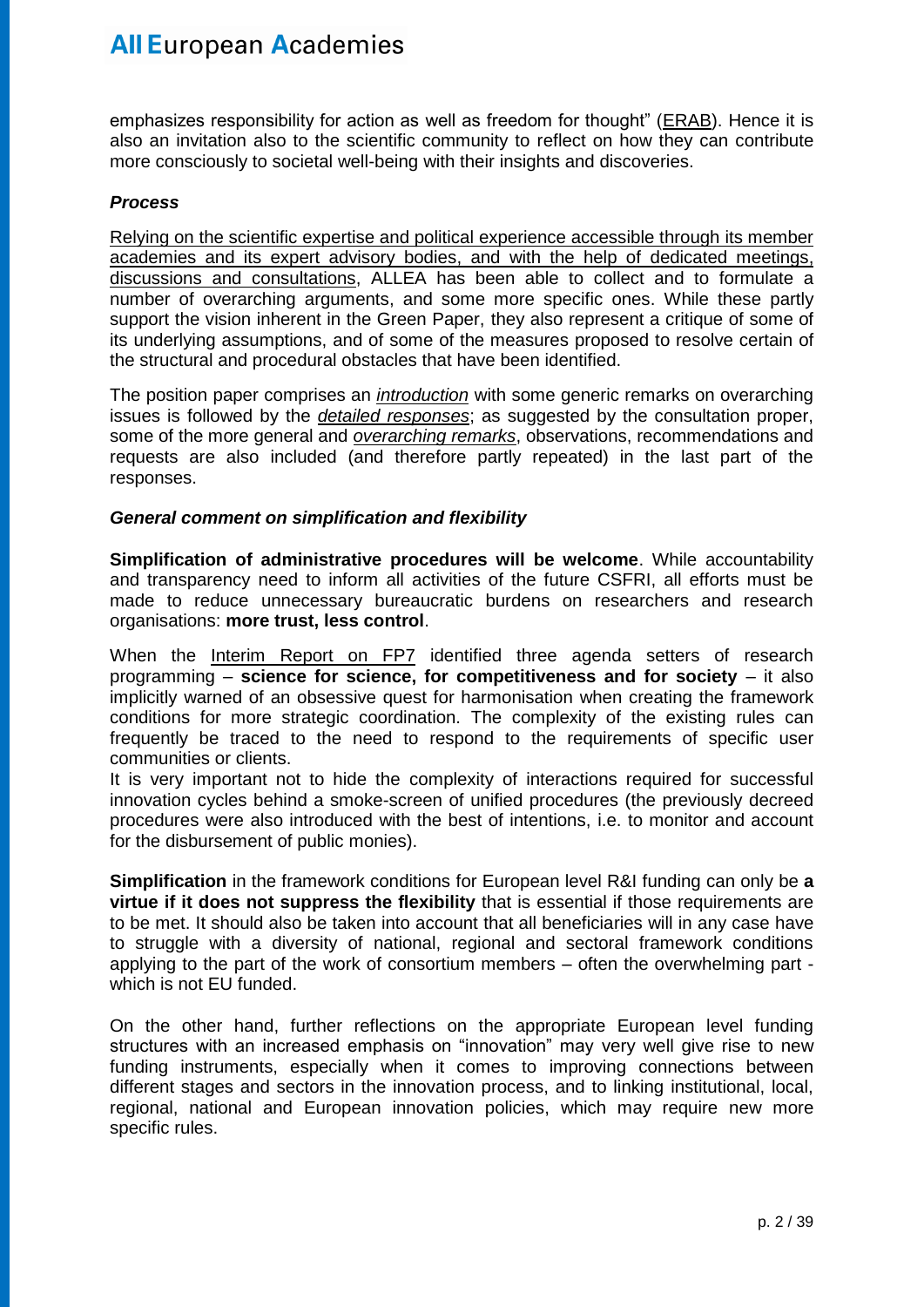### *Coordination of national and EU R&I policies*

ALLEA is confident that the renewed **political commitment to reaching and exceeding the Lisbon objectives**, albeit with a significant delay, will lead to a resounding endorsement through **stronger public and private investment in Europe's S&T base**, in all relevant areas: education, basic science and scholarship and applied research, as well as support for technological and non-technological innovation.

ALLEA as the European Federation of National Academies is aware of the important role that **Member States**, as well as governments of associated, candidate and neighbourhood countries and their relevant R&I related institutions, will have to play in bringing about the **necessary quickening of pace**. Their difficulties in translating their research priorities to actions at European level or aligning their research systems with EU requirements are frequently brushed aside as "to be overcome"; but just as frequently it is a mix of institutional (often legal) obstacles and financial constraints that prevent more rapid action.

An early involvement of the scientific community in all these processes will help to generate a common sense of purpose, that is not looking at Europe alone, since progress in scholarship and science is understood by definition as global.

With the scientific community behind it in its wish to complete an excellence-based ERA, the EC can offer robust support to national efforts in that direction.

### *Overall funding level*

The scientific community is concerned about the decade-long experience with the slower than hoped for construction of the European Research Area (ERA). This experience shows – in both the best and the worst cases - that **strong EC incentives are needed to assist** the transition from inward-looking national research programmes towards **Europe-wide articulation of national funding schemes**. Since such is the logic of many of the new instruments, for example those that will address Grand Challenges and which are born out of national priorities, such incentives can be predicted to be of crucial importance also in the future.

In addition, **FP7** has seen unprecedented levels of participation in calls and competitions, which has led to **large oversubscription**. Yet, success rates were low, despite the increasing number of excellent proposals. Clearly there is a need for a highe roverll level of funding.

Furthermore, the **overdetailed and prescriptive nature of the many FP7 calls** – led to many small calls and to the all too frequent phenomenon that certain issues were examined from one point of view only – that of the one winning consortium - , due to funding being available for only one project per call.

Finally, the necessity to integrate and to continue **making more attractive for SMEs and corporations the specific programme formats**, such as FETs, KICs, EIPs etc., can only be achieved with significantly large budgets.

For these reasons and more, ALLEA urges that a target be set for the **future annual CSFRI budget** that should not be inferior to 20 Bio. € per year. This would correspond to a total amount of **100 Bio. € over a 5-year period**. This figure is meant to represent almost a doubling of the Directorates budget for R&I funding in real terms, not simply a relabeling of several existing but separate strands dedicated to R&I.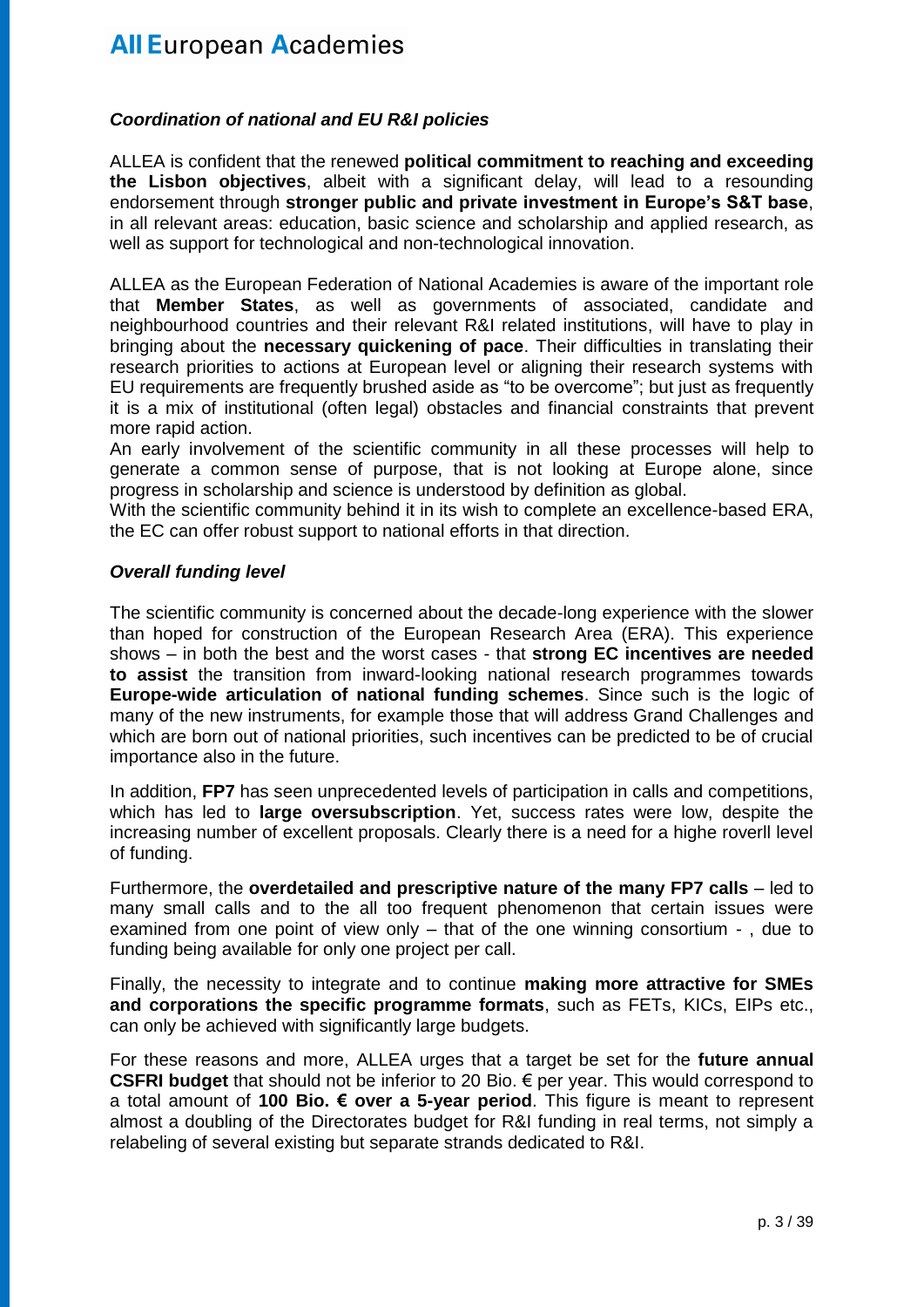Of the additional support thus generated some should be dedicated, in the form of incentives, to improved coordination and continent-wide articulation of national R&I activities. This may give the CSFRI **thematic leverage around "Grand Challenges" and other thematic priorities**. The funds would help produce an environment in which there will be immediate rewards for the proactive search for complementarity of expertise across borders, and for the lowering of procedural obstacles on the part of national actors, where they need to pool resources and such expertise.

Around **1/3 of the CSFRI budget should be reserved for bottom-up / blue-sky activities** of different kinds (ERC, FET, collaborative research networks etc.); also all these budget lines should at least be doubled.

### *Social Sciences and Humanities and Europe's 6 th challenge*

All the "Grand Challenges" identified so far, such as ageing, climate change, energy, food security and transport are rooted in social change scenarios (or must be tackled in this context). Yet, critically, so far the social, cultural, geopolitical, legal and diplomatic specificities of the position of Europe have largely remained sidelined in the discussion; its responsibility for dealing with these "Grand Challenges" have not been systematically explored as part of the new European foreign action.

This is why, we developed a set of large core **research questions of crucial importance for the future European societies, of European polity and of Europe's standing in the world** (such as: *Memory, identify and cultural change; employment, education and working lives*; and *inequality, families and the quality of life*). Building on these questions, **ALLEA urges that an independent 6th challenge is recognised, that deals with the topics, for which SSH expertise is central**: such a challenge would comprise large topics such as "*building resilient societies*", would look at foundational issues such as "*education, inclusion and employment*", and would also deal with the challenges arising from *Europe's new role in the World*. This 6<sup>th</sup> challenge would address, with the tools of SSH, some of the key social, economic, cultural and political problems and opportunities that the EU needs to face as part of its internal cohesion policy and its external repositioning.

In its efforts to understand and promote a new innovation culture, the CSFRI will need to **give greater importance to the concept of "social innovation"**; for this, involvement of experts for the development and deployment of cultural and societal knowledge is essential. Identifying opportunities for social innovation should aim at enhancing societies' ability to engage with other (technological and non-technological) innovation processes: so far, numerous institutional bottlenecks have prevented Europe from developing innovation-friendly cultures. Europe, its institutions and industries themselves need to innovate.

With these new foci added – including research on and research leading towards "social innovation" – **the budget of the SSH sub-programme should be approximately 3 Bio. € over a 5- year period**, with an average of 600 Mio.€ per annum), with the other 2/3 being divided over the other intra- and extra-European themes, and with approximately 10% for transversal activities (foresight, indicators, infrastructures etc.).

It goes without saying that all work on societal Grand Challenges, irrespective of the lead discipline, need the participation of SSH teams.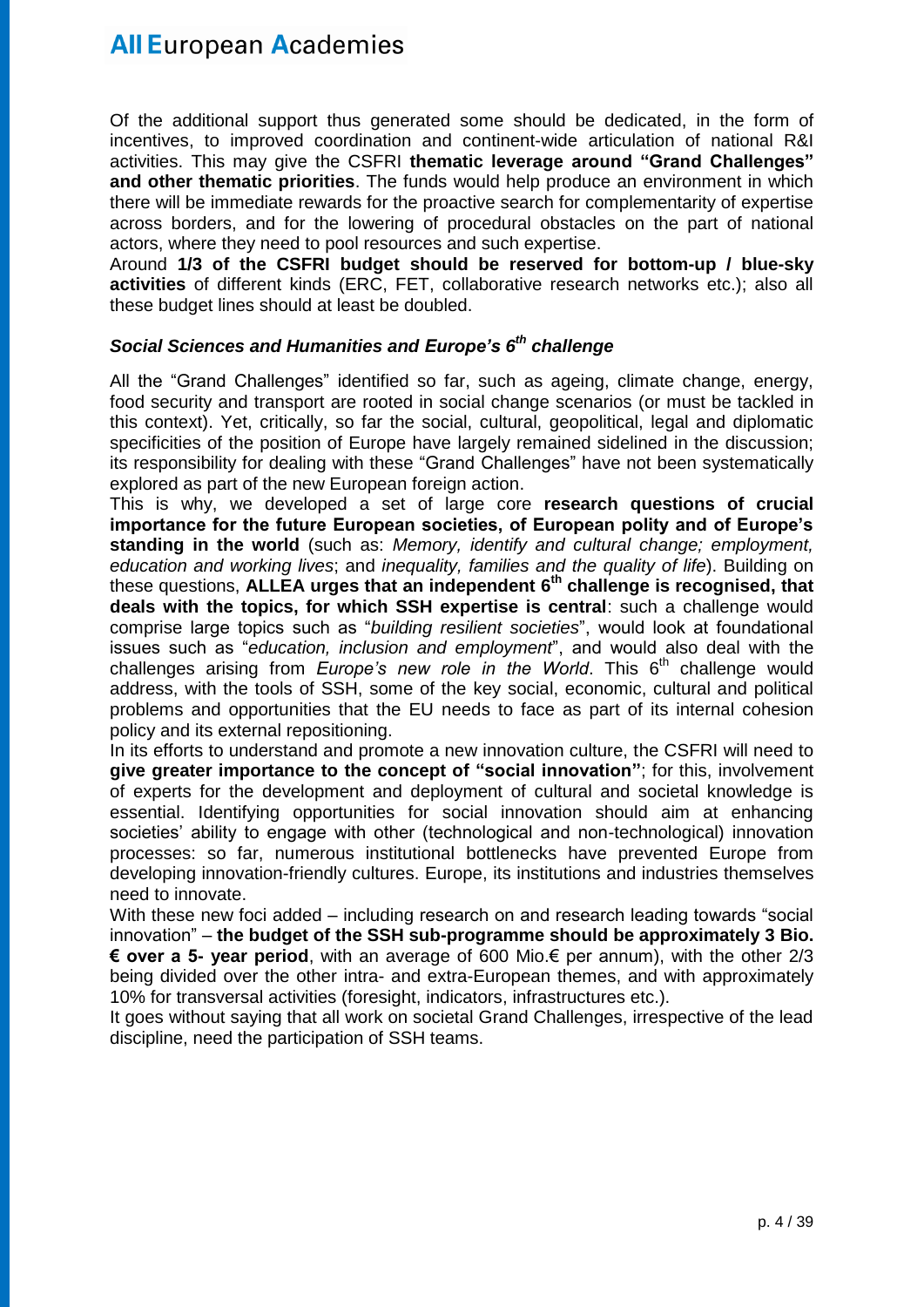### **Working together to deliver on Europe 2020**

**1.** *Making EU R&I funding more attractive and easy to access for participants (Single entry point with common IT tools; one-stop-shop for support; streamlined set of funding instruments covering the full innovation chain; further administrative simplification):*

#### *Overall budget*

Core to the attractiveness of any funding programme is the likely return on investment (here: investment of effort to apply): the first condition for attracting excellent researchers, therefore, is that the **overall budget of the future CSFRI matches the centrality of its expected contribution to growth across Europe in the longer term**, and that the allocation of funds is justified in terms of scientific excellence.

ALLEA argues that a target for the future annual CSFRI budget should not be inferior to 20 Bio. € per year. This would correspond to a total amount of **100 Bio. € over a 5-year period**, almost a doubling of the Directorates budget for R&I funding in real terms under FP7 (no relabeling of several existing but separate strands dedicated to R&I).

#### *Simplification / harmonisation vs. flexibility*

Alongside this, any meaningful **simplification of administrative procedures** will be welcome. While accountability and transparency need to inform all activities of the future CSFRI, unnecessary bureaucratic burdens on researchers and research organisations can be reduced: excessive micromanagement and control (e.g.: time recording) should give way to **more trust in the good faith of researchers**. A "**higher rate of tolerable risk errors**" should be admissible.

Simplification in the framework conditions can, however, only be a virtue if it does not suppress the flexibility that is necessary in order to cater to the needs of the R&I communities. The CSFRI needs to take into account the multiplicity of new actors that would be attracted (and of their needs), **were the CSFRI budget doubled in real terms. A wider sector of market and society actors would then successfully be included** among applicants and parties to be funded, and the chances are that there would be a need for greater – not lesser – openness and flexibility of approaches.

The centrality of R&I should not generate a greater centralisation of **bureaucratic procedures**: rather, the support function **should be designed with the diversity of clients in mind; simple, supple and easily adaptable** ground rules (for applications, budgeting, accounting, entry and exit from projects etc.) will serve most parties. This can include simple measures, such as making the requesting of lump sums and flat rates only a voluntary option across all applications.

The objective should be to attract not more, but better and more relevant participants (whichever part of European or global society they are rooted in); to this end, **a higher number of qualified and motivated support staff (science officers)** with knowledge of diverse sectors of societies, in-depth understanding of the field and an ability to serve successful applications from beginning to end of a project cycle, will achieve more (also at the science and policy interface) than reliance on IT tools, simplified brochures, and the like.

### *Diversity of applicants*

It goes without saying that **eligibility criteria** can (and should) be **further clarified** and that barriers to application should be lowered in as many ways as possible, provided that the selection continues to be based on excellence (with relevance to be considered a sub-criterion of excellence in terms of the respective Call).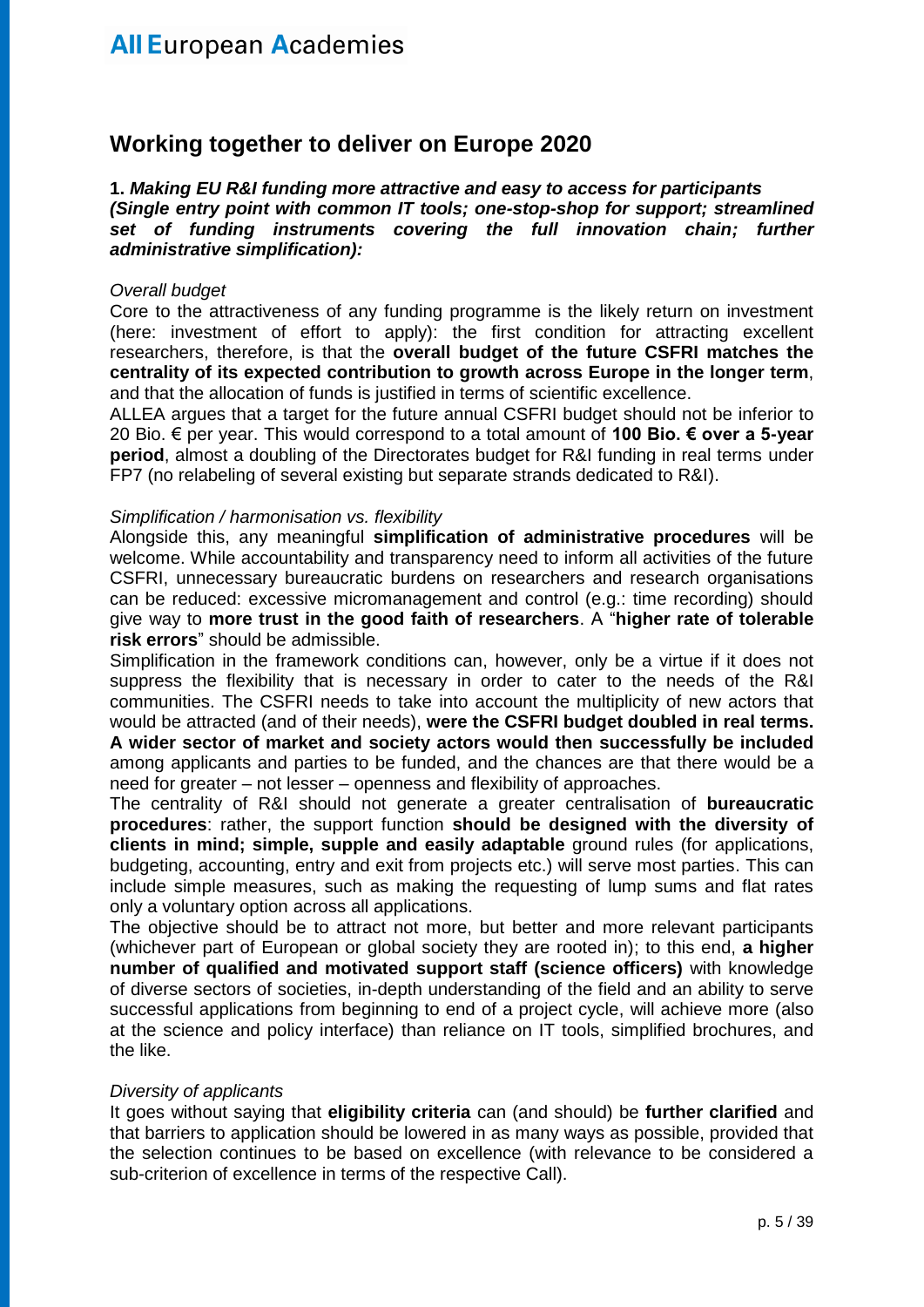Participation opportunities should be as open and inclusive as possible and should reflect the inclusive nature and the potentially global reach of the CSFRI.

But it would be an illusion to assume that a 200Bio. $\epsilon$  programme (CSFRI + structural / cohesion funds), open to applications worldwide from very heterogeneous sets of actors, could be administered with a "one size fits all" approach.

#### *Some problems: selection; success rate; time to grant*

First and foremost, to increase the likelihood that outstanding researchers will choose to apply also under the thematic lines of a future CSFRI, it is essential to **involve leading figures in research from an early stage in the planning** of the content dimensions of the thematic work-programmes, and to ensure that some of them are also willing to serve on the evaluation panels for sub-programmes other than the ERC.

Given the **low success rate under** most calls under **FP7**, applications under the CSFRI might become **more attractive if a two-stage selection process** for proposals signalled to part of the applicants at an early stage that their project would not be up to the required standards; unnecessary time spent on project preparation could be avoided.

EC funding programmes continue to be plagued by the **long time that passes between the proposal for a theme** to be included in an annual work-programme, the launch of a Call, **and the final access to grants**.

While a cross-service acceleration of TTG (time to grant) would be desirable at the level of single source EC-funded proposals, the real challenge to be overcome will lie in the emerging new funding structures which will increasingly involve national and other actors as decentralised funders: these are not accustomed to, and often reject, the notion of adjusting their decision-making cycles and procedures to higher-level needs. Here, incentives and clear rules to be imposed by the EC as a condition for additional funding will certainly be critical, to avoid the risk that the best designed collaborative research schemes may collapse because of the adherence by partner institutions to regulations that no longer stand the test of time.

For research outside established targeted programmes, an **open call** should be considered.

### *Support for underrepresented MS*

At a practical level, also the following measures would be helpful:

- **specific support mechanisms** to make better use of the research capacities in **many of the EU12 countries and candidate countries** currently under-represented among the beneficiaries of FP6/7 support, including:
	- **•** better support, training and monitoring for the NCP's;
	- training in application skills and best practice arrangements for the management of larger grants;
		- but also:
	- **Inclusion of more highly qualified reviewers from EU12 countries.**
- clear (and early) signals of **areas of continuity with FP7 (so that preparatory measures** already taken or planned by some countries **can have the desired effect**);
- progress with regard to simpler rules on eligibility of costs, taking into account national, institutional and sectoral specificities;
- meaningful spread of sizes of grants, so that both entry-level participation and the participation of SSH researchers is facilitated;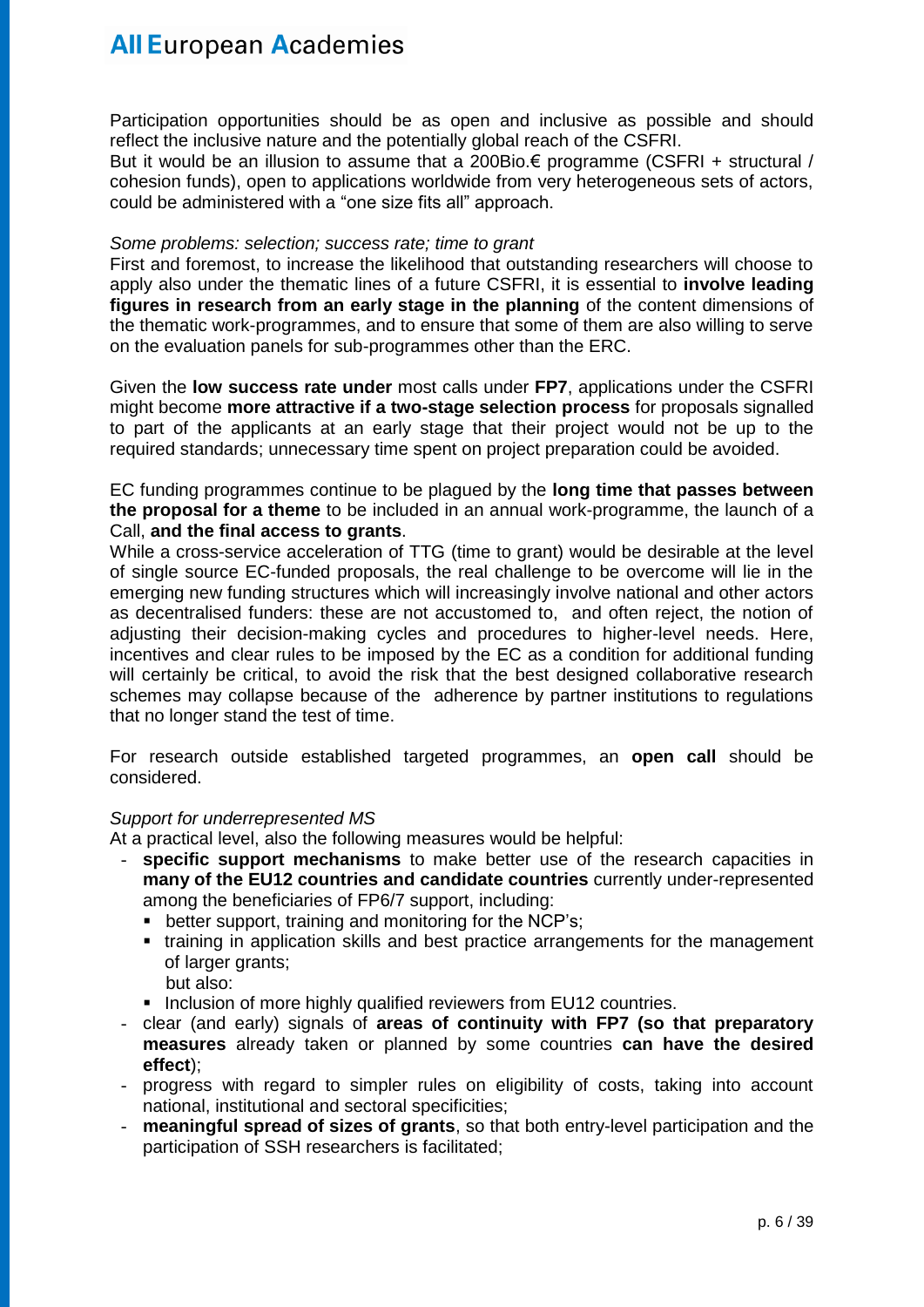- **longer duration of awards** / project lifetime, so that they exceed the standard duration of nationally funded projects (e.g.: five years);
- redesign of any remaining matching fund percentages, to be differentiated for each country in line with per capita income (since in most projects it is salaries that vary from country to country, unlike most other research related expenses).

#### *Evaluation*

The current emphasis on simplification and harmonisation in the pre-application administrative services and post-award monitoring and accounting requirements should not blind us for the need to develop **more transparent and appropriate criteria** for the selection itself, and for each stage and sector involved in the innovation process.

Also the criteria for the **selection of the evaluators for scientific excellence** must be made more transparent. For this, further efforts in constituting a European peer review college for the assessment of the S&T quality of proposals might be helpful.

In many cases, pragmatic and practical revisions alone may have the desired effect of real simplification (e.g.: **two-stage selection process** for such large scale projects as here envisaged).

By the same token, large-scale programmes intended to advance research on "societal grand challenges" may need to involve **non-academic stakeholders** (end-users) at different stages **in the evaluation processes**: a very fine balance is needed here in order not to overturn the hard-won freedom of the scientific enterprise, while generating and maintaining a strong societal buy-in into that same enterprise.

### **2. Coverage of the full innovation cycle from research to market uptake:**

#### It is critical that the **CSFRI must not be driven by a simplistic understanding of innovation**.

The linear approach to innovation that seems to underlie large parts of the Green Paper underestimates the complexity of the dynamics driving research and the process that, often thanks to serendipity, leads to breakthroughs. Innovation can and should be stimulated through appropriate framework conditions among researchers, investors, endusers etc., but it can be neither decreed nor predicted. An innovation culture does not grow overnight.

Preparations for an "Innovation Union" that subscribe to the inclusive notion of "innovation" as explained in earlier sections would therefore have to start by stimulating its citizenry to be open to innovation, and to reflect and, where appropriate, embrace the opportunities offered by science and technology to improve lives.

### *Curiosity-oriented and inquiry-based education*

It is critical for the capacity of a society to absorb innovative products, services and thinking (whether with regard to climate, energy, food, health, media, transport or wellbeing) and to make well-informed choices that the **citizenry that is literate in core concepts and ideas of the STEM fields** (science, technology, engineering and mathematics). For this reason, an understanding of the technological basis of all human societies, but in particular contemporary and future societies, should be an integral part of school and post-secondary curricula. Overall, the Europe 2020 strategy with its vision for a social market economy for the 21 $^{\text{st}}$  century should rest on a commitment to MS investment in better education (individuals and institutions).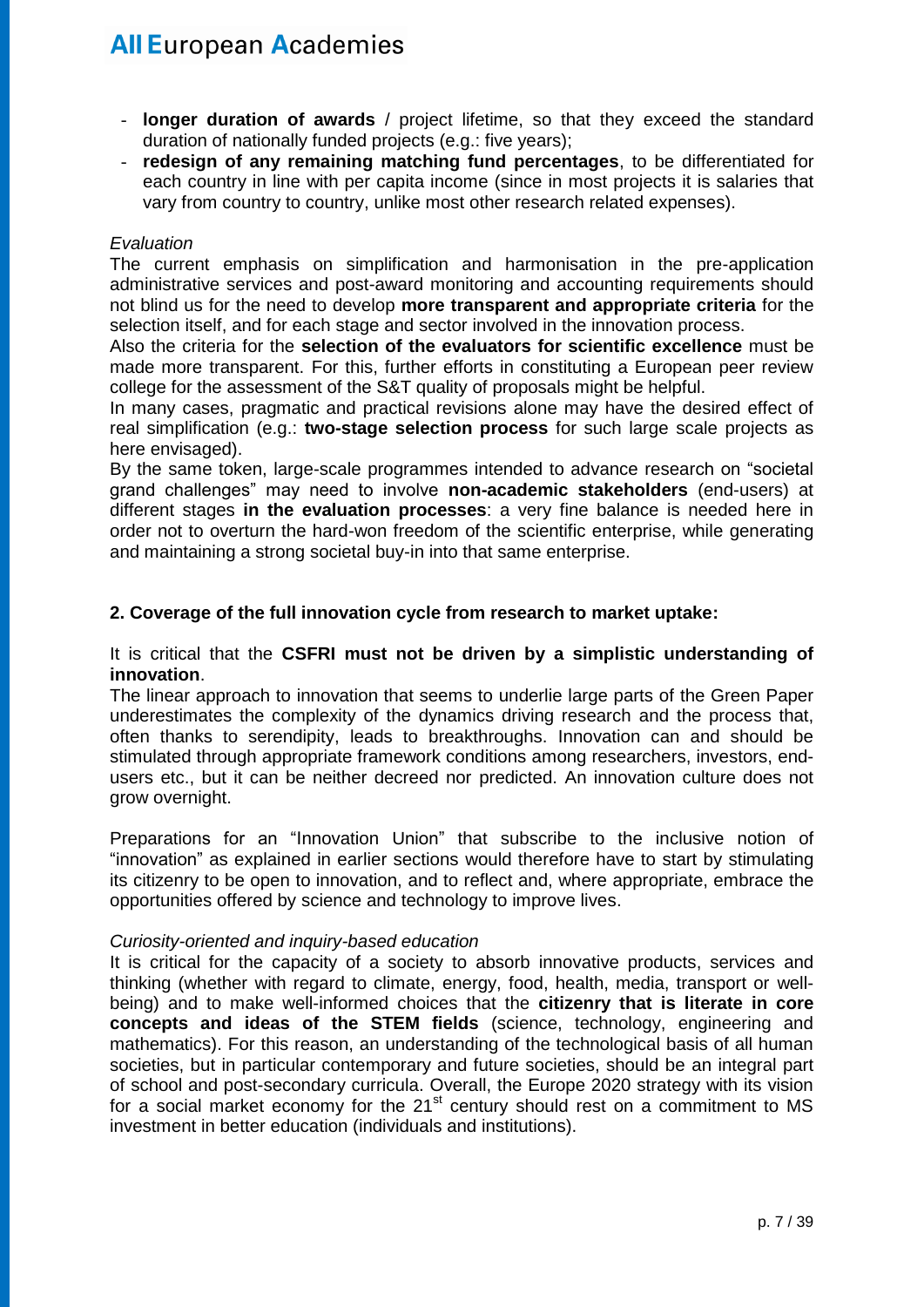The innovation cycle depends on a creative and diverse workforce; yet, currently many countries in Europe report that they face difficulties in **attracting more girls and minority groups to STEM education and studies**; EC funding might be directed towards seeking to make STEM education more attractive for these groups.

Support for exploratory research into (and, perhaps, even experimental roll-out phases of) such efforts at **rejuvenating STEM curricula** will be necessary. An understanding of **core business, entrepreneurial, financial and commercial concepts**, practices and rules should also be integrated into curricula **alongside the classical scientific and humanistic disciplines**.

The **ALLEA Working Group on Science Education** is already engaged in exchanges with the EC services on inquiry-based science education at both the political and the operational level, and is ready to provide advice, support and input wherever needed.

#### *Social innovation*

ALLEA takes note of the fact that a very large component of future innovation will occur through "**social innovation**".

Research into "social innovation" should be part of what ALLEA wishes to see emerge as the funding of a "6<sup>th</sup> challenge" that would address with SSH research some of the social, economic, cultural and political challenges and opportunities that the EU needs to face as part of its internal cohesion and external positioning (ageing; health; finance; labour market; identity; creative industries; public sector; diplomacy; global justice; well-being; technological choices etc.).

Given the urgent need for additional **data-intensive research for policy support** in these domains, and the need to involve multiple schools of thought and approaches, an annual funding level of 600 Mio.€ under a "cooperation"-like scheme (3 Bio.€ over 5 years) seems to be the absolute minimum.

SSH research in Europe reaches far beyond ancillary services (ethics; risk management; etc.) to technology based research programmes, and can help to create the core of the future European identity as a globally distinct knowledge-intensive, justice-driven, democratic political entity and social market economy.

It should not be underestimated that here, too, entirely **new forms of ex-ante and expost assessment may become necessary for evaluation in the field of "social innovation"**.

In the EC funding portfolio, the blue-sky ERC funding mode must be doubled, as it unlocks frontier knowledge.

Following up on the notion of the full cycle, that would start with a grounding of national and European science systems in basic research, capable of breakthrough discoveries, ALLEA is convinced that a **substantial part of the future CSFRI should remain available for exploratory fundamental research**. This is particularly important for the funding areas defined as "Grand Challenges" or other already selected for Joint Programming Initiatives or similarly large scale EIP's.

Where areas of strategic importance for research have already been identified by political decision-makers, both the **bottom-up FET-Open and top-down FET-Proactive** funding mechanisms, successfully tested for the field of ICT, could usefully be expanded to other fields.

Support for the next steps after discovery (from the thinking about moving from idea to market, to actual **support for demonstration projects**) – as currently partly accessible to ERC grant holders – should be on offer also for other awardees in areas of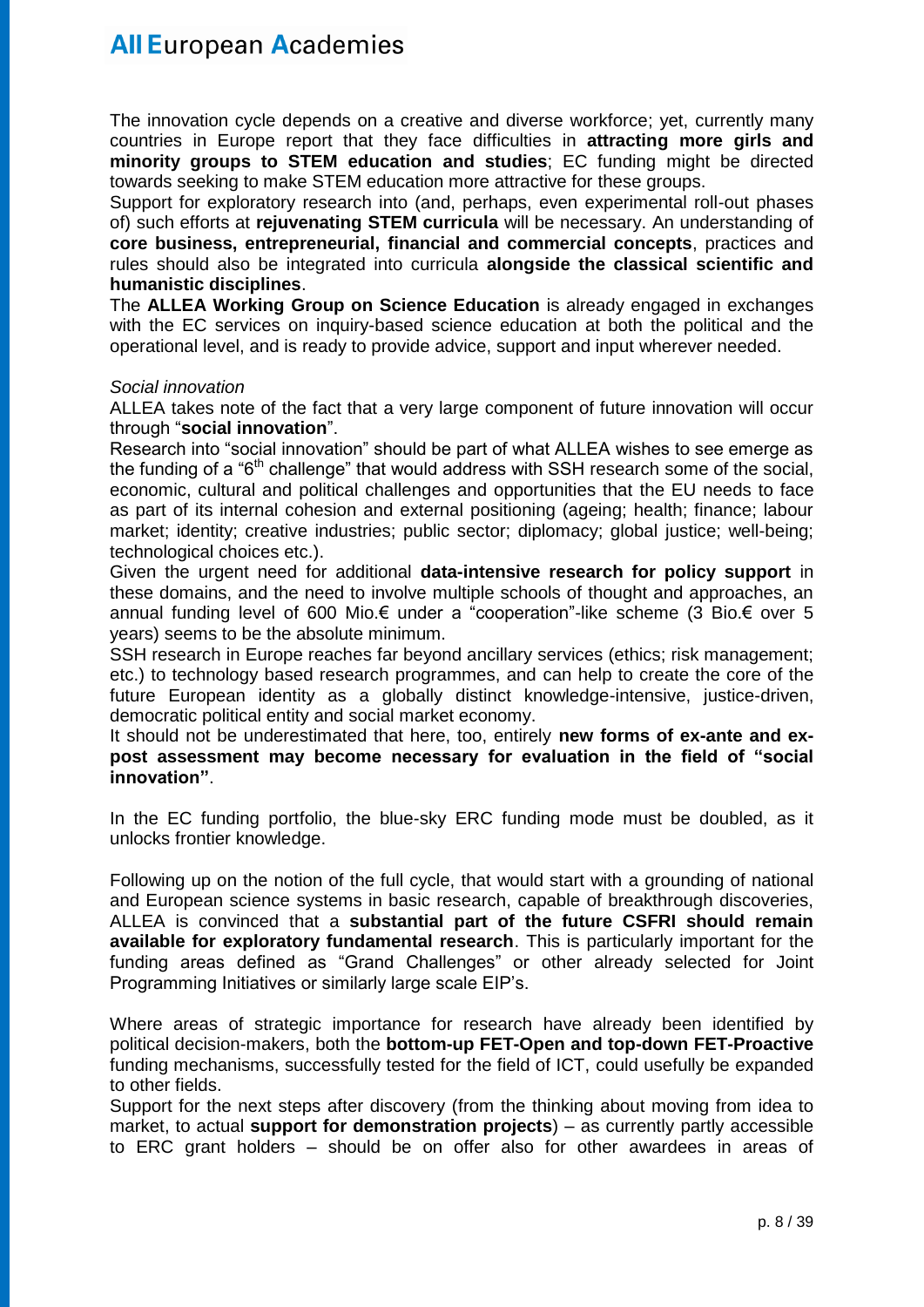fundamental research, especially where local institutions fail to provide the necessary support.

**Appropriate mechanisms still need to be developed** for an equivalent support scheme for research carried out in the various areas of SSH, **where social innovation is the objective** (e.g.: business models; public policy intervention; creative industries etc.).

Furthermore, across the full funding portfolio (all four FP7 pillars and their successors), **blue-sky research must be guaranteed easy access to resources**, once it reaches the point where socio-economic impact can be envisaged, **in order for its results to be fed rapidly into "innovation processes"** in the traditional sense. An easy-to-access **support scheme or top-up for spin-offs that have developed out of EC funded projects** might be an incentive for some academic environments.

Also the experiments of the Knowledge and Innovation Communities **(KIC's) of the EIT,** which aim to accelerate market uptake, will need **to be monitored carefully, to draw lessons** for wider application.

In fact, all forms of **networking that bring together actors from the sectors of education, research, industry and end-user communities** is potentially useful.

Lately, the introduction **of EIPs has lent new dynamics to the cross-sector integration of R&I activities**. The future CSFRI would have to provide sufficient advisory capacity to ensure that, with this multitude of formats available, actors can make the appropriate choices for the kind and level of alliances and integration they need to advance their research, product development or market-entry.

**Demonstration units** may be created that would help to reduce reluctance to invest in the necessary transition from the phase of academic research towards industrial production, thereby overcoming what has been called the "point of hesitation".

Technical validation and market simulation of innovative products targeting challenges in non-European ICPC countries should also be eligible for support, provided that they are under as strict a set of regulations as they would be under the laws applicable in the EU

There should be better coordination and integration of the existing tools of DG R&I (FP, CIP, EIT) and the cross-directorate coordination of research activities, for example in the fields of agriculture/food, environment, health, transport, especially in view of the "Grand Challenges".

As part of the internationalisation strategy, efficient tools will be necessary that allow global collaborative research ventures to address IPR aspects at an early stage in what may turn out to be an innovation process.

The introduction and encouragement of **public procurement policies** for innovative products or practices – initially if and when they conform to the strategic innovation agenda - should be considered. One might also envisage or **competitively awarded support for political or public sector entities or communities that designed particularly convincing schemes to introduce such innovations**. In order to narrow the potential gap in uptake between the different regions of Europe, additional support (a higher percentage?) could be provided as part of the structural / cohesion funds and other funds destined to secure the livelihoods of professional groups or otherwise promote the inclusion of communities (CAP; fisheries; ESF, etc.).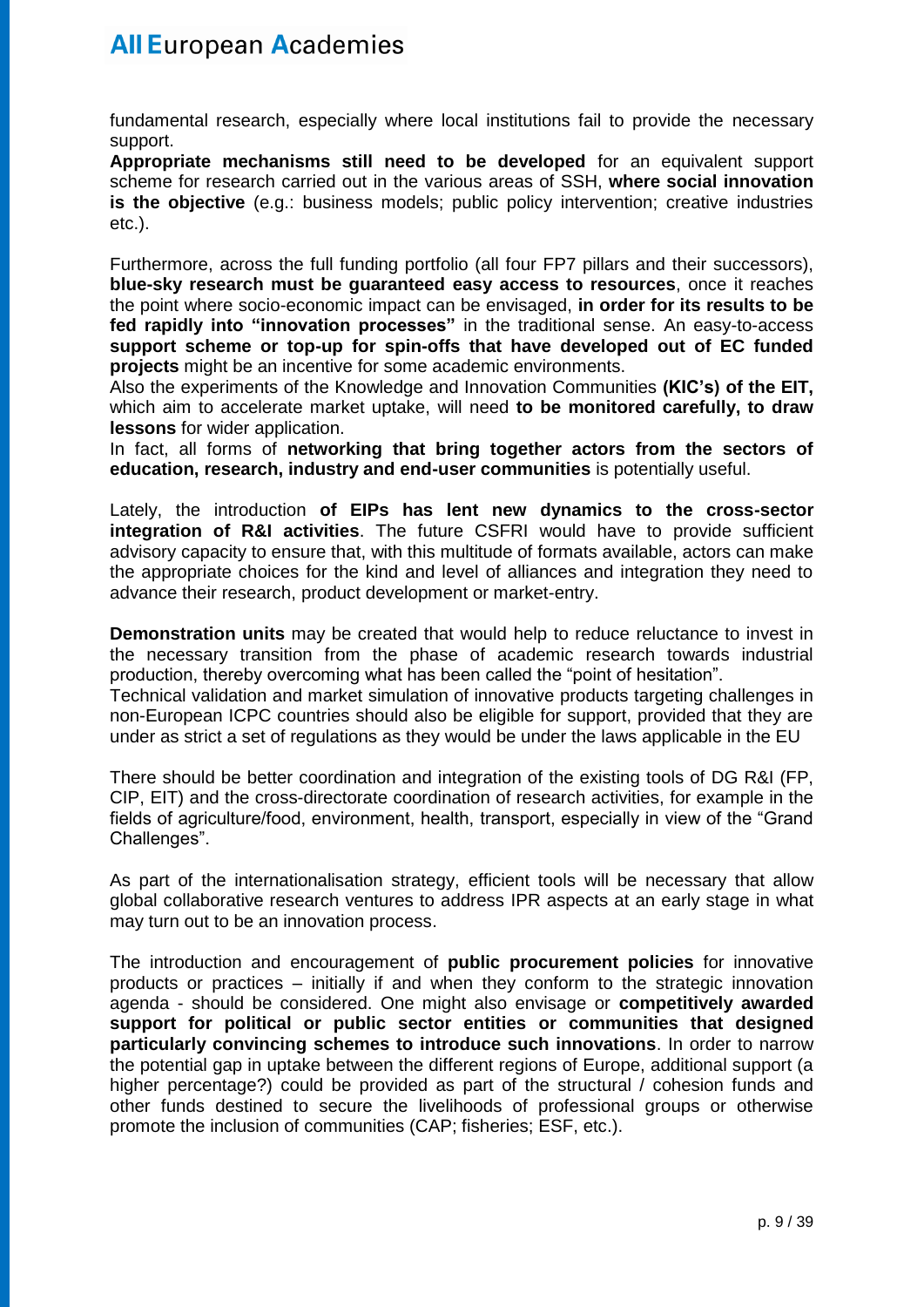Given the elements listed above – the fundamental value of education; the necessity of a string basic research base; the role of social and institutional innovation; the new formats to stimulate use of innovative products - more effective use of the instruments and their management might be achieved not by streamlining them into a single chain, but rather by a clearer profiling of the different support functions that they can fulfil.

A **wholesale moratorium on new funding formats** – as suggested by the interim report on FP7 – might perhaps be the proper reaction to the multitude introduced under FP7. But if such a moratorium were imposed, it **risks stifling the creativity** that the current rethinking of the EC's R&I funding logic wants to trigger.

### **3. Characteristics of EU funding that maximise the benefit of acting at the EU level, incl. emphasis on leveraging other sources of funding:**

In earlier policy papers, ALLEA has already spoken of the **triangulation of the European Higher Education, Research and Innovation Area** as the arena where Members States and others cooperate. The underlying assumption of this triple acronym (EHE/R/IA) is that there is a political will (in governments and other relevant national institutions) to create and employ legal and fiscal measures that allow the borderless, unobstructed functioning of science and scholarship Europe-wide.

ALLEA is confident that with the **renewed political commitment to reaching and exceeding the Lisbon objectives** will lead to a resounding endorsement through **stronger public and private investment in Europe's S&T base** in all relevant areas: education, basic science and scholarship and applied research, as well as support for technological and non-technological innovation.

### *Networking*

But even with these broad framework conditions in place, substantial support and incentives from **EC programmes** will be needed, notably in order **to facilitate the transnational networking of researchers at all levels (junior to senior, basic to applied** research), as well as institutions and different sectors.

In practical terms, this would include:

- a further strengthening of COST [provided that the robustness of peer-review can be further developed],
- a more efficient and easy-to-use mechanism of the EUREKA kind,
- support for new fully-funded, but externally managed schemes for small scale exploratory grants and networks under broad thematic headings (of the kind first experimented under the EUROCORES scheme);

What is still needed is **better cross-border cooperation (also of national funders)**, which should ensure more frequent and **less cumbersome processes of pooling of resources** at the programme level or, at the individual or project level, **improved portability of grants**.

### *Overcoming fragmentation*

Failure to leverage the funds of MS (or their institutions) for smaller and large-scale collaborative research ventures has proven in the past to imperil the success of muchadvertised new tools, even those of comparatively small size, whether in basic science and through subcontracted agencies (the ESF's EUROCORES scheme), or in areas where targeted basic research was invited (when lower than desirable commitments were registered in some ERA-Nets) or in new forms of support for PPP's and their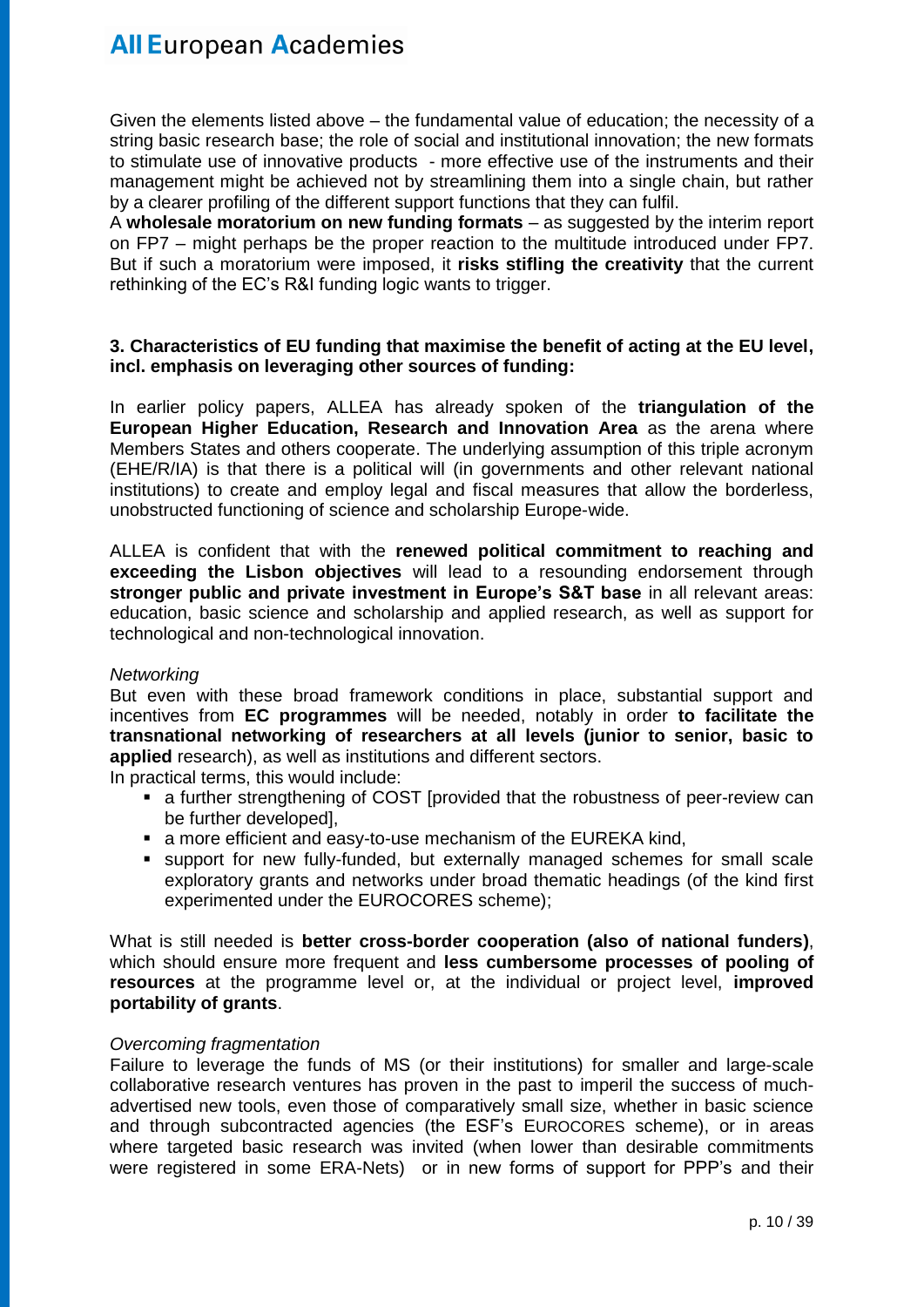consortia, such as the Joint Technology Initiatives. The CSFRI must draw lessons from these experiments.

Overcoming the **fragmentation and vast socio-economic differentials that characterise Europe's scientific institutions** is still a challenge, even more so when it comes to integrating candidate and neighbourhood countries. All measures that lead to a more complete integration of researchers and their institutions into wider European forms of cooperation will be valuable. In this context it may be desirable to consider more **effective forms of support and cooperation for specific regions** (e.g.: Western Balkans; CIS; Southern and Eastern Mediterranean).

In the areas of strategic themes, EC funding interventions will be needed in order to facilitate the:

- creation of critical mass on "Grand Challenges",
- tackling of transnational and regional issues through clustering;
- coordination of strategic R&I programming across borders;
- creation and support for a new generation of TT-offices, that would actively support the growth of an entrepreneurial culture among researchers.

#### *Re-distributing excellence*

Alongside the welcome impulse given by the ERC to the europeanisation of the outlook on funding individual excellence, an interesting experiment has evolved in order to deal with the low success rate of ERC applications: the ranking lists have been made accessible to national funders with the intention of encouraging them to fund the best applicants from their countries that were just below the cut-off line. One could speculate about a support scheme that would grant, within the pre-defined highest brackets of proposals worthy of funding but not funded due to the ERC's budgetary constraints, a substantial **EC top-up for the national funding of such highly-ranked applicants not directly funded through the ERC**, but based in or intending to go to European countries otherwise underrepresented in the ERC funding universe.

The necessary financial support should not come from the direct ERC funding pot, but could be drawn from a resources to be set aside under the structural / cohesion funds, following prior agreements with potential national, regional and local funders. Rapid allocation (without additional scientific review) should be possible following contractual commitment of the national, regional and local funders to provide their share. Management of such grants would follow locally applicable rules, with the EC support being awarded as a grant with minimal end-of-award reporting duties.

For any collaborative scheme – with its many applicants from different countries and typically different sets of organisations - such a scheme would be much more difficult to implement.

### **4. Should EU R&I funding be used to pool MS resources, in particular: should JPI's between groups of MS be supported?**

The renewed commitment to reaching and exceeding the Lisbon objectives depends on the willingness and ability of Member States, as well as of governments of associated, candidate and neighbourhood countries and their relevant R&I related institutions, to **relinquish some autonomy in order to prepare for enjoying the long-term benefits of the** European Research Area (**ERA**).

In a number of countries, alignment of government policies and institutional priorities with EC priorities is far advanced; overall progress still however needs to be made in terms of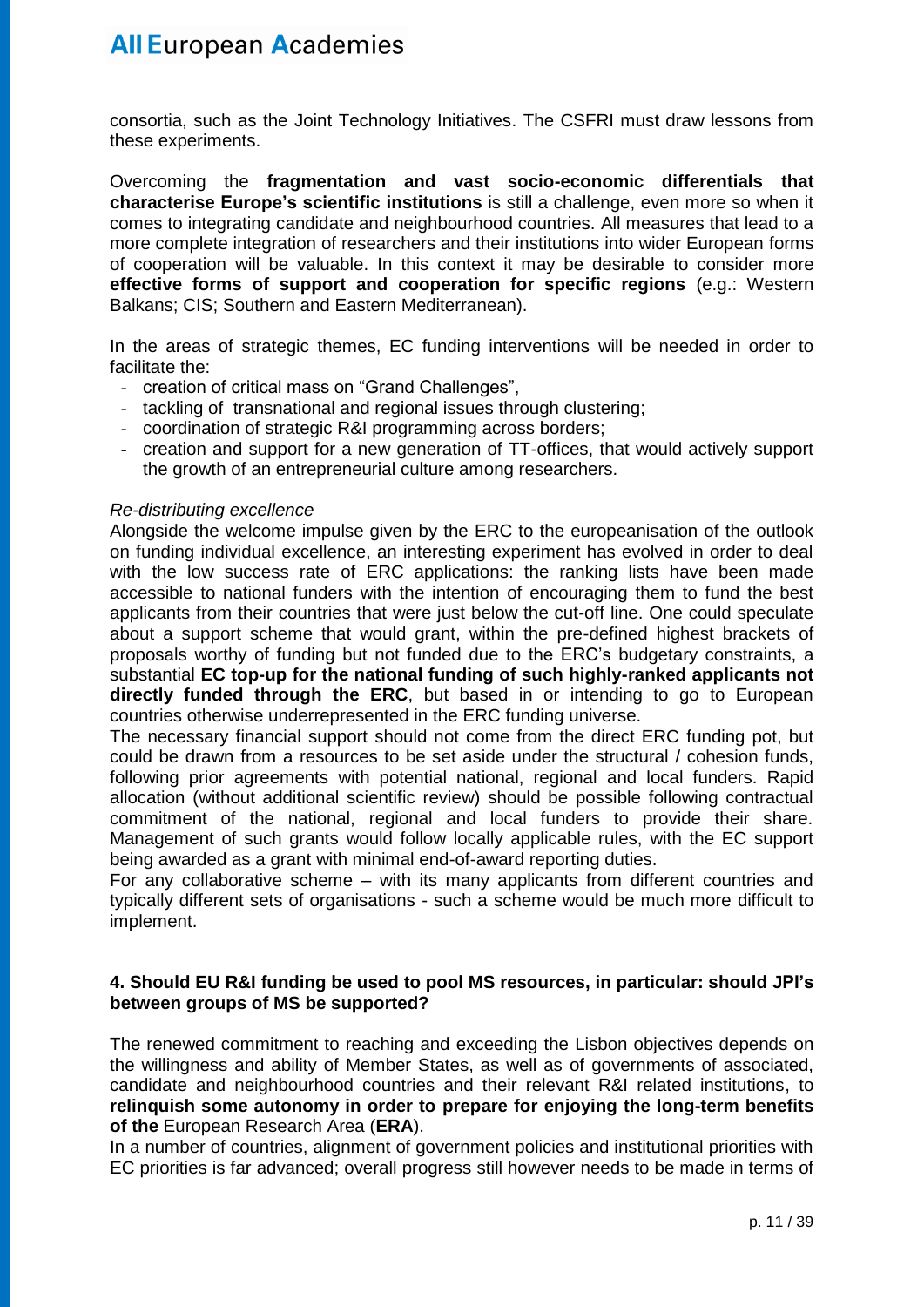**mobilising national funding capacities in the public sector and connecting them with their counterparts across the EU** and in the respective regions, **but also with private investors** and funders.

Experience shows that **strong incentives are critical** in order to move national research programmes towards conscious Europe-wide articulation: such support for coordination and articulation costs should not be primarily meant to increase the ability for thematic leverage (though this may be a consequence, too), but would be expected to **produce an environment in which there will be a proactive search for complementarity** of expertise and for the **lowering of procedural obstacles** on the part of national actors.

#### *Research Infrastuctures*

A **successful example** for the creation of critical mass (with tangible benefits for all parties) is the progress towards a truly transnational European, partly even global, division of labour in the **construction, management and use of large-scale research infrastructures**. The structuring effect of the ESFRI roadmap on medium- and smallscale RI's at local, regional and national level, as well as on the worldwide positioning of European research, may hold useful lessons for similar exercises in pooling national resources for very large-scale thematic programmes, such as JPI's.

#### *Diversity harnessed*

On the other hand, Europe can probably still **draw strength from the diversity of national R&D traditions** (and indeed from the traditional national and regional rivalries). ERANets, Art.185, and JPIs offer different levels of investment and complexity for thematic coordination and clustering of national priorities, for the identification of relative strengths (and resulting complementarity) of national science systems, and use EC support as glue money and for facilitation purposes.

In addition, JPIs have arisen from priorities identified in MS, and this "bottom-up" approach to high-level and large-scale clustering is certainly welcome, as it makes the best of the traditional diversity of the European research landscape (as well as of socially and politically favoured areas of intervention of public sector funding agencies).

#### **EC support can also help** to ensure **long-term commitments by all participants in JPI's**, of sufficient basic research components, and of international non-EU partners wherever necessary.

Some peer-reviewing of the award structures devised for the large-scale funding initiatives (JPI's etc.) may be considered, in order to ensure that stakeholder pressure does not create biased funding formats or, indeed, thematic choices.

Equally important will be **support for small MS and their research systems**. For reasons of scale and scope they evidently cannot participate in all major programmes, but they should nonetheless be encouraged (and, where financial assistance is necessary, assisted) to have **at least delegates / observers in these large scale programmes, especially where pre-market-entry options** such as public procurement support may be contemplated at a later stage. Measures may also be taken to ensure that in those countries capacity is built for adequately dealing with the new technologies, products or services by setting aside funds to train young researchers in situ in the related fields.

For full and regional JPI's to boost the strategic priority areas for research, **large-scale EC support for the cohesion of JPIs initially** would have to be **limited to those areas**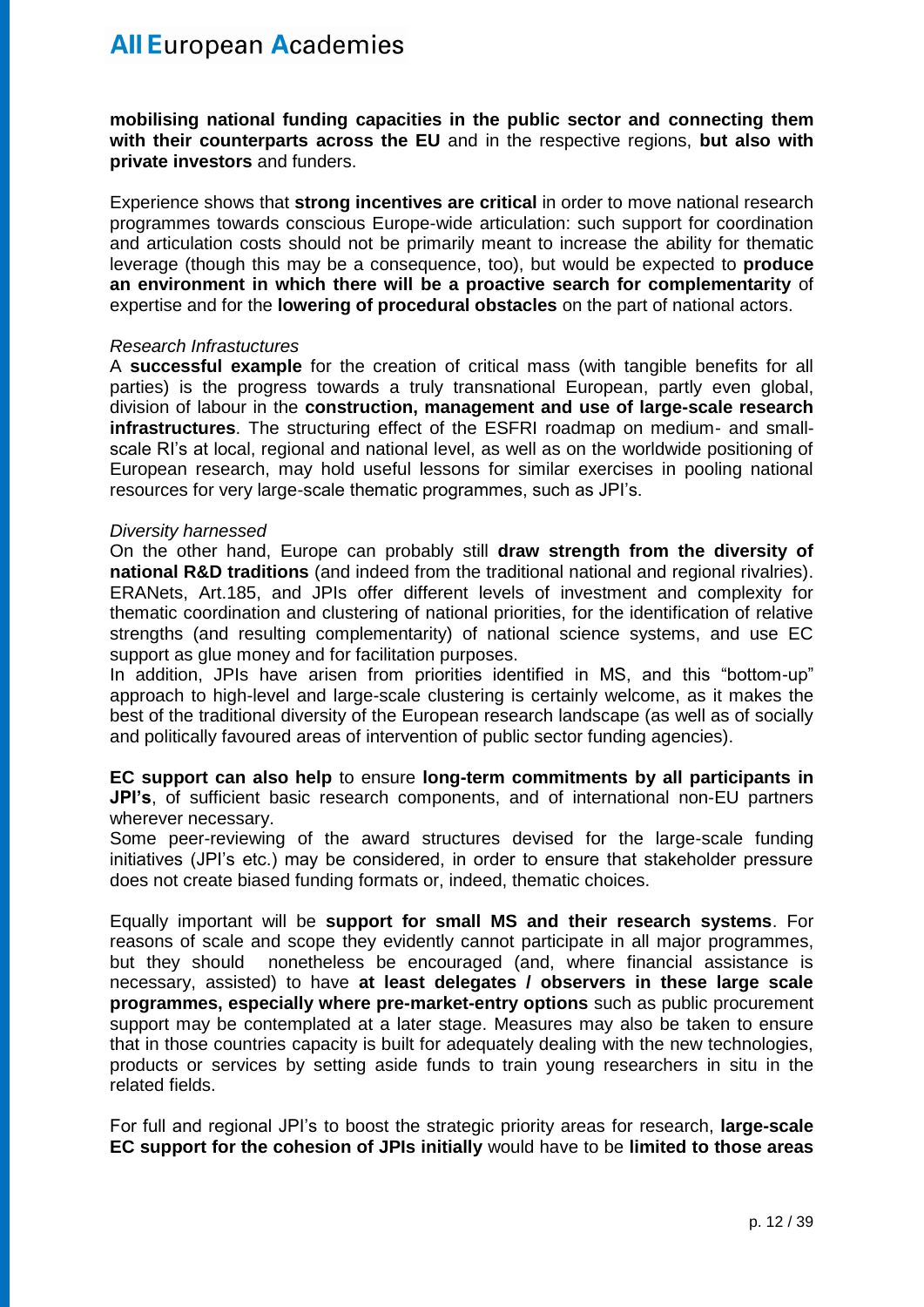**that have continent-wide or at least EU involvement** and importance, though regional specificities should also be reflected in "Grand Challenge" approaches.

Support could, however, also be made available for **new fields of research in specific regional contexts**, where large enough consortia of MS, non-EU members and/or business actors emerge (for example issues related to policies in the Danube region, the Black Sea, the Mediterranean, the Alps, the circumpolar world, or the extreme peripheries).

**ALLEA Member Academies** have established and are involved in numerous such **regional networks** of research organisations, and are able to provide advice on the emerging fields for which such targeted action is necessary.

#### *Comprehensive large scale programmes*

As a rule, large-scale activities aspiring to obtain EC support – especially in the "Societal Grand Challenges" and similarly motivated JPIs and EIPs - should always seek to include SSH teams in the group of scientists developing the science plans.

By the same token, consortia and nationally funded components should always include relevant SSH teams (in the same country or, within a smaller programme, also across borders); without this there is a risk that the societal dimension of the challenge remain under-researched.

### **5. Balance between smaller, targeted projects and larger, strategic projects:**

#### *Mix of sizes*

Evidently a healthy mix of both kinds of "projects" is necessary. The **optimal size** of the funded project or programme will **depend on the research question** or challenge to be tackled. This becomes a more important consideration as EC funding is used increasingly not just as single source funding, but also in order to advance the creation of critical mass out of the pooling of national funding across borders and sectors.

It would be advisable therefore that in the **planning of large-scale programmes** such as JPIs some time is spent, immediately after setting the thematic priorities and prior to drawing up overall funding targets, on the **necessary mix of projects of different size** (and related funding formats) under such a programme. The view of leading scientists on the optimal size of projects and their mix, depending on the tasks to be accomplished, should also be sought.

It goes without saying that **JPIs that aspire to produce innovative solutions** will have to **set aside substantial funding for smaller-scale blue-sky research**, provided that proposals can, very broadly speaking, point to possible contributions to the respective "Challenge". Calls under large programmes could also encourage smaller components (e.g.: for networking, capacity building etc.) to be included in applications packages; this would also encourage co-leadership to evolve.

### *Challenges and approaches*

**All responses to challenges should encourage a plurality of approaches** and be driven by overarching large questions; this in itself requires a very significant scaling-up of the total amount of funding available under the R&I directorate: the more complex the research questions and societal challenges become, the more room should be given to a variety of approaches and solutions, so as to avoid path dependency.

The inclusion of SSH components in all Grand Challenges will lead to a wider spread of grant sizes, since it is generally assumed that SSH projects are better designed on a smaller scale.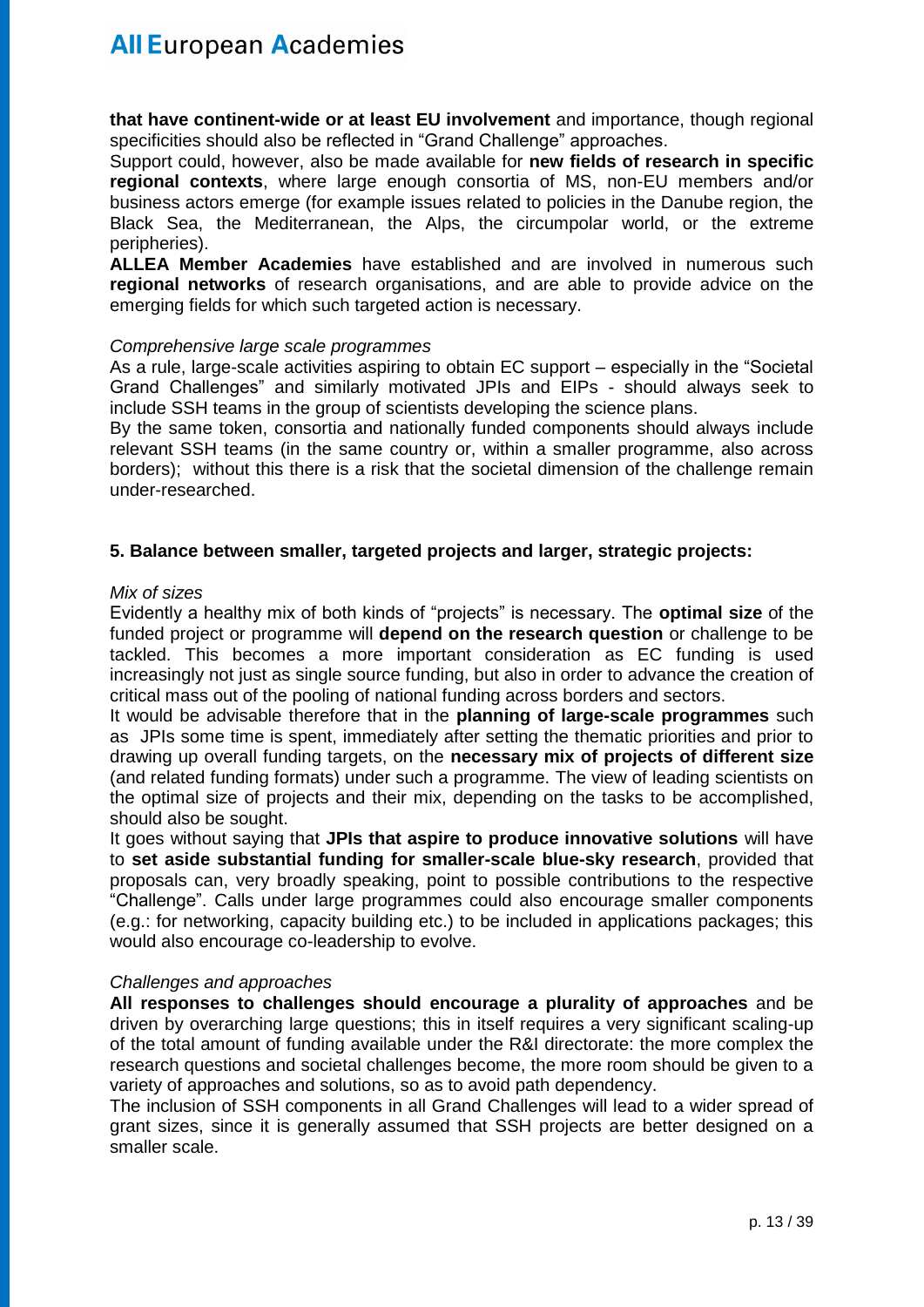The understanding of the notions of "small" and "large" projects varies, clearly, from field to field, and from country to country. Some argue for the maintenance of the 60:40 ratio between smaller and larger projects, but this may be impractical in a significantly expanded 200 Bio. € programme (CSFRI + structural/cohesion funds).

**Rather than a predetermined ratio**, there should be a shared understanding across services that strategically targeted **large-scale programmes also need to include a substantial portion of funding components for smaller, curiosity-driven and, often enough, high-risk projects**. Support for such projects should therefore not be limited to the ERC or national funding streams alone, but should also be attracted where Grand Challenges require and invite proposals for new, innovative solutions.

By the same token, **smaller projects** and even programmes should have **easy access to top-up funding for relevant networking and clustering with related activities**, whether funded under the CSFRI, other EC funds or national funds in member, associate, candidate or neighbourhood states.

#### *Management issues*

**High management requirements for large-scale awards** risk opening up a split across Europe in the geographical distribution of lead institutions, since institutions in certain countries are ill-equipped to handle such awards. This is why especially in areas in which the EC has substantial experience with the appropriate size and structure of management tasks, **better guidance could be given to applicants** (improved templates), targeted to the specific size of the Call, regional and domain- and sectorspecific needs and requirements, if any.

As an immediate measure for upcoming evaluation rounds, more complete information about the management capacities and experiences of lead applicants / coordinators (or their appointed management agent) in terms of handling different grant sizes should be requested (track record, also for non-EC grants; staff structure etc.).

Under a significantly enlarged budget of 100 Bio.  $\epsilon$ , there is the inevitable risk that the labour-intensive processing of smaller grants for collaborative research (up to 2.500k  $\epsilon$ ) will be discontinued for reasons of increasing work load. In order to avoid this – having pointed to the value and necessity of smaller grants for a healthily innovative research landscape in Europe -, the involvement of professional awarding organisations with the relevant peer-review tools in place (national, regional, charitable funders or research institutions with relevant experience) should be considered. This might prevent a ballooning of the workload for the EC desk officers. To some extent, a similar mechanism has been successfully tested in ERA-Nets and under some CO-FUND arrangements the JPI's, too, rely heavily on decentralised award structures. Ultimately, such decentralised schemes may also contribute to a stronger buy-in by such institutions and organisations.

#### **6. Balance between a unique set of rules (radical simplification) and flexibility and diversity needed to achieve the objectives of different instruments, considering the needs of different beneficiaries, in particular SMEs**

There is little difference in the needs - in terms of transparency and low levels of bureaucracy - between research-intensive public and private organisations (whether institutes or SMEs).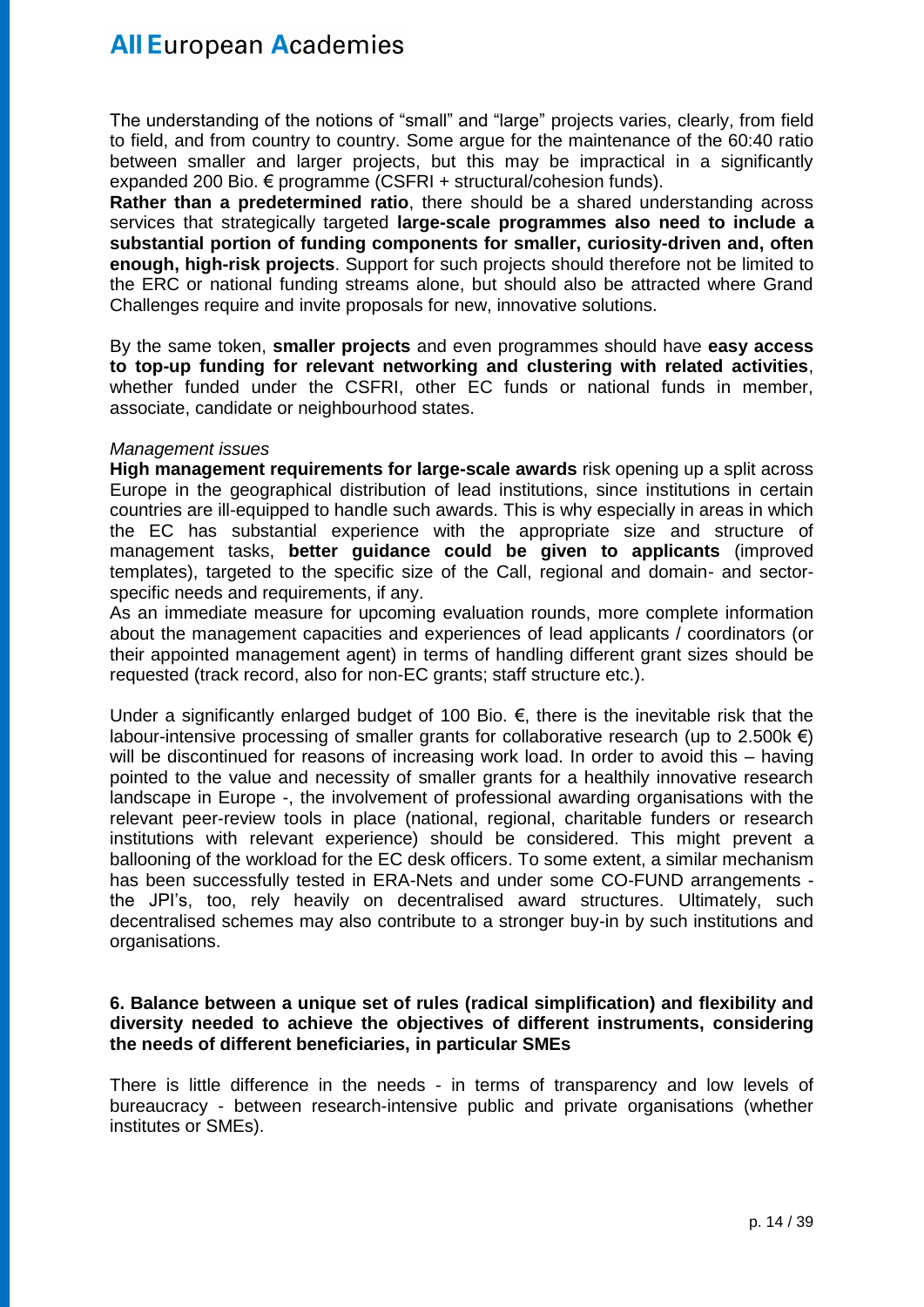#### *Unique sets of rules*

"**Unique sets of rules**", on the other hand, while attractive from a central management point of view, would be impractical and inappropriate: **they cannot possibly capture the needs of the complex research and socio-economic interactions that the CSFRI would like to champion**. For example: lump sums payments and caps on overheads (which discourage institutions that have introduced or are planning to introduce full economic costing), or IPR requirements that may lead to an uneven playing field between public sector and private SME participants in a consortium, or, again, definitions of eligible costs and of matching funds that risk preventing CSO actors – or indeed entirely sectors of national research communities – from applying.

It is also true, however, that in some countries (typically newer accession MS and candidates) there is a hope that stricter (simpler and more transparent) EC-inspired rules would help to rejuvenate an overly bureaucratic national funding system, in which the predominance, in the selection process, of excellence over other concerns is not always guaranteed.

In this context, it might be worth considering a **common set of evaluation criteria** – shared across the entire funding portfolio – but with different weighting of the single criteria, depending on the kind of activities that should be supported.

In the interest of reducing non-research related workload for the beneficiaries and of allowing them to focus on their R&D tasks There is, on the other hand, room for the simplification of accounting (and auditing) procedures, avoiding duplication of labour and striving to accept, wherever possible, existing national practices, and offering, wherever necessary, assistance for the convergence and processing of data required for reporting, mainly by providing free of charge the appropriate IT tools. An extra effort could also be made -– to allow, for EC reporting requirements, existing management and accounting practices at national level.

Furthermore: while it would reflect a successful narrative of conditions for economic growth in Europe, a single-minded focus of a future CSFRI on SMEs would signally fail to recognise the enormous R&D investments made by the largest **global corporations** increasingly also in Asia. European science policy makers might want to reflect on the need to create better conditions for European researchers in their interactions with these economic and R&D powerhouses, especially where the home-grown research intensive SME basis is weak. Again, region- and sector-specific rules appear to offer the best chances of reacting adequately to new (and not so new) challenges.

#### **7. Measures of success and performance indicators for EU R&I funding:**

It is to be recognised that interim and ex-post evaluations of FPs has made significant **progress from FP5 to FP6 and FP7 in terms of measuring scientific output and impact.** By now, a number of EC-funded and nationally operating agencies and consortia, together with the EC services themselves, are providing very good datasets. This practice and the mix of networked and centralised collection and analysis should be continued, indeed strengthened.

**Ideally, it should be linked to similar data-generating and processing at other levels** and**,** where necessary, the EC could launch a large-scale effort to ensure that **meaningful and compatible data-sets** are generated at national, regional and institutional levels.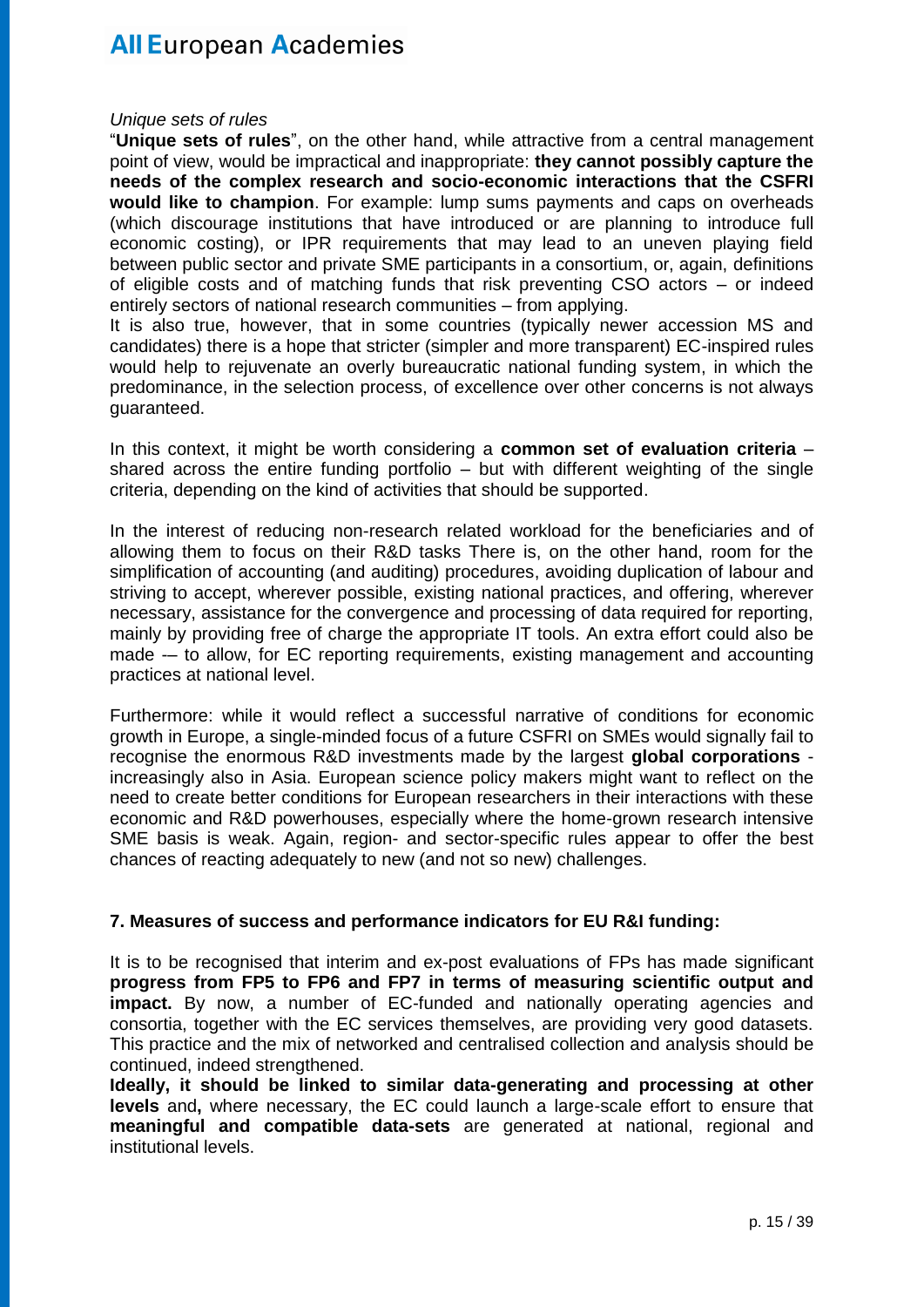There is consensus among Academies that **indicator-informed peer review remains the evaluation tool of choice** and that it has a central role to play in practically all activities, from single projects to system assessment.

For the use of indicators to be more than a mechanistic exercise, **agreement on politically and scientifically meaningful goals** of a specific investment in science needs to be reached. To the extent that the success of individual programmes and their components will then need to be measured, it is imperative that these goals are cast in a very clear and realistic form (ideally: SMART).

#### *Societal impact*

**Indicators for societal impact**, or even more narrowly socio-economic impact, present – both methodologically and in terms of the existing data - much more of a conundrum. To start with, there is often the need to **take the long-term view**; it is necessary to trace back and translate into figures contributions to changes in behaviour (due to the availability of new choices; for example: the internet), but also contributions to public debates and political decision-making (for example: GMO's), and even to profound rearrangements of societal structures (for example: family planning).

**ALLEA's expert working group on Evaluation** is currently discussing these and related issues of measuring societal impact, and will be happy to exchange views with EC services on the appropriate ways forward.

### *SSH indicators*

Outside the sciences, even scientific indicators are often barely available: for example, until recently **data capture of SSH-research** by OECD was **very sketchy indeed**, and while efforts are now being made to remedy this, even in terms of scientific impact the databases of research literature are still far from satisfactory; the same holds for some engineering fields, and areas such as law – both fields of crucial relevance to process, product and social innovation.

While it is, methodologically, in most fields comparatively easy to generate indicators for "science for science" (publications; network analysis in terms of collaboration, inward and outbound mobility at different levels, etc.), relevant indicators for "science for competitiveness" (incl. innovation: patents?) and "science for society" (societal impact?) are much harder to come by. With contributions to "innovation" so difficult to measure, the scope of the intended investments under CSFRI alone would justify, in all likelihood, an immediate substantial investment in S&T studies: such an investment would aim for the **production of better (and more widely accepted) indicators and for the appropriate data collection methods**. Ultimately, better tools must be put in place and some support must be provided for the collection itself.

Ideally, the envisaged composite or more "complex" indicators should already be available in view of the first major decisions to be taken under CSFRI: clearly numbers of patents and the level of activity of the TTOs, while perhaps currently accepted as useful proxies in institutional evaluations, are not suitable indicators for programme assessments, where one key function is the connecting of networks and sectors..

Considerable progress could also be made with the introduction – Europe-wide – of a **comprehensive research information system**. Recent experiences in the US show the deficiencies of single-actor systems that are currently under development: they risk principally capturing federally funded research in the sciences, while overlooking the very substantial regional (here: state) investments and their impact, or indeed the effects of investments by private enterprise and charitable foundations. Furthermore, the longitudinal changes triggered by relevant contributions of SSH research and related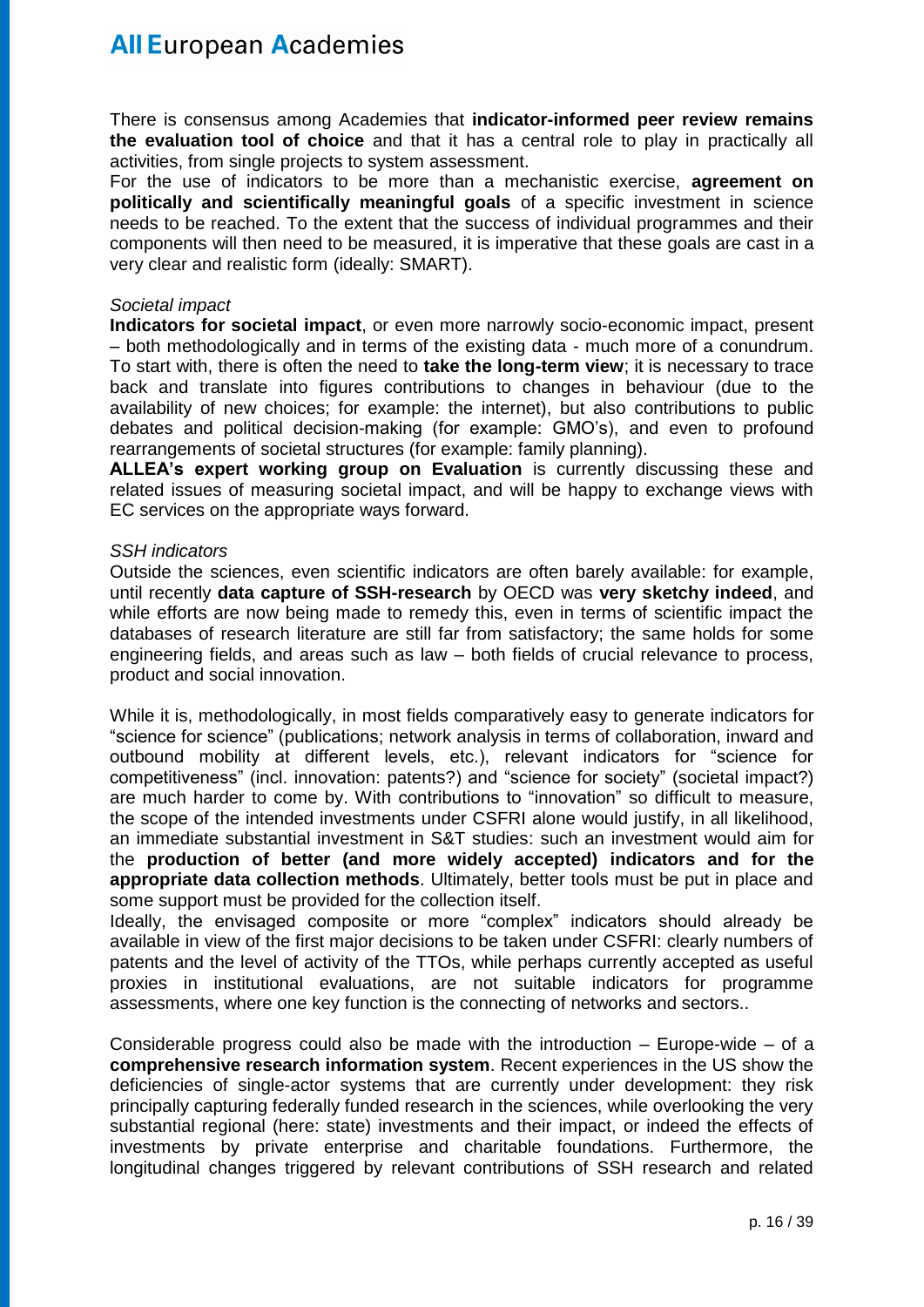social innovations are hardly visible under the scheme currently contemplated. Experiences in Brazil and Egypt, but also in Norway and Belgium are more comprehensive. At European level, a first attempt has been made for some ERA instruments with NETWATCH – but coverage of the other activities under DG R&I and of those of external funders (national, regional, foundations private sector) is not achieved (or currently not intended). Besides, in all these cases the research information systems are linked to less than satisfactory publication databases; a comparison also shows that they struggle to cover other forms of societal impact, which we have described as crucial for more comprehensive, future assessments of research in society.

### **EC funding could produce a new comprehensive structure for the capture, processing and analysis of relevant data.**

Such a database could start with the **accurate depiction of research being conducted across all EC directorates and its impact**, with the possible side-effect of promoting cross-directorate synergies. A single, user-friendly data capturing and research information system on themes, participants, objectives and results should, however, be **designed in such a way that other funders** (public [national, regional, local] and private [philanthropic, business]) **can also include their data**. An alternative method for populating the system would be to use such a database also as a reporting tool, and therefore to put the burden of entering data onto the recipient organisations.

There are potential **positive side-effects related to the visibility and accessibility of R&I-related information and expertise and in terms of partner search**.

**More robust methodologies** will need to be developed in terms of **capturing and interpreting weak signals about imminent and emerging science and technology developments**; it might be useful to **involve Academy members in horizon-scanning** exercises where they can provide some signals and some specialised insights. Academy institutes are also now very experienced in national and sectoral foresight exercises. But a great deal of qualitative work will still need to be done by the more SSH-related sectors of the STS community (e.g.: achievement of the strategic Europe 2020 goals).

### **8. Relations between EU R&I funding and regional/national funding (incl.: complementarity to funds from Cohesion policy and the rural development funds):**

While the proposed CSFRI rightly assumes the centrality of R&I for progress in Europe, it should however be seen as part of what has been sketched as a much more **encompassing vision of investments into a common European future: the budget review 2010**, for example, suggested a common strategic framework including Cohesion Fund, European Regional Development Fund, European Social Fund, European Fisheries Fund and the European Agricultural Fund for Rural Development, all aligned in order better to deliver on the priorities of smart, sustainable and inclusive growth.

In this context, a **matching of funds (100 Bio. € for CSFRI and 100 Bio. € for R&I support funding lines of the cohesion fund** for the 5-year period under discussion) will be welcome. Detailed rules for the use of the future cohesion fund will need to be developed; but as it is expected to hold a special responsibility for promoting the further sustainability of Europe-wide innovation investments and policies through **smart specialisation approaches, some areas of potential and improved interconnectedness with CSFRI funding** can be pointed out here:

- **research infrastructures**, regional partner facilities and upgrading of research facilities;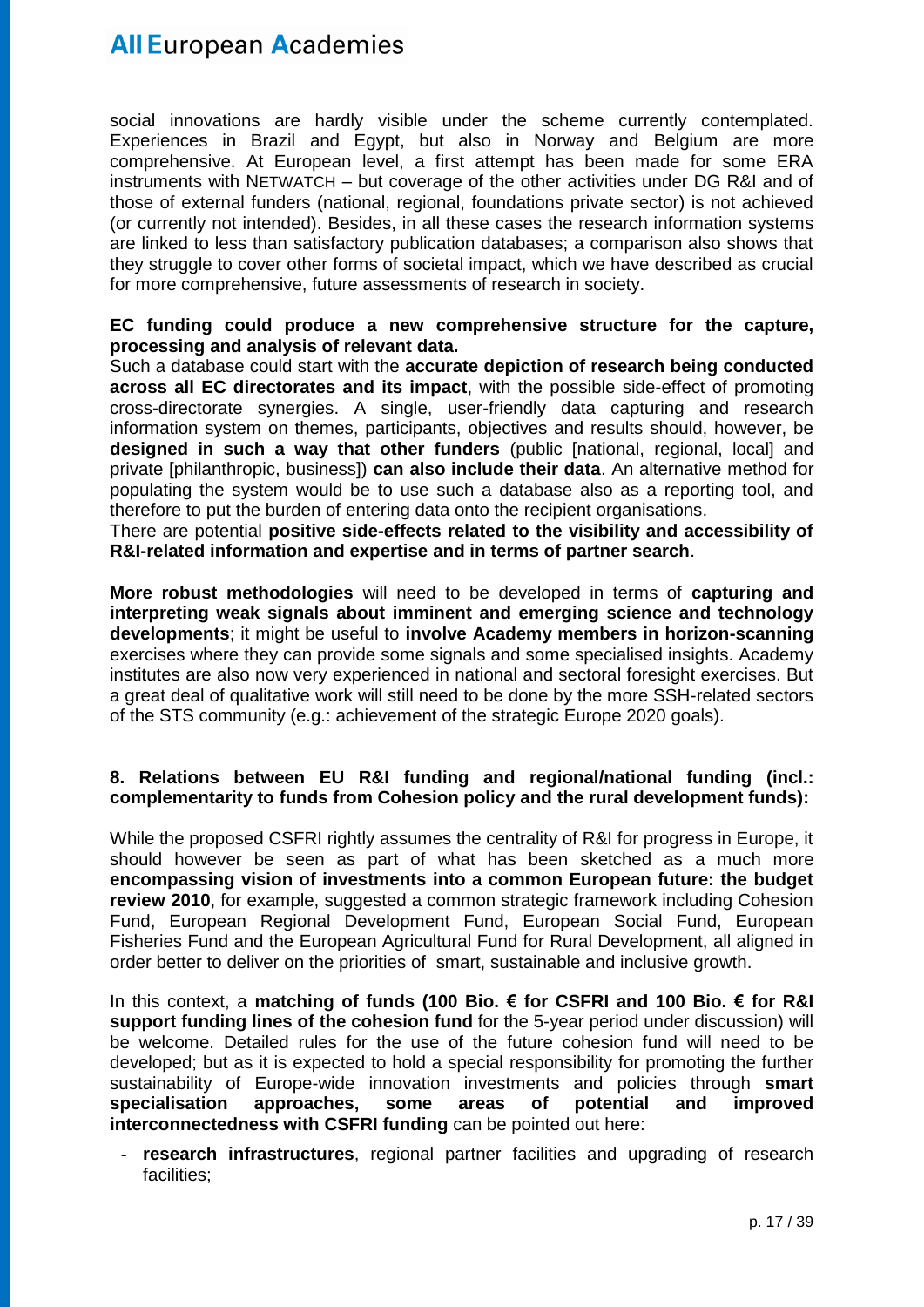- regionally specific grand challenges (or interpretations of the EU grand challenges);
- **regional cross-border clustering** and Europe-wide capacity building (for example between universities, research institutes, etc, incl. staff exchange etc.);
- co-funding arrangements for excellent ERC projects, especially in countries underrepresented among the awardees;
- capacity building in management and higher education institutions.

While cohesion funding of R&I activities is supposed to be functioning as a form of capacity building, one should not discount it as a tool to connect clusters across borders into "clusters of clusters" and eventually **regional centres of European excellence**.

But while strong R&I policies should be an integral part of regional development plans, there are **no guarantees for success connected to such redistributory measures**. Capacity building in Higher Education and research as part of regional policies can be a very long process, that demands a long-term political and social commitment.

There are other vast funding streams that could have bearing on research into Grand Challenges. With food security and ecosystems services emerging as major concerns of future EU and global policies, research funding under the CAP and EU fishery policies should be brought into the picture (in many respects also closer coordination with DG Dev will be necessary and should lead to jointly funded research programmes). DG Energy, for example, runs entire independent programmes, large (SET-Plan) and small (RFCS: Research Fund for Coal and Steel)

ALLEA is aware of the problematic nature of combining excellence and cohesion objectives for some aspects of the argument developed above. An amalgamation of CSFRI and future cohesion funds – even when both are directed towards fostering R&I – would be unsuitable, since they fulfil different, albeit complementary functions.

The most serious **concern about frequent intersections of future FP and cohesion funding is in the realm of simplification**, as it will be close to impossible to introduce the same level of simplification and risk tolerance across both schemes.

### **Tackling Societal Challenges**

**9. Societal challenges and the balance between curiosity- & agenda-driven research:**

While Europe-wide agreements on **"societal grand challenges" are the outcome of a public and political process, the scientific community should be closely involved in the shaping of the resulting research agenda**. For this, a number of adjustments of current practice may be necessary, as it seems to be currently possible, for example, to define a societal challenge without the involvement of SSH researchers.

In terms of percentages and possible funding schemes, the following are some of the thoughts that have emerged during ALLEA-led discussions among Academies:

- In the problematic continuum "discovery – application - product development" we should be aware that **ERC and MCA** have helped to elevate the level of curiositydriven scientific research across Europe without any thematic strings attached; this approach – of fundamental importance for the strengthening of the ERA **must be further strengthened**.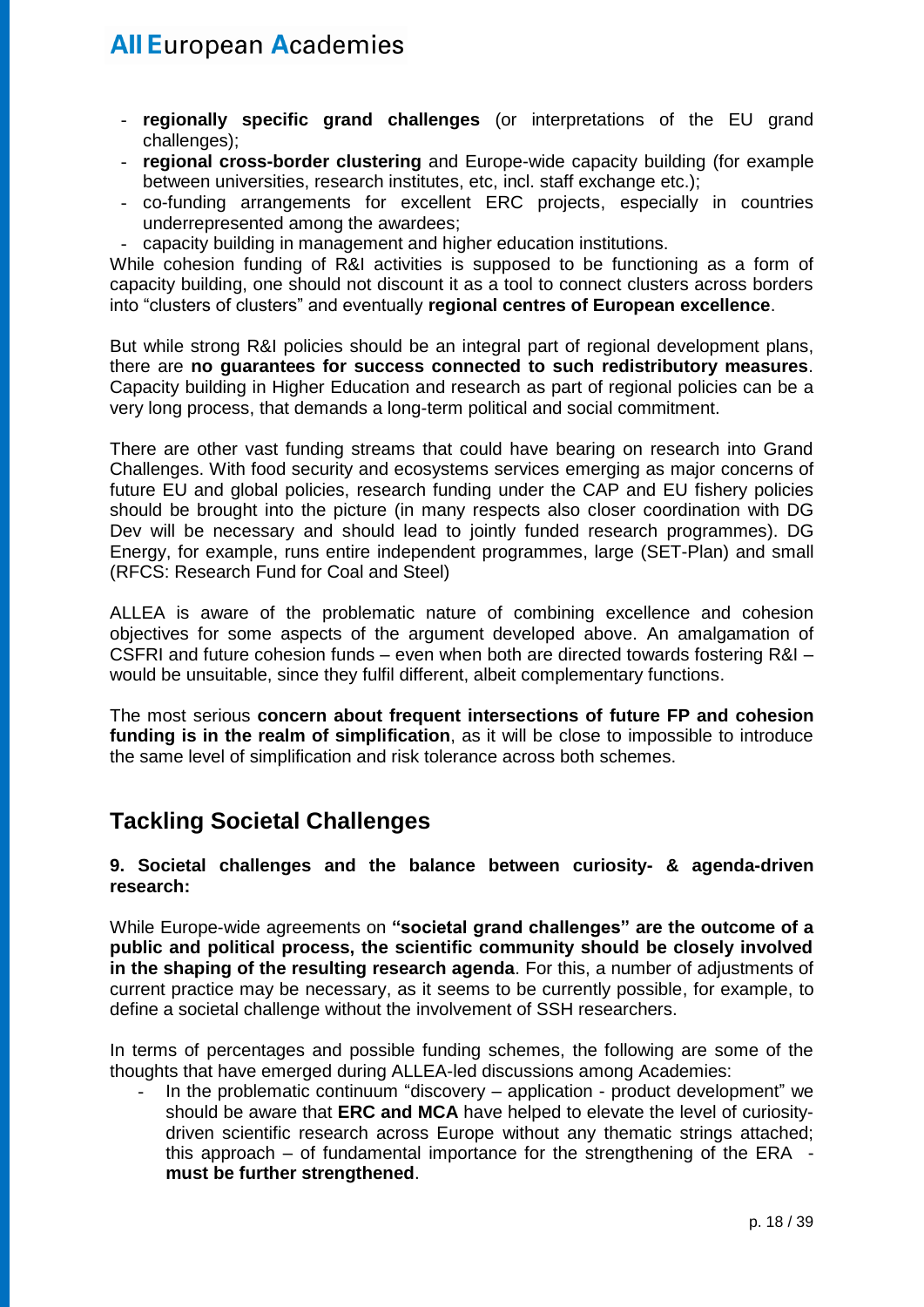- While under FP7 the beneficiaries of these blue-sky schemes were largely individuals, **similar schemes should now also be developed for collaborative research networks** of junior and senior researchers and in different sectors of the R&D world.
- Altogether, however, **curiosity-driven research should be limited to 30%** of the total budget, envisaged in this paper as **100 Bio.€** for a 5-year CSFRI (including a doubling of the current budget to ca. 3,5 Bio. € per annum for "classic" ERC funding (individuals excellence), plus, initially, 1 Bio.  $\epsilon$  for the most excellent curiosity-driven collaborative research networks without any request for prealignment with any of the Grand Challenges or other thematic priorities.
- MCA-linked tools are not considered here, because they currently reside in DG EAC, but it goes without saying that all components – including the more recently introduced ones that encourage cross-sectoral mobility – deserve further strengthening. In particular, however, the returnee components must be strengthened to counter the difficulties created by brain drain in some parts of Europe and the world.

By the same token, **70% of the CSFRI budget (or: 80 Bio. € over 5 years)** should be **dedicated to agenda-driven research**.

In many **fields where new challenges have been identified** (e.g.: obesity), a visibly **higher level of basic research must be present as the core of agenda-driven programmes**, whereas "old problems" – such as demographic change – have already accumulated a great deal of fundamental research data, and are much closer to entering the phase of offering input to social innovation (e.g.: social care; intergenerational justice; redesign of pension schemes; age-specific marketing etc.).

For example: the political and institutional diversity of Europe (inside and outside the EU) presents itself as a "social laboratory" from which comparative SSH research – if adequately integrated into all Grand Challenges - will be able to generate numerous insights into alternative pathways to tackle close-to-identical problems. Much of this research (especially in the SSH fields) is, however, still carried out at national level (both as part of blue-sky and as targeted and commissioned research), and often lacks the dimension of international comparison (or, indeed, international applicability). It would therefore be wise to consider specific low-barrier measures to ensure easy establishment of exchange and collaboration with research conducted thanks to support other than from EC programmes: a moderate fund should be included in every "Grand Challenge" (or JPI etc.) to liaise early on with related projects elsewhere.

Whatever the balance will eventually look like, **excellence should remain the main selection criterion** for both curiosity- and agenda-driven proposals – though excellence must **include, for agenda-driven research, a clear justification in terms of the intended impact**. Indeed, while scientific excellence (track record and originality) is the key criterion for blue-sky projects, societal impact (along the lines of the Challenge posed) would have to be factored into the assessment of projects applying under agenda-driven research programmes. This would imply that social and economic impact should feature throughout the development of a given programme, the design and evaluation of the project, all the way to the delivery and ex-post evaluation.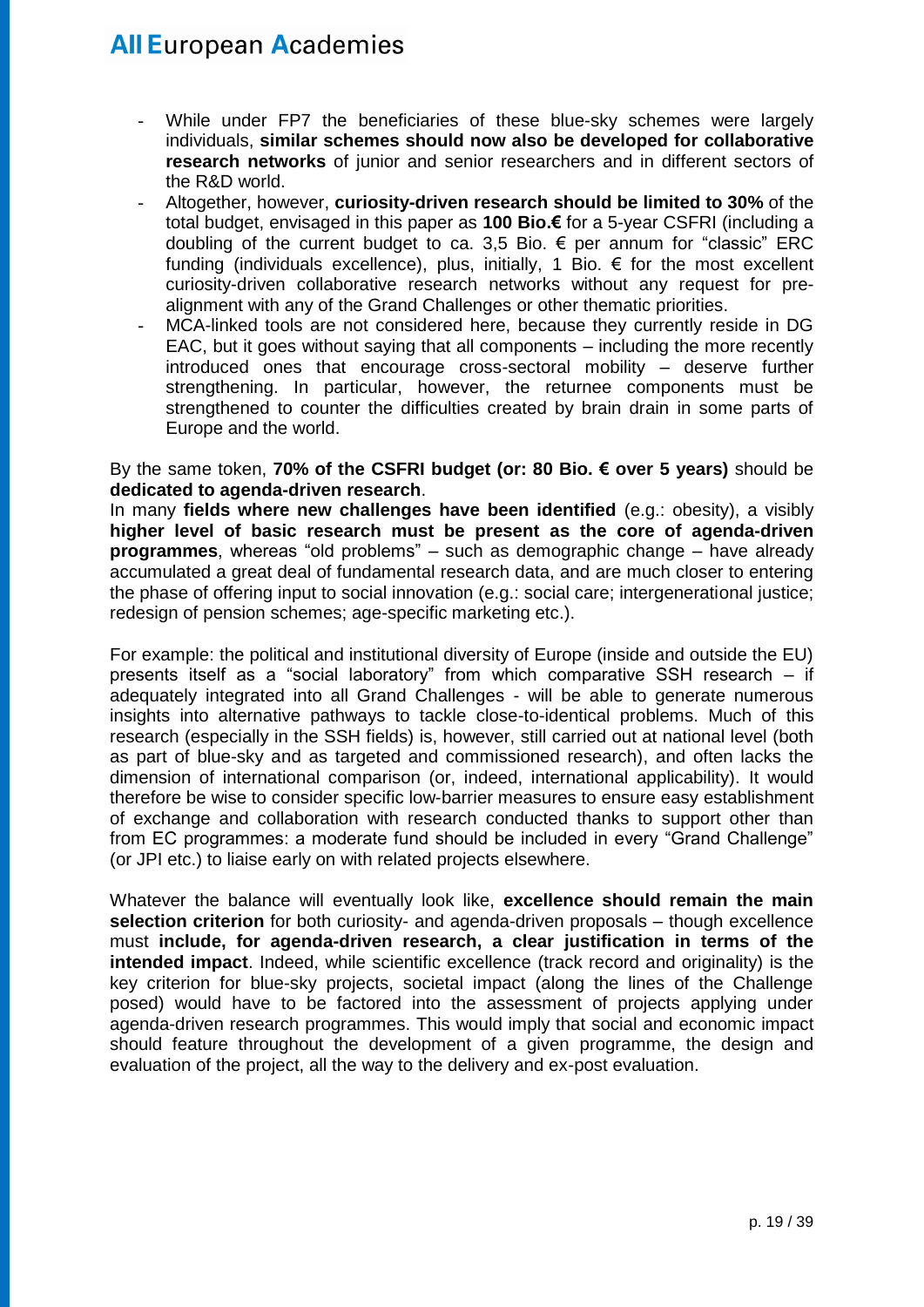#### **10. More room for bottom-up activities:**

If it is acknowledged that **blue sky research is the basis for the quest for inventions and innovations**, sufficient support for "bottom-up activities" will become even more important in the future "Innovation Union".

For this reason, all large-scale programmes (JPIs etc.) that seek to find innovative solutions to "Grand Challenges" should include substantial funding for freely chosen basic research under the overarching theme. The detailed small scale calls of FP7 are unsuitable for this approach.

Blue-sky oriented ERC (excellence) and MCA (mobility) funding streams have both given undeniably positive impulses to the identification of excellence at a European level. Both are at present mainly oriented towards individuals, and while funding for this "classic" component should be doubled based on funding for the last year of FP7, support should also be created at the level of 1 Bio.  $\epsilon$  for curiosity-driven research collaboration networks without any requirement for alignment with any of the Grand Challenges.

**Bottom-up FET-Open activities for multidisciplinary teams in strategic areas should also be expanded beyond the testing ground in the ICT domain**.

Altogether, curiosity-driven research should be limited to 30% of the total CSFRI budget, envisaged as 100 Bio. € for a 5-year period .

It might be appropriate to reintroduce the **European research conferences**, originally intended for the creation of networks among young researchers, as a open-to-all tool to build and sustain new networks. The **management of the scheme itself should be given to an external agency** (as has been done for the COST Actions). Such an activity should be designed so that it would **bring together academic and non-academic researchers and stakeholders** (which for the sciences would principally mean private sector stakeholders and researchers, while the SSH fields could target practitioners from, for example, public administrations, the creative industries, social security and policy institutions etc.).

### **11. EU R&I funding to support policy-making and forward-looking activities:**

**Evidence-based policy-making relies on complex, multi-layered, often longitudinal datasets**, that are costly and time-consuming to collect and to update. There is no such thing as instant expertise. Many of the datasets have to be global in nature to be meaningful, and **need long-term commitments for collection and curation** (e.g.: public health; finance; meteorology; changing values). For most fields, the design of the intended evidence-base and the interpretation of the data collected require input from a variety of scientific disciplines, including, typically, SSH experts.

It is very **important that such datasets are not left at the mercy of short-lived "projectification"**, but that they are included in the strategic decisions on societal grand challenges.

Verifiable plans for data curation and sustainability must be part of all projects under "Grand Challenge" themes, and an extra effort must be made as part of these programmes to mutually connect existing datasets at national or other levels; wherever appropriate and necessary, this **mutual opening of datasets should be taken forward also at the global level**.

In terms of the new global positioning of a **European foreign and development policy**, it will be important that **specific expertise in area studies** is strengthened throughout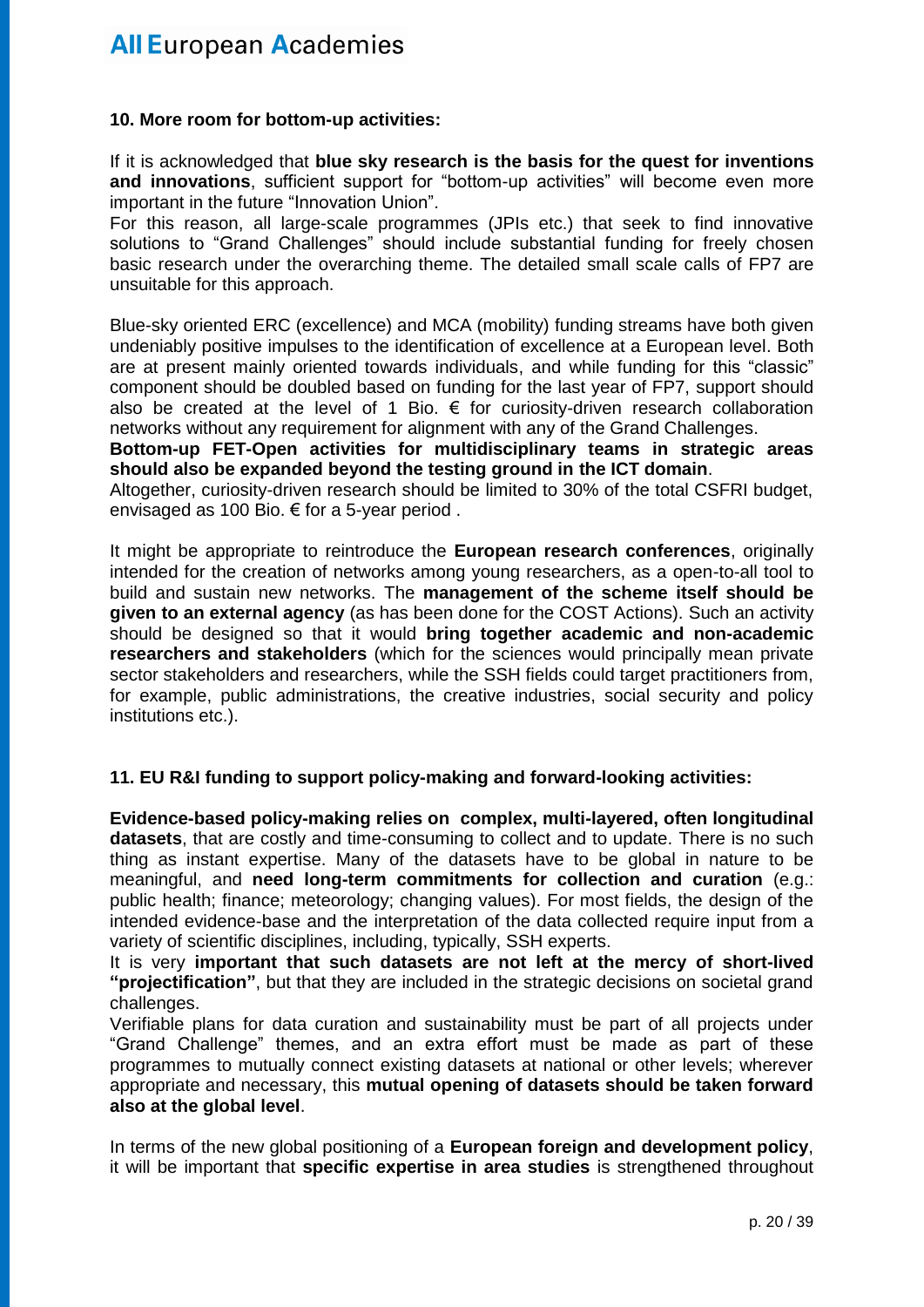the continent; as part of the  $6<sup>th</sup>$  challenge proposed by ALLEA (which corresponds broadly to the fields of SSH) support is to be given to institutions and funders that propose a collective strengthening, networking and profiling of the area studies expertise throughout Europe; **European research centres abroad** (see above).

Academies are typically engaged in the identification of scientific elements for foresight analysis and planning at national level (typically commissioned) while at European level the network of academy members, **EASAC, provides reports on scientific themes of relevance for policy-makers**. Both lines of effort could be usefully combined with the foresighting networks that have emerged around the JRC's IPTS in Seville.

### **12. Role of the JRC in supporting policy-making and forward-looking activities:**

**JRC** institutes and units are an important – in areas related to metrology and standardisation perhaps even critical – addition to the institutional research landscape in Europe. Some argue, it **should gain in stature** and become, in certain areas at least, the equivalent of the US-American National Institute of Standards and Technology (NIST).

The JRC thematic structure is already partly **pre-figuring the strategic thematic choices** that will be made under the CSFRI.

The JRC's IPTS has been working increasingly as the **hub of a number of national and international foresight and policy advice centres**.

In many national contexts it might help the standing of national institutes vis-à-vis their respective governments if they were seen more closely allied with the IPTS; joint sessions with politicians and for the media might help to achieve this.

Cooperation of the JRC institutes with national institutes is also of importance beyond the task of foresight (i.e. the early identification of problematic developments relevant to the environment and society), especially when it leads to proposals and preparations of options for political action.

The JRC's overall approach for lending **support to the integration of new MS and candidate and ENP countries** is particularly welcome.

### **13. EU R&I activities and the interest / involvement of citizens and civil society:**

### *Science Education*

As stated above, a **rejuvenated creativity-oriented and inquiry based STEM education** is one of the key tools for fostering interest in science, research, discoveries and the social impact of an innovation policy among citizens and civil society. As demonstrated by many studies, early education, especially in science, is critical for shaping a long-term interest in science. The role of parents, and especially of mothers, in the career plans of children is equally critical. In addition, more and more teachers are female, and their interest – or lack of interest – in S&T subjects and concepts can be a significant factor in career choices made by girls. Some argue that a science education curriculum that would create better connections between school topics and societal issues may also help to modify girls' current view of science.

Involving the local communities in science education projects has already demonstrated its positive impact on the whole local civil society (e.g. school science projects, contests, etc.). Between DG R&I, EAC and, possibly, others, **new methods for stimulating interest in science education should be supported (pilot projects** etc.).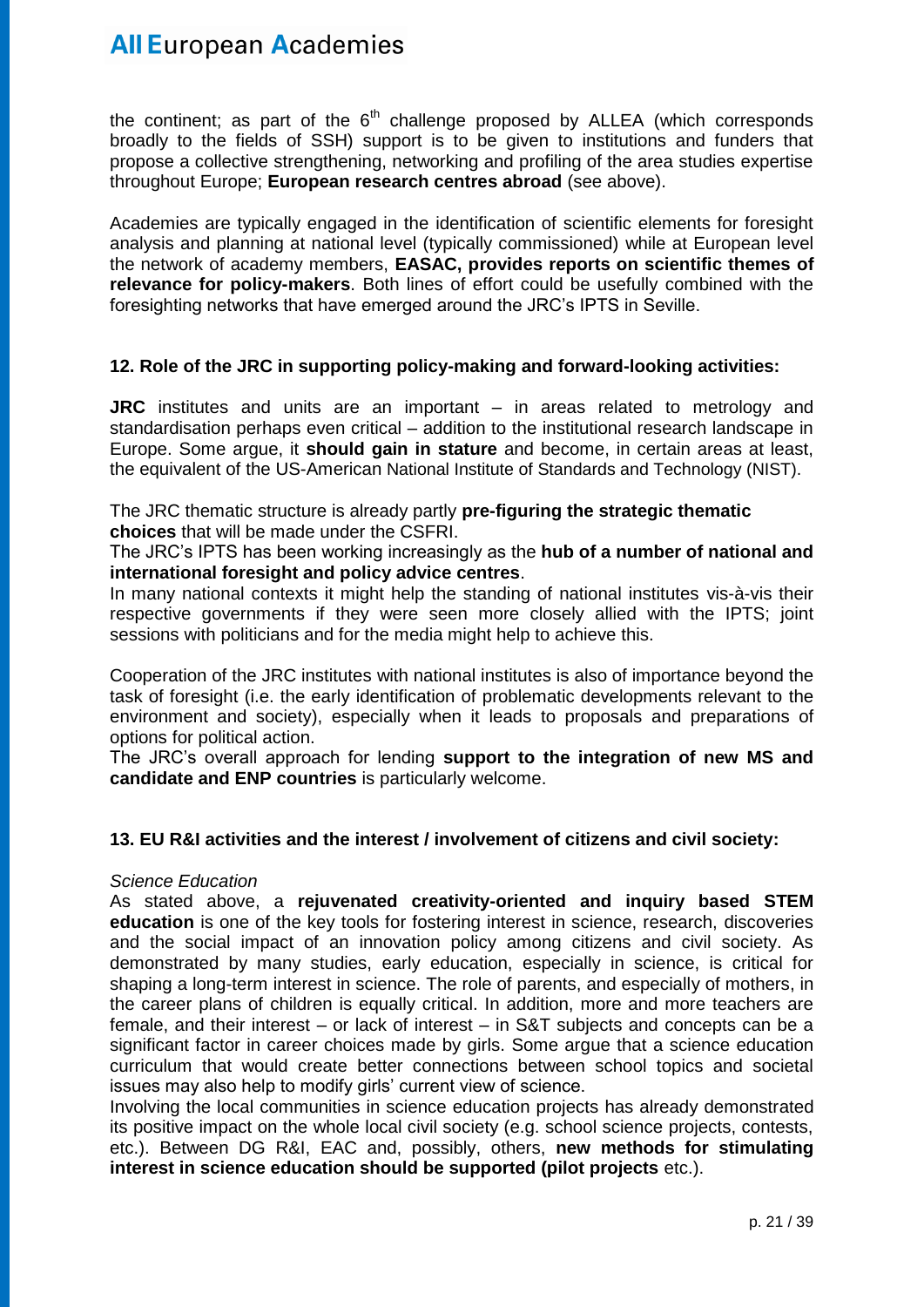We offer here a number of more further aspects to be considered that refer to the broader responsibility for educating a STEM literate citizenry:

- Critical for the engagement of a society with innovative products and services and the related choices (be it with regard to climate, energy, food, health, media, transport or well-being) is familiarity with core concepts and ideas of the STEM fields: while education will remain an area determined by the principle of subsidiarity, **EC support** through a variety of DG's (R&I; EAC; INFSO etc.) can help foster a **learning culture that incorporates the (scientific and) technological basis of all human societies**, but in particular of contemporary and future societies.
- Support for exploratory research into (and, perhaps, even experimental roll-out phases of) efforts at rejuvenating curricula will still be necessary;
- An understanding of core business, entrepreneurial, finance and commercial concepts, practices and rules might also be integrated into curricula alongside the classical scientific and humanistic disciplines.
- EC sponsored **Life-Long Learning programmes** should include exposure to scientific and technological advances that have emerged from EC-related funding.

#### *Research integrity and trust*

Much of the positive engagement of society with science, technology and innovation depends crucially on the **trust of the citizenry in the integrity and independence of the scientific enterprise**. This may even gain in urgency with the strong encouragement that public-private partnerships are expected to receive as part of the boost to be given to cutting-edge R&I investments.

Special attention to this needs to be paid in **collaborative research projects that involve fieldwork in countries subjected to less strict ethical rules** – notably when for-profit partners are involved.

The inclusion of the *Code of Conduct for Research Integrity – developed jointly by ALLEA and ESF* – among the documents which future EC applications would be expected to sign up to, would be a welcome signal. Similarly, ethics training modules should be included in projects and programmes that include doctoral training on a larger scale.

#### *Responsible conduct of science*

By the same token, the imperative of creating better evidence for policies that aim at creating more inclusive and just European and global societies under the Vision Europe 2020 will entail an increased volume of research on and with vulnerable sectors of the population (such as children; prisoners; minorities; people affected by communicable diseases; political opposition in authoritarian regimes etc.etc.). Current evaluation forms that seek to ascertain whether all measures have been taken to conduct ethically sound research do not cover the area of **personal data protection, privacy and data storage** sufficiently well and will need to be improved.

While the ethics review of successful project applications is beginning to be seen as more than a formality, the relative importance of **studies on ethical, legal and societal impact as part of CSFRI projects** should be expanded; this should take the form not of quotas of funding, but of real research components.

#### *Involvement of Civil Society Organisations*

As part of the more explicitly strategic choice that will be made under the CSFRI, we shall necessarily also see **more involvement of non-academic stakeholders from**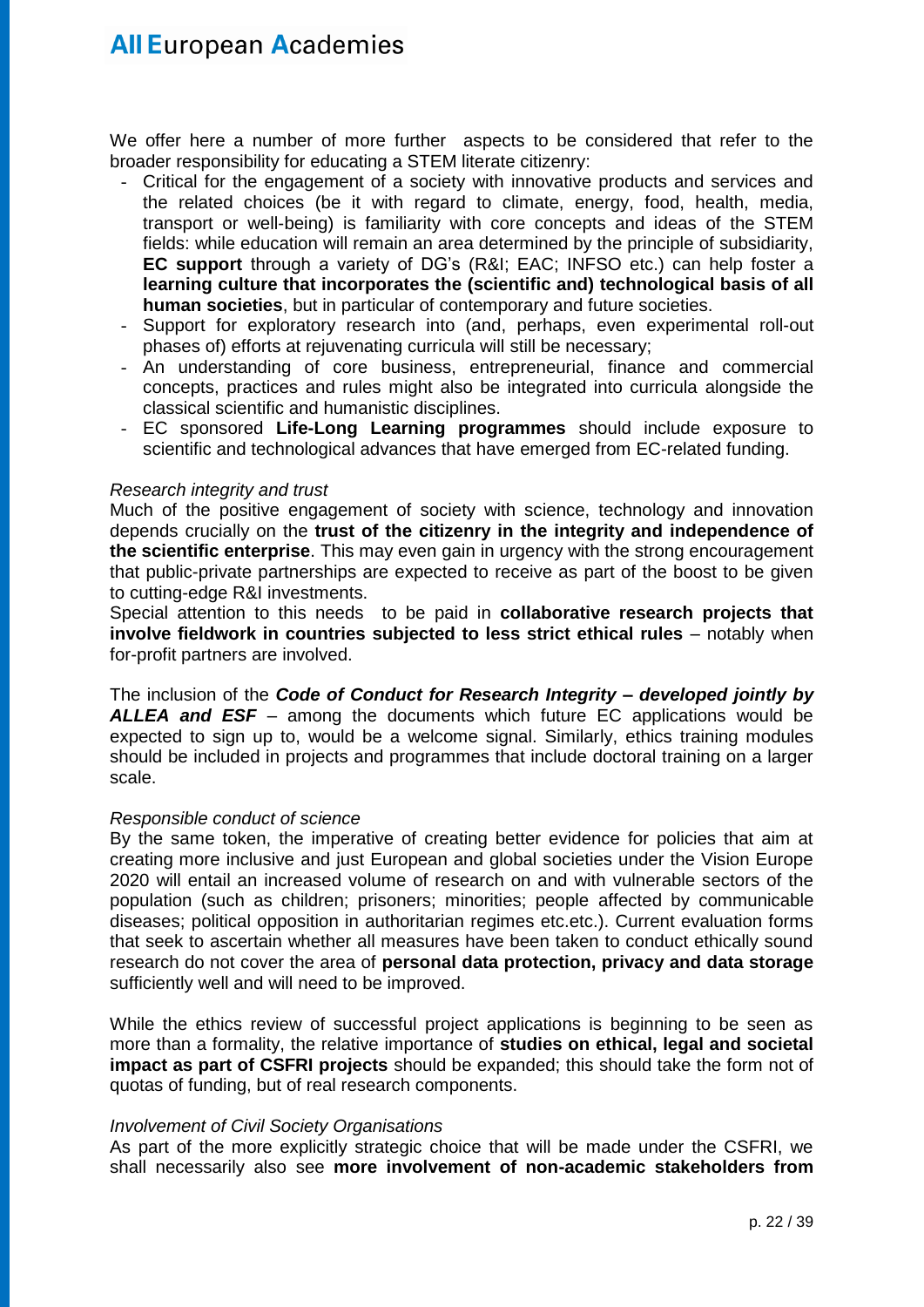**CSO's and user-groups in programme design and execution** (incl. public authorities as possible end-users); their role will be more than merely being recipients of products under a detailed dissemination that may be developed by programmes and projects as part of their funding contract.

At the level of funding, continued funding of science and society activities at European level will be necessary; especially support for the **presence of science topics in the traditional and the emerging media would be welcome.**

### **Strengthening competitiveness**

### **14. How to take account of the broad nature of innovation (non-technological innovation, eco-innovation, social innovation)**

The Green Paper is vague in its definition of "innovation". The holistic approach to the notion of "innovation" argued in the introduction is considered necessary for tackling societal challenges. Some specific comments may be useful nonetheless on where steps beyond the currently privileged narrow and linear model of "innovation" can be made.

- Significant results can be expected from investments in **non-technological innovation, in design, process innovation and marketing** (all areas in which arts and social sciences are of crucial importance);
- The availability of the current tools available under CIP (eco-innovation: pilot and market replicators) should be accessible more widely; they could be developed into a more generalised post-research market-entry tool, perhaps in combination with public procurement measures;
- Such aspects as have been listed above ought to be reflected both in large-scale JPIs and EIPs.

### *Social Innovation*

Perhaps the largest area for expansion clearly resides in the field of "social innovation", which must be seen also as linked to the redefinition of European security, development and foreign policy.

- the CSFRI needs to give a certain **centrality to the concept of "social innovation"**; for this, involvement of experts for the development and deployment of cultural and societal knowledge is essential;
- Funding instruments should **facilitate the participation of not-for-profit CSOs**, by allowing them access to funding for 100% of their eligible costs (the rules for their participation was modelled on a funding scheme originally meant for SMEs – further evidence that mechanical simplification and harmonisation can create rather than reduce barriers);
- Part of the effort invested in identifying opportunities for social innovation should aim at enhancing societies' ability to engage with other (technological and nontechnological) innovation processes: so far, numerous institutional bottlenecks have prevented Europe from developing innovation-friendly cultures. If Europe and its institutions are to promote innovation, they need themselves to innovate . This focus on research on and research leading towards "social innovation" should constitute about 1/3 of an expanded budget of the SSH sub-programme (3 Bio. € over a 5-year period).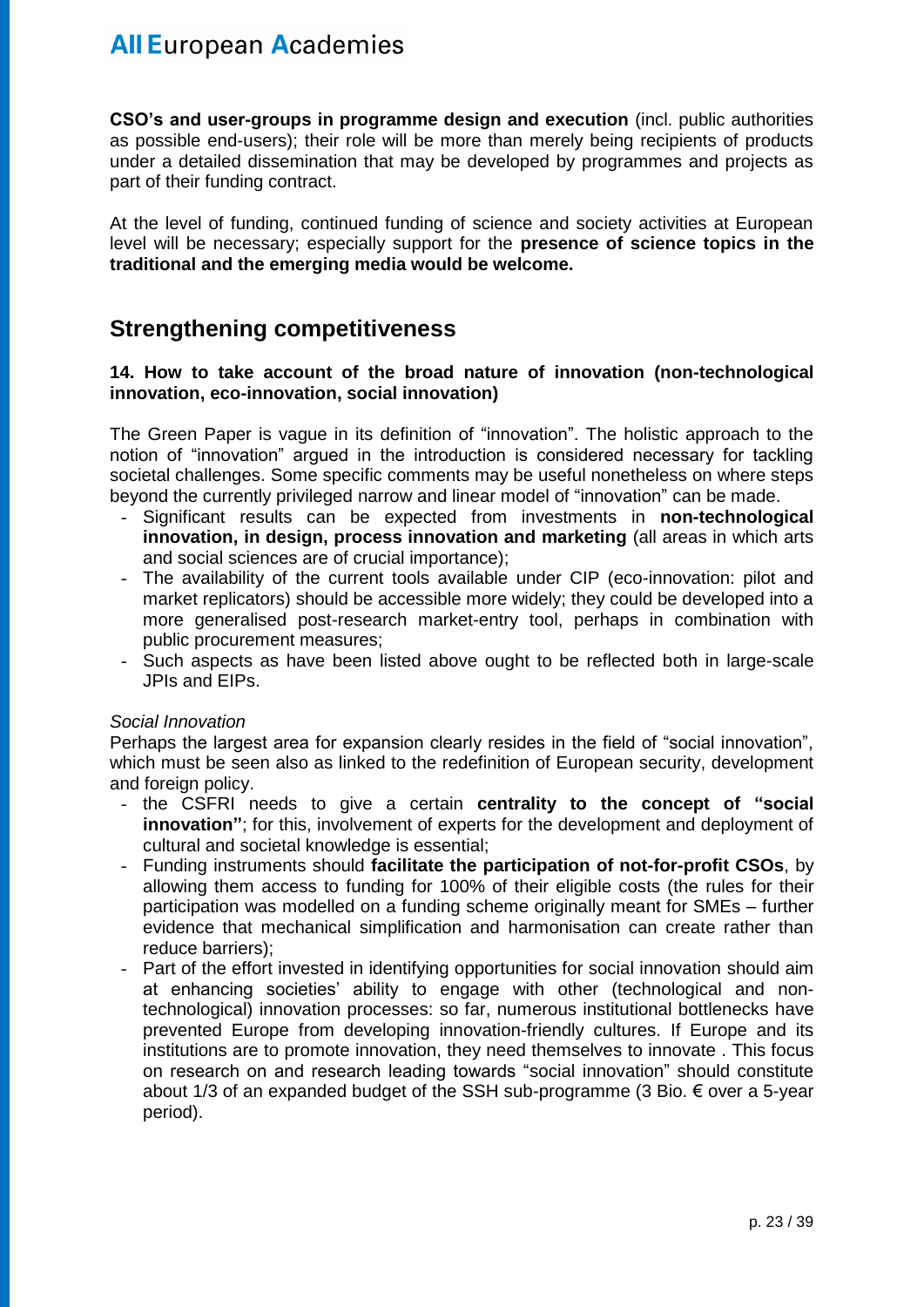### **15. Industrial participation in EU R&I programmes (JTI's; PPP's; role of ETP's)**

A major obstacle – for private industry and public research institutions alike – is the often less than reliable commitment – political, but especially financial - of MS and others to the new instruments that require multi-resourced funding.

**IPR and publication regimes** – while being subject to rules of publicly funded research and therefore privileging the public sector – **must also show some flexibility**.

Since complaints about the multiplicity (and incoherence) of funding programmes seem to be coming more from industry than from Academia – industry having access to funding schemes also from other DGs and, generally, showing a degree of disenchantment with public sector rules, even when funded by the public sector - a **comprehensive evaluation of the success and impact of the many programmes, initiatives and platforms** with a potential to attract private industry R&D units (ETP's, JTI's, EIP's, Art.169&171, to name but a few) should be the basis for any decisions for CSFRI.

Profiles might be strengthened or new ones might emerge when ETP's could function as platform to establish a (regional, Europe- or worldwide) strategic plan for a given field, for which it could then function also as a coordination council.

By the same token it would also be desirable to **consider and compare the respective impacts of existing national and regional programmes, and to explore possibilities of closer cooperation and coordination**. This holds true in particular for support measures for the benefit of SMEs, where a degree of decentralisation might reduce barriers to access.

There seems to be consensus that the RSFF is a tool of great value in particular for the early stages of industry-based innovation processes.

### **16. What and how best to support SMEs; how to complement national and regional schemes?**

SMEs – but also public sector research institutes and larger corporations – should be **attracted to programmes wherever they are at the forefront of innovation.**

SMEs in particular are currently targeted through both FP and CIP, and the future CSFRI may offer an opportunity to successfully streamline the support offered to them.

SME **specific programmes** may be helpful, especially if they are well **aligned with and complement existing national and regional programmes, which often combine direct support with indirect incentives, such as tax credits**.

Against the background of the holistic approach to innovation here advocated care should be taken that in the future CSFRI conditions for participation are targeted at CSOs and that they take into account their generally not-for-profit status.

Remnants of the original for-profit SME-centred regulations that still hamper the full participation of CSO's should be abandoned.

**17. Open, light and fast implementation schemes building on the current FET actions and CIP eco-innovation market replication projects) to allow flexible exploration and commercialisation of novel ideas.**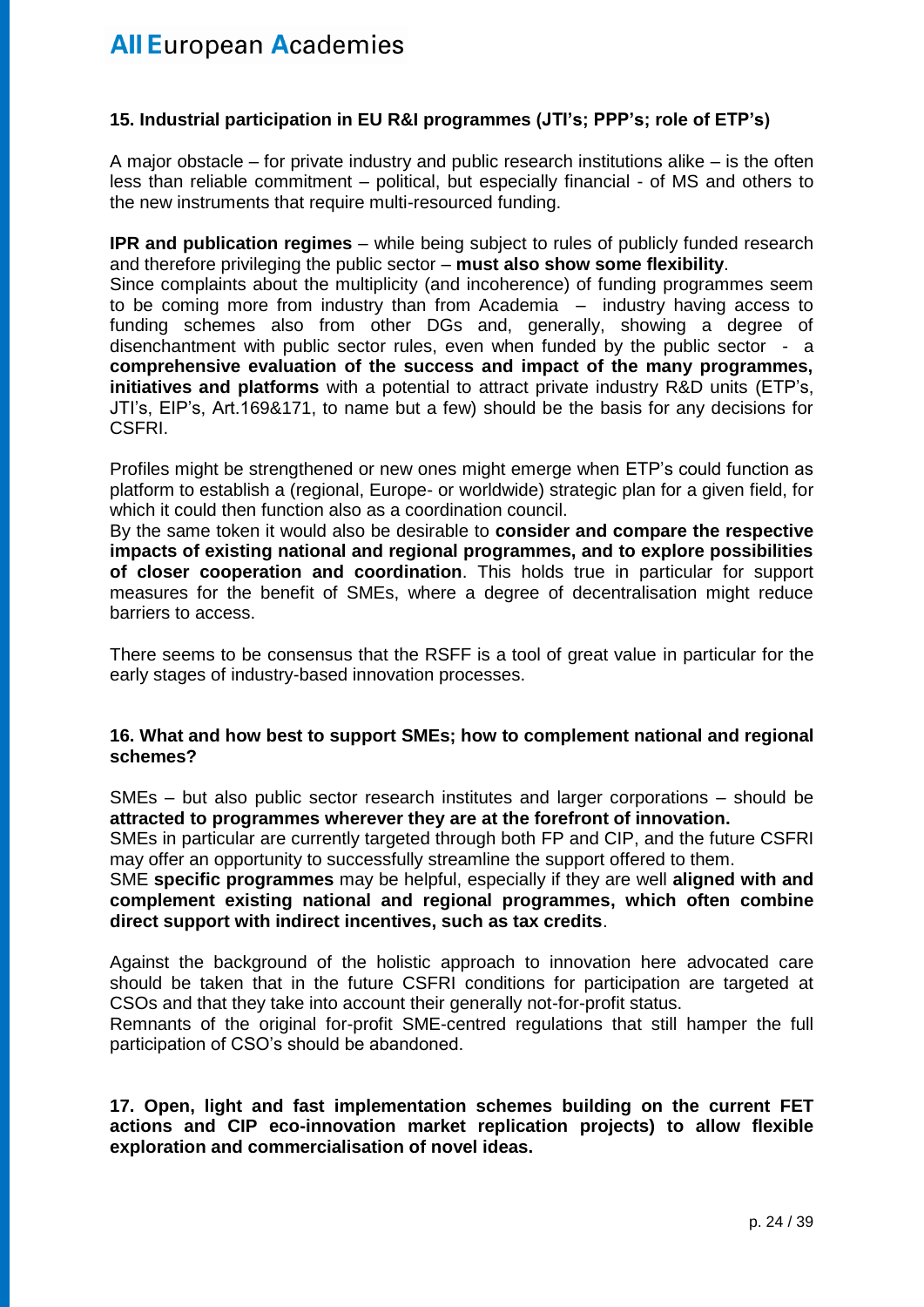As mentioned above, ALLEA appreciates the positive experiences that have been made with the FET and CIP schemes. An **analysis of the need for post-research / premarket support should be the basis for further expansion of the tools** developed under the CIP ("eco-innovation"), such as funding for proof of concept or demonstrations with potential future users.

**FET is seen as a good addition** of the portfolio of funding instruments: it has simple procedures, allows for a bottom-up approach, and is with its relatively small scale a good entry level for close PP-cooperation, which could serve as an **exploratory mechanism throughout all thematic areas** (not only in ICT).

Here as in the larger scale EIPs it would be desirable to have complete openness of the funding tools, including for industry actors from ICPCs in partnership with European applicants.

**Throughout the funding portfolio** care should be taken to include to **make easily accessible support for transitions / knowledge transfer from the academic to the SME/industrial sector** (perhaps modelled on the proof of concept / enabling grants recently developed for ERC grantees).

### **18. EU-level financial instruments (equity and debt based):**

The good uptake of the RSFF and of the financial aid under CIP clearly demonstrate the need for more financial tools for R&I. History will tell whether the availability of the jointly developed resources (EU with EIBG) helped to prevent the exacerbated imperfections of the slow credit market and the even less developed venture capital market in Europe. It seems perfectly adequate to provide such finance as amply as required according to best accounting standards.

**Specific lending mechanisms for SMEs**, perhaps also for some research infrastructures, could be developed.

Experiences from certain of the CEE countries show that **special efforts may need to be made to ensure that equitable access is guaranteed across the Union and beyond**.

For many reasons it might be a good idea to detach such loan-based financial instruments from the CSFRI proper, and to leave its administration entirely in the hands of the EIB. The vitality of European SMEs in the innovation sectors might be further helped by appropriate revisions of the State Aid Framework for Research and Development and Innovation**.** Probably the **objective should be generalised support across all sectors of the future CSFRI, with availability for follow-on assistance being subject merely to merit**.

### **19. New approaches to supporting R&I, such as public procurement (incl. rules on pre-commercial procurement) and/or inducement prizes:**

**Pre-commercial public procurement** is a good means of accelerating quasi-market entry for innovative products and services. With public procurement amounting to 16- 17% of the European Union's GDP, the scale and scope of this form of post-research support is immense. As far as is possible existing tools and regulations should be adapted to make use of this option.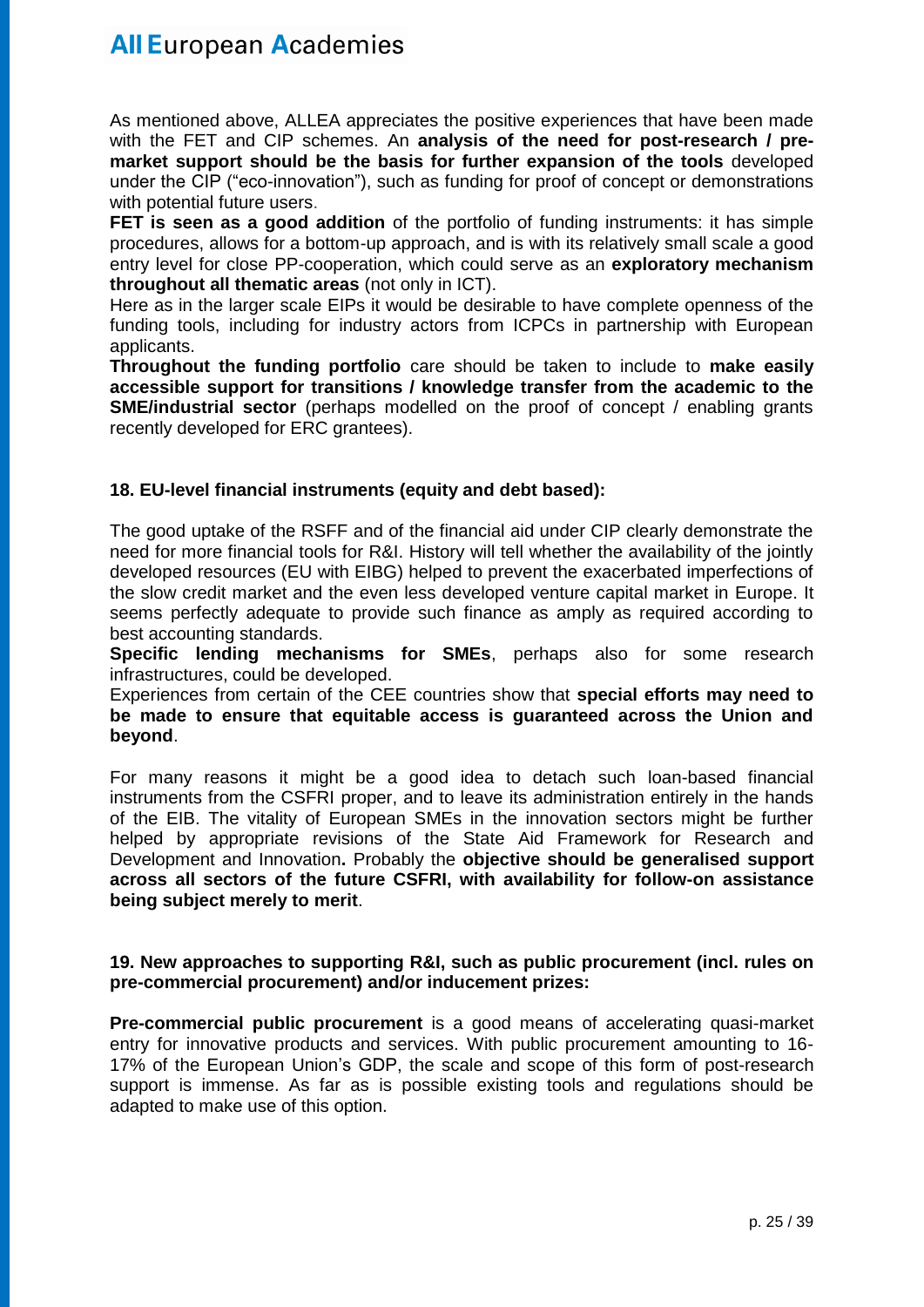#### **20. IP rules and the balance between competitiveness and the need for access to and dissemination of scientific results:**

In Europe, the European Patent Convention of 1973 was a major step forward, but scoreboard analyses show that high translation and litigation costs continue to place European actors at a significant disadvantage compared to US and Asian competitors. Hence, it should be a prioritized task for the European authorities to improve the patent system in Europe. The **CSFRI should be underpinned by an appropriate framework for IPR and patenting in Europe**. The patenting of inventions derived from the research supported by EC funding should be as simple and fair as possible.

#### *Community Patent*

The **establishment of a single Community Patent**, valid across the entire EU with an associated legal framework, would be an important element. The current system which requires separate registration in each MS, even when validated by the European Patent Office, is cumbersome and very expensive compared to the situation obtaining in other leading economies like Japan and the USA, where the *Bayh-Dole Act* explicitly allows universities and other research institutions to retain intellectual property rights based on publicly funded research ever since 1980. This and other legislative initiatives aimed at the protection and dissemination of research results have made US academic institutions important participants in the innovation process.

ALLEA recognizes that the establishment of a unitary patent system would also represent a significant step forward for patenting within the academic sector, but notes that further improvements are needed in order to make the patent system better suited for this sector – and also for SMEs - , allowing researchers and their institutions full rights to exploit any invention derived from research funded by the Commission.

#### *Grace Period*

The EC should **re-launch efforts aimed at ensuring that European law provides for a "grace period" similar to the one existing under US law, but preceding the Union priority date**. This will reduce the risk of accidentally depriving scientists and their institutions of the chance to acquire patent protection (since important results of research have to be held back if and until a patent application is filed, and publication would make the application invalid), while at the same time facilitating early publication and dissemination of research results. Without the introduction of a grace period into European law, the U.S. are unlikely to bring their law in line with the law of the rest of the world, and in particular to give up their first-to-invent system

The rights and obligations of researchers, institutions and industry partners vary between the Member States, and are to some extent insufficiently clarified. In view of increased PPP's it should be investigated whether harmonization is possible and needed with respect to, in particular, the right to apply for patents and the entitlement to remuneration for inventions that are assigned from researchers to institutions or industry partners.

#### *Statutory framework*

European law does not provide a **statutory framework enabling universities and other publicly funded research institutions effectively to exploit and protect their research results**. The need for a harmonized framework and the possible structure and content of such a framework, in particular with respect to results that emerge from publicprivate partnerships, could be further explored by the ALLEA Standing Committee on Intellectual Property Rights in cooperation with the Member Academies and related scientific organisations.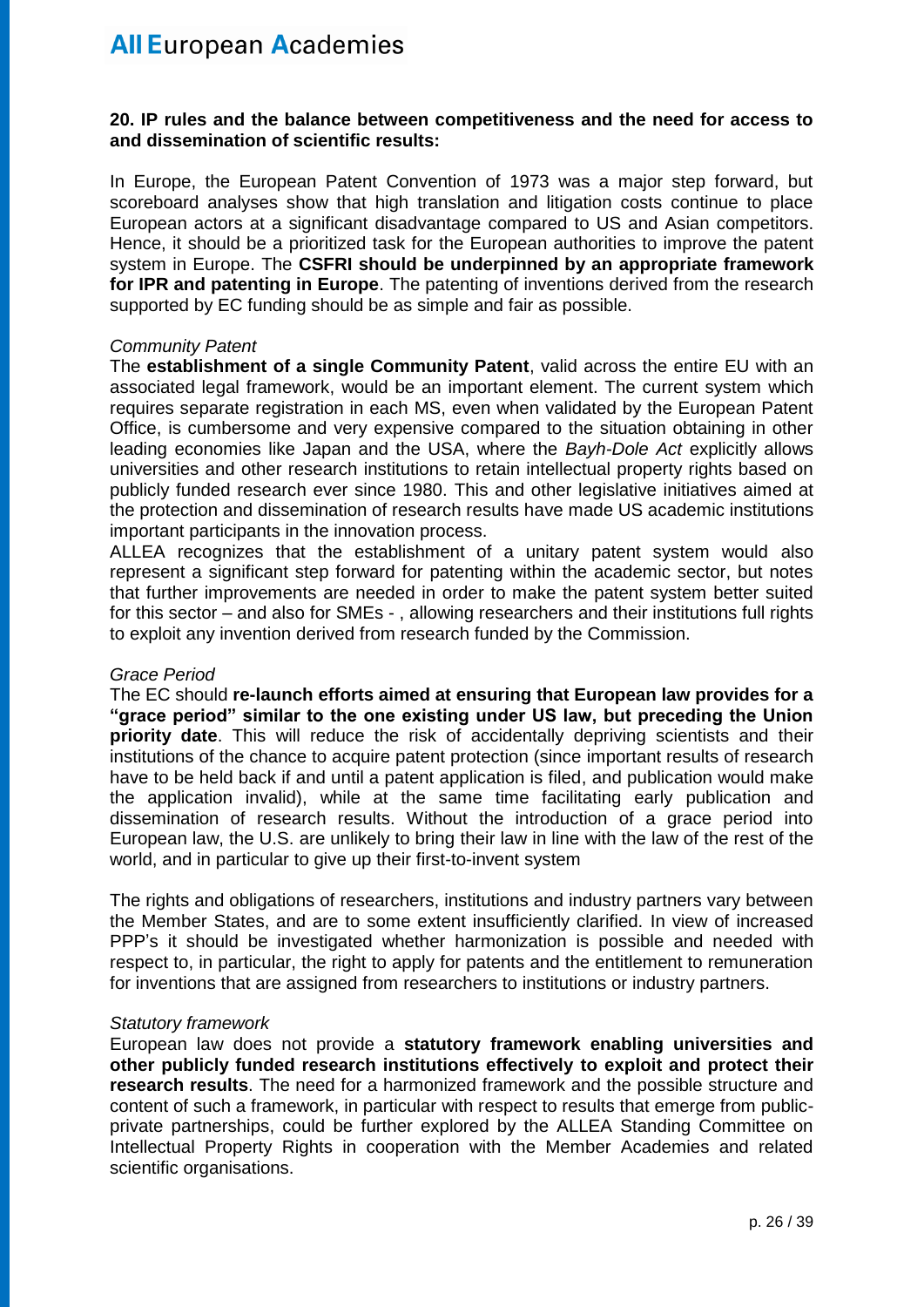#### *Open Access*

In order for the community to get maximum benefit from the research it funds, the results must be disseminated widely. The **EC might insist that publications derived from its support should be made "Open Access" (following the recommendations of the current pilots and observatories**, provided they are in line with rules and regulations applying to all partners) and funds should be provide in the grants to make this possible. However, a debate is still needed as to whether regulations should be phrased in such a way that such access is encouraged and **incentivised rather than being made obligatory, since some consortia with private industries might be rendered unsustainable by rules that are too strict in this respect**.

### **Strengthening Europe's science base and the European Research Area**

### *21. Strengthening the ERC:*

The **ERC** has been perhaps the **single most important addition to the funding portfolio of the EC under FP7**. It has been a **major success** both politically and scientifically (how to recognise excellence at European level). The recent review has helped to further improve the support structures and procedures.

ALLEA would strongly oppose any suggestion that the ERC could be discontinued after FP7; indeed, **its budget should be at least doubled to min. 3.5 Bio. € per annum for the individual grants**.

For the future it will be important to explore how the ERC can **also support excellent collaborative research networks**; the experience with the individual grants has demonstrated that one could start with a **small budget of 1 Bio. € per annum**.

It is encouraging that the ERC has also contributed to a better understanding of the fact that **curiosity-driven research is the basis,** possibly the starting point, for what can be defined as innovation. **We cannot expect innovative solutions without a willingness to invest in unconventional high-risk research**. This exclusive focus on curiositydriven, blue-sky research must remain the characteristic of the ERC, though there is no objection to offering support to transmitting knowledge from the laboratory to the market (additional proof-of-concept grants).

The ERC also demonstrates that **excellence is to be found in all domains**. But since **frontier science is shifting** and blurring boundaries between traditional fields, this advancement of knowledge **must be reflected in a regularly updated composition of scientific bodies at all levels** (council to evaluation panels).

However, at the operational level, there is still considerable concern about truly **interdisciplinary projects not being properly covered in the panels**. Part of the problem may be the sets of indicators chosen, which should also be subjected to regular revisions.

Pending an expansion of the percentage of winning proposals allocated to the interdisciplinary panels, the current distribution of winning proposals between natural, life and social/human sciences should be continued.

Some proposals about making wider parts of Europe benefit from the ERC have been made above: an **EC top-up could be offered to those selected, but unfunded, ERC candidates in countries that are underrepresented, to whom their national funder would offer support for their ERC project**.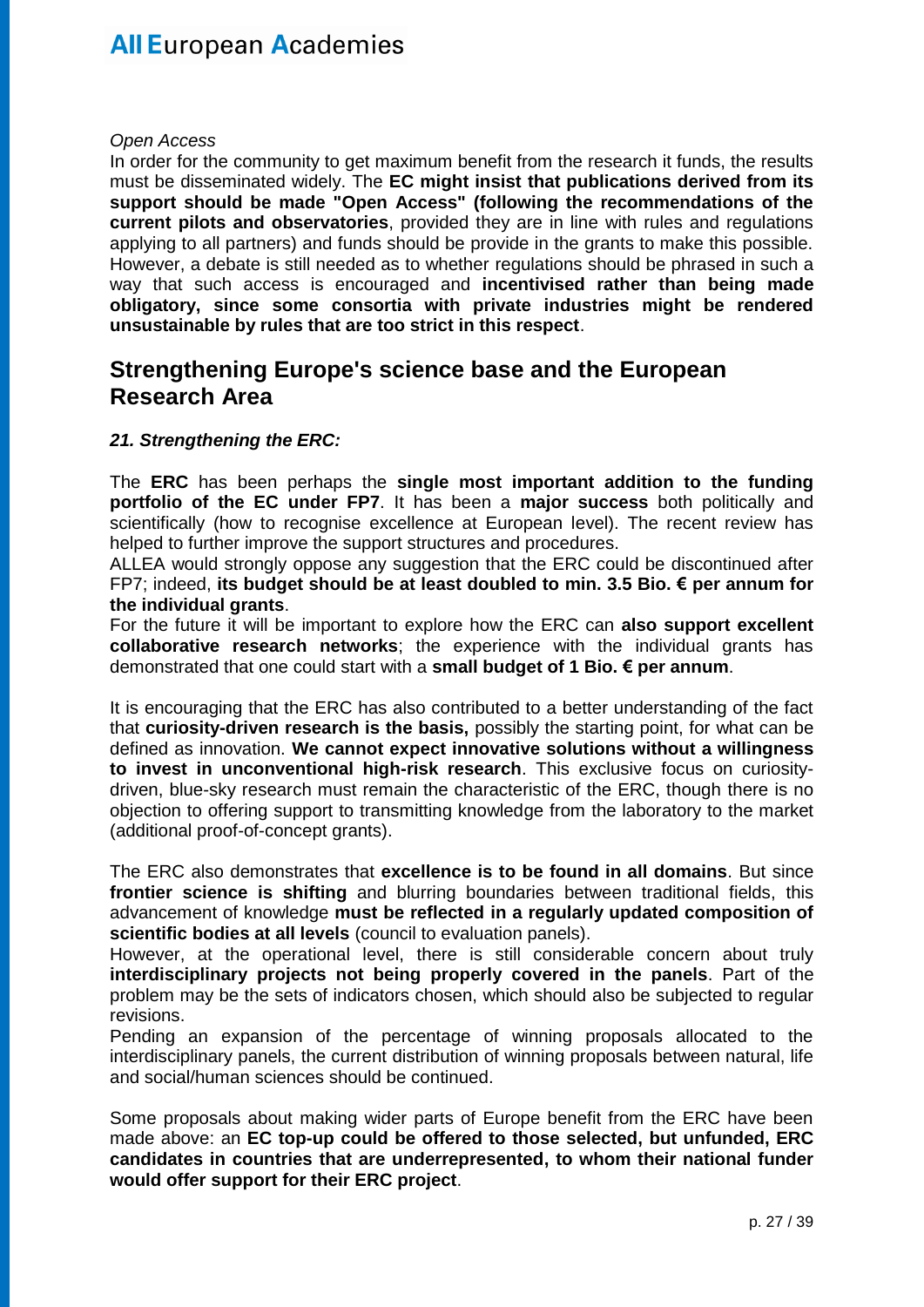The ERC should also be a **tool for attracting to Europe the best researchers from around the globe**. It seems that **extra efforts need to be made** in that respect. Some alignment of institutional marketing and promotion of the ERC grant opportunities might create a new group of multiplicators abroad.

### **22. How should EU support assist Member States in building up excellence?**

A variety of tools have been used and will have to be used (networking support; glue money for collaborative research; mobility; institutional reform etc.).

In general, while aware of the problematic nature of combining excellence and cohesion objectives in EC funding, ALLEA argues that a very **substantial part of the future cohesion funds (100 Bio. € over 5 years) should be explicitly directed towards evening out some of the glaring discrepancies between different European regions in their R&I capabilities**.

In matching the CSFRI funds (100 Bio.  $\epsilon$  to stimulate excellence) this second set of 100 Bio. € will help over the 5-year period under discussion to make progress on key Europe 2020 objectives: the future cohesion fund will have a special responsibility for promoting the further sustainability of Europe-wide innovation investments and policies through smart specialisation approaches.

Elsewhere we have pointed to **specific areas of investment (research infrastructures; regionally specific grand challenges; cross-border clustering,** incl. staff exchange; co-funding arrangements for ERC projects in countries underrepresented among the awardees; **capacity building** in management and higher education institutions).

Some of the more recent accession countries see great benefit in increased and continued production of best practice material by DG R&I, since such material is likely to assist the reform of domestic institutions as well, equipping them better, in the process, for European and global competition.

### **23. Strengthening Marie Curie Actions (promoting researcher mobility and career development):**

**MCAs** are undeniably one of the most important EU instrument supporting excellence and **contributing to human capital development**. The scheme is to be praised for its openness in terms of fields and disciplines: this is an asset that should not be abandoned. There is a good case for enhancing funding and further **expanding the scheme.**

The following are some of the considerations that have emerged from debates among the Academies:

- In order to compensate for risks such as brain drain, the **returnee components** for young researchers **should be strengthened** (special measures may be needed for enlargement countries, but also for neighbourhood countries; co-funding and strengthening of national returnee programmes might be one way to make progress);
- **Mobility in Europe should be offered also to senior researchers**, not only to young researchers (one could think about competitively awarded sabbatical grants or temporary MC-professorships);
- MCAs should be expanded to also include **mobility and training for tertiary educated technical staff of European research infrastructures** (including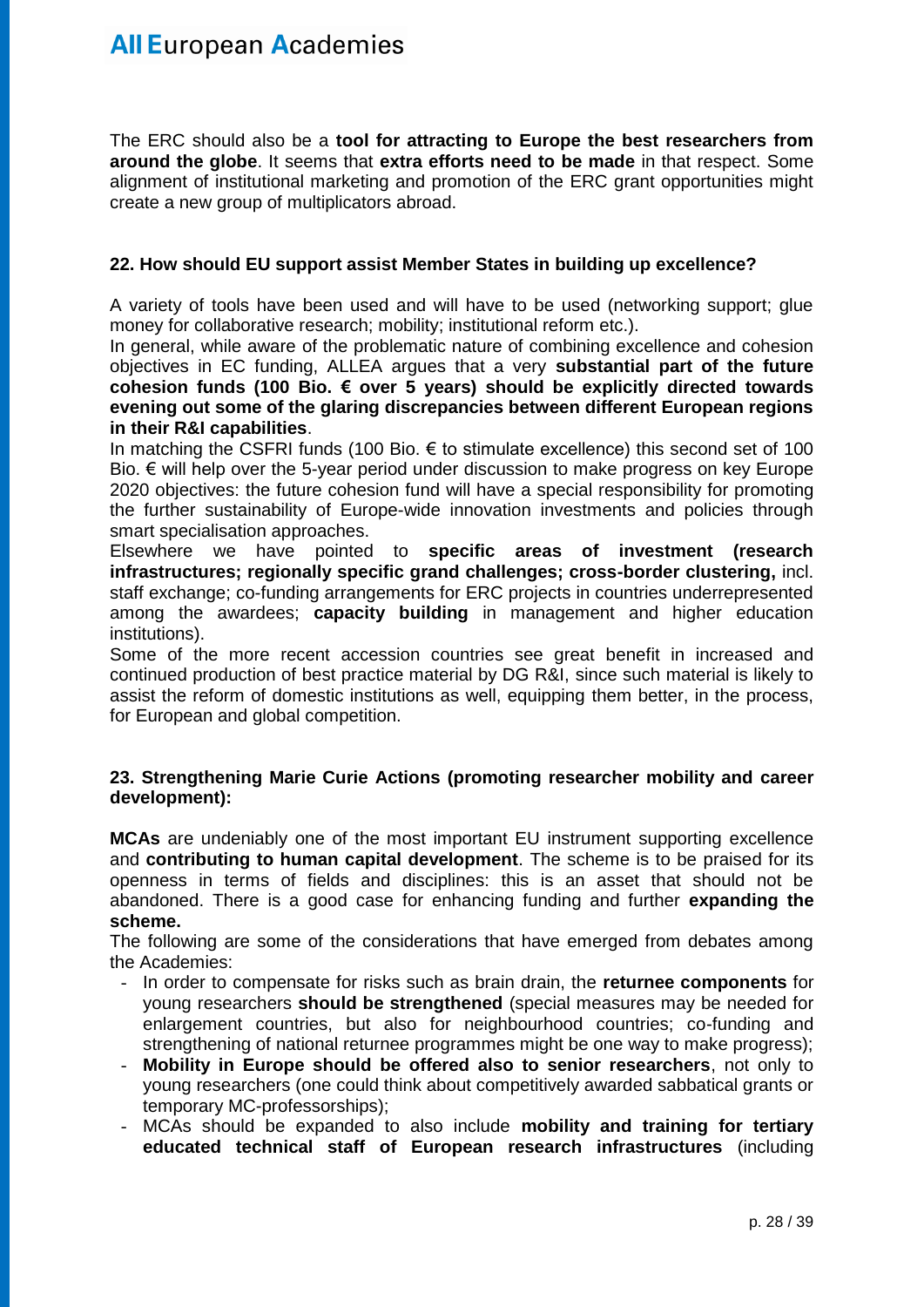traditional infrastructures in the SSH, such as archives, libraries and museums); **top managing personnel** should also be included in this scheme;

- Cross-sectoral mobility should also be supported (including for senior researchers); offers should also extend to public sector administration and to cultural institutions;
- Plans to **require a year in business** as well as in academia should be phrased in such a way that SSH fields are not discriminated against, for example by **expanding the non-academic experience to cultural institutions, civil society organisations etc.**; this may require some immediate changes to the APP scheme;
- Lifelong learning and career development programmes with mobility component should be better coordinated across the directorates;
- The successful co-funding of nationally, regionally and locally funded MCA-like grants under the **CO-FUND scheme** should be continued and **be given a longerterm perspective**;
- In terms of overcoming cultural obstacles to the growth, sustainability and cohesion of the ERA, a mobility and career development programme should be set up to allow staff members of national funding agencies to spend time at a partner agency elsewhere;
- **MCA components should be included in "international projects"** (former INCOprojects / SICA).

The academic community continues to be concerned about the **relocation of MCAs to DG EAC**: doctoral training and career development should be seen as integral parts of a S&T and scholarly career; wherever and however appropriate, the **closest possible coordination between the two directorates should be aimed for**. The situation should be carefully monitored and a separate evaluation on possible needs for improvements should be considered in time for changes to be made under CSFRI if necessary.

By the same token, **both directorates should work together to improve the situation for mobile researchers** (and others) in terms of **tax, pension, social security** etc. Existing barriers should be removed, and MCA could offer **awards for hosting institutions that are best able to offer good conditions for combining career and family life**.

### **24. What actions should be taken at EU level to further strengthen the role of women in science and innovation?**

As mentioned above, early exposure to elements of **inquiry-based STEM education** is one of the keys for unlocking an interest in science. As demonstrated by many studies, early education, especially in science, is critical for shaping a long-term interest in the field. **The role of mothers** in defining whether science is included in their children's career plans is equal in importance to that **of teachers** – more and more frequently female, also in the sciences. - are female. As **role models**, their interest – or lack of interest – in S&T subjects and concepts **can be a significant factor in career choices** made by girls. Some argue that a science education that would create better connections between school topics and societal issues may also help to modify girls' current view of science.Between DG R&I and EAC new methods for stimulating interest in science education should be supported (pilot projects; teaching tools etc.), with a special emphasis on attracting girls. It will be equally important to update the knowledge of female science teachers who can operate as role models.

Some ALLEA Member Academies also use young female scientists of their **Young Academies** as role models in their interaction with primarily and secondary schools.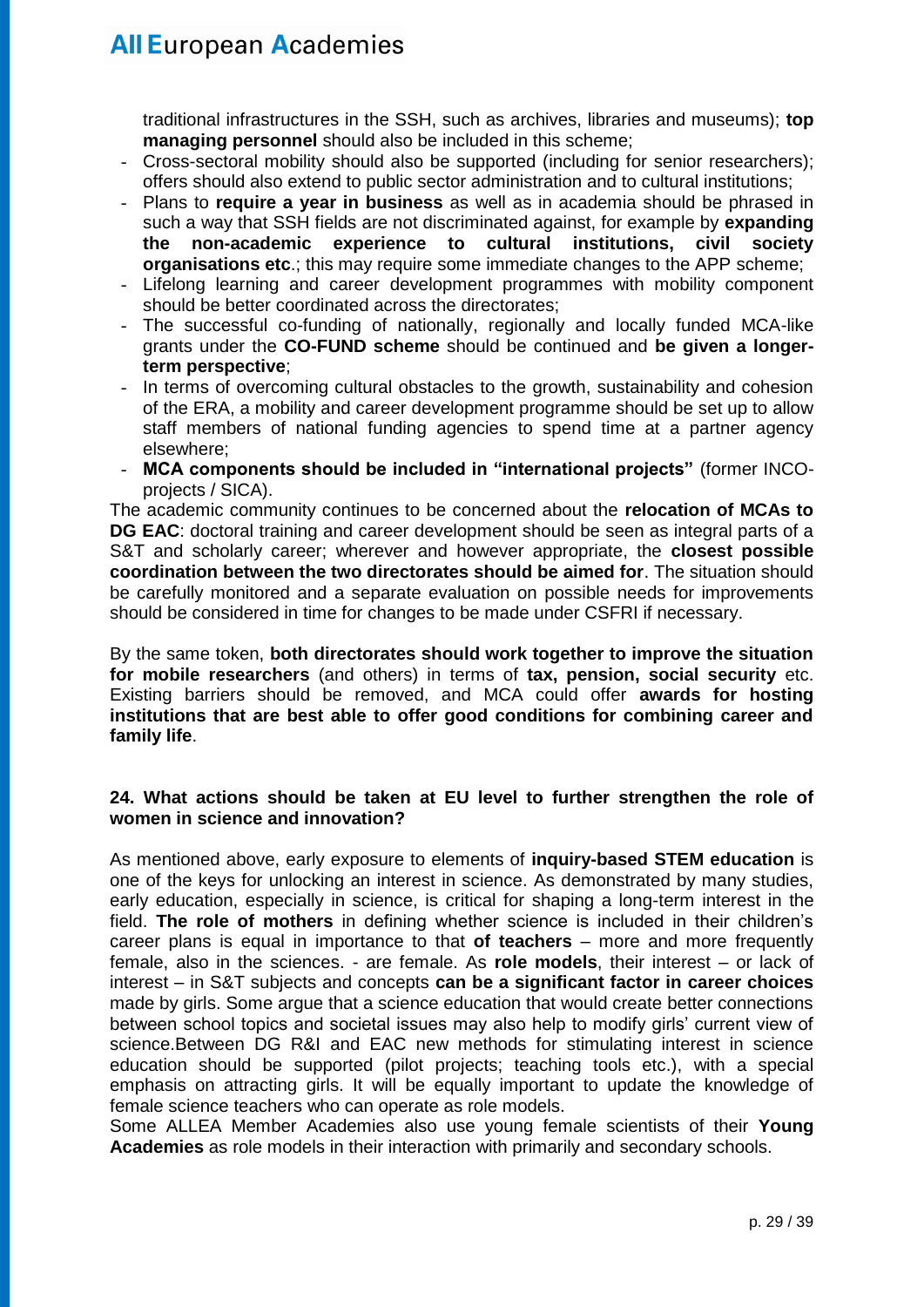#### **Gender awareness of research questions should be required under all calls, wherever appropriate**.

Practical issues such as a strong child-care system and offers for dual careers are still key attention points in many countries. Here, a series of annual awards may trigger some competition and better visibility for good practice.

The activities of the Helsinki group should be reflected more in the EC's R&I funding schemes. In fact, gender mainstreaming in R&I projects will be a key aspect in the future.

### **25. Research infrastructures (including EU-wide e-Infrastructures):**

ALLEA is a participant in the high-level stakeholder group that is discussing the future of RIs in Europe. A number of issues have been identified on which these organisations and the EC will work together to tackle the main **challenges related to the governance and operation of research infrastructures**, in order to fulfil the objectives of the Europe 2020 Innovation Union initiative. These issues relate to:

- Developing a common approach for the **evaluation** of RIs (including *e*-Infrastructures) at national or European level (based on excellence, management, impacts);
- Development of **coherent** projects and initiatives on the basis of **national and European priorities** for world-class quality research infrastructures and research services;
- Identifying and promoting **best practice for RI governance**, including cost control and long-term sustainability of resources;
- Attraction of human resources, notably of high quality technical, engineering and managerial staff, and support for their training and mobility;
- Promoting best practice for the optimal use of RIs by the research community, and for implementation of **open access policies ensuring scientific excellence**;
- Improved interactions between the RI providers and the user communities, including industry as user and supplier, to fuel the **research-innovation cycle**;
- Increased development and use of e-infrastructures as building blocks of pan-European RIs, in particular to improve access, availability and archiving of data as well as to build virtual research communities.

In addition, a number of issues have been identified as needing more attention under the CSFRI :

- Continued glue money necessary for developing RIs (not just for the feasibility study), especially as incentive for MS to pool resources;
- Continued **involvement of scientific leaders in the development of the scientific focus** and in the selection of the best projects (open, transnational access as principle!);
- Continued revisions and improvements of the ERIC legal framework;
- More efforts for **networking (and linking to ESFRI roadmap projects) smaller national and regional facilities;**
- **Closer coordination with global activities** and with RIs outside of Europe (especially where RIs are related to global grand challenges, and where interdisciplinary research is needed);
- More attention to needs of SMEs and other private sector companies.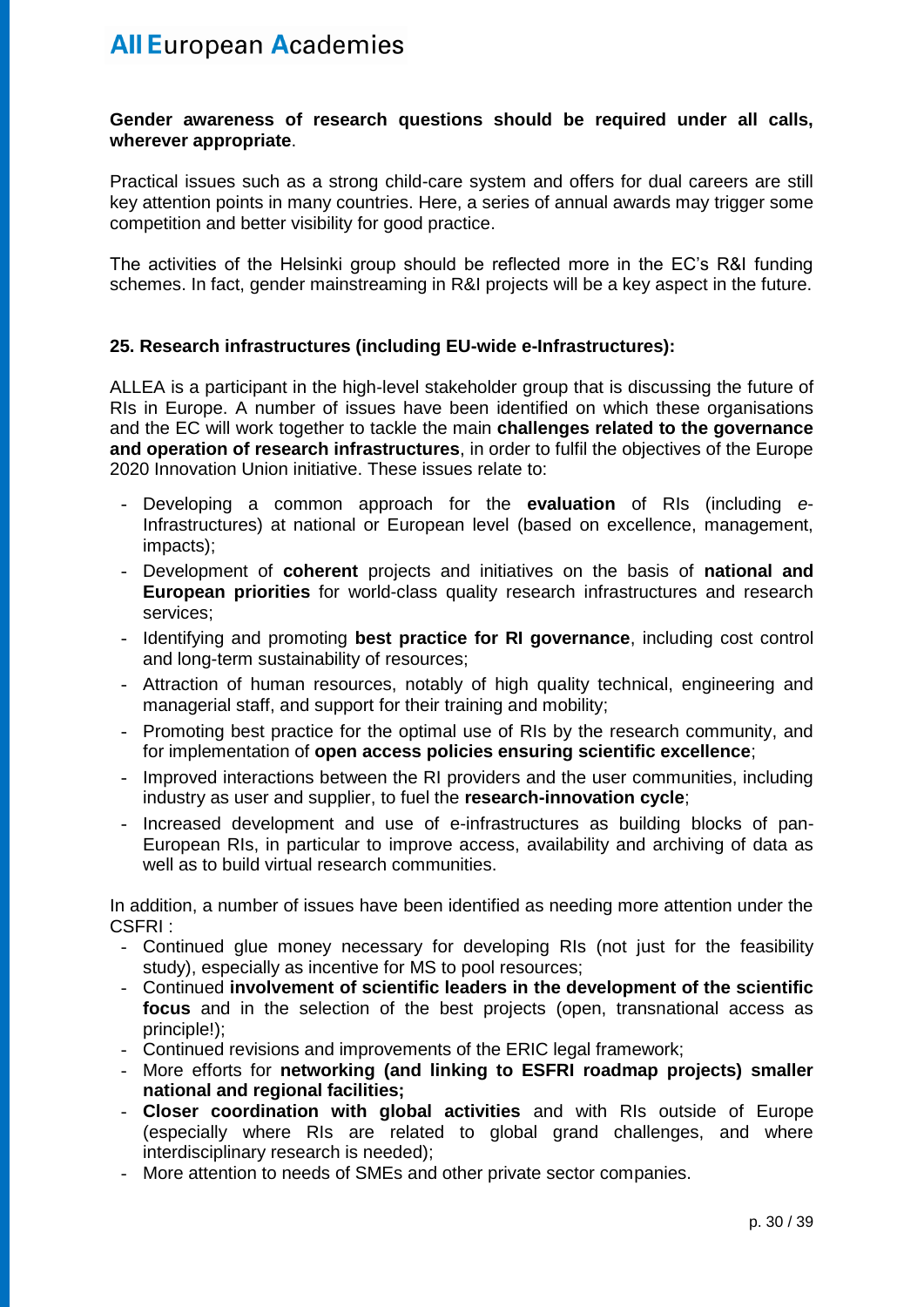More attention should be given to the **coordination of research infrastructures in the SSH with digitisation projects**, that are often labelled as "cultural heritage". This may require better cross-directorate **coordination with DG EAC and INFSO, but also with** the multitude of national and local, as well as, increasingly, **private initiatives** to digitise source material.

While more efforts should be made to involve the scientific community in the design of the research tools that Research Infrastructures can also produce, EC funding should make it easier for researchers to deposit their data in certified repositories (and be granted the resources to do so).

#### **26. International cooperation with non-EU countries (e.g.: priority areas of strategic interest, instruments, reciprocity (including on IPR aspects) or cooperation with MS)?**

The **mainstreaming of the INCO/SICA programmes is a very welcome development**. As yet, the participation of MS in programmes that invite specifically global cooperation is very uneven. Special effort may need to be made to address this issue. More specifically:

- A **focus on priority areas** of Vision Europe 2020 will be necessary; it is important not to overlook the policy needs of the new EU foreign action and development plan; an emphasis should therefore be placed on strengthening and improving the networking of area studies competence across the continent and beyond;
- DG R&I should explore with its national partners whether **global ERA-Nets** can be launched under CSFRI;
- **International cooperation** should be stimulated in particular **surrounding large Research Infrastructures**;
- DG R&I and Dev should work together to develop a more ambitious set of joint research programmes **related to Grand Challenges, but seen through the lens of poverty eradication**;
- DG R&I might consider an action parallel to and building on the ErasmusMundus programmes but encouraging **senior staff exchanges**, aimed at stimulating and strengthening potential contacts for global research collaboration;
- Wherever reciprocity rules still apply, they should be reformulated in such a way that participation is made easier by lowering the percentages requested from consortium partners in countries with lower GDP.

At a more delicate and diplomatic level, EC (foreign action) interventions would be helpful in terms of establishing clear guidelines for the implementation of existing and evolving rules on scientific visas.

Also, EC embassies should fulfil a role in promoting the R&I environments of smaller MS that do not have diplomatic missions in all countries.

Earmarked resources should be set aside cross the portfolio for the **closer cooperation with candidate, ENP and Union for Mediterranean countries**.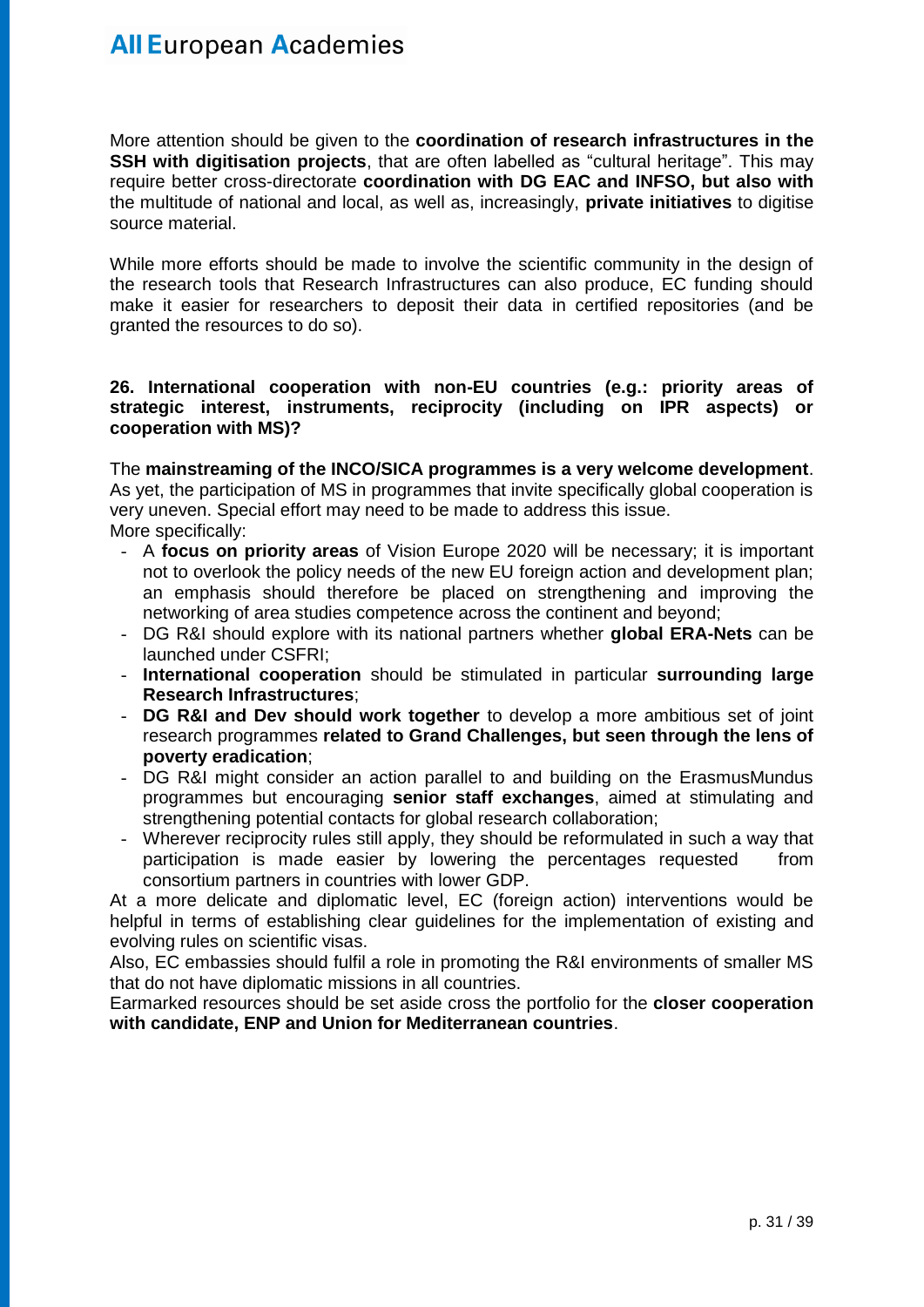#### **27. Which key issues and obstacles concerning the ERA should EU funding instruments seek to overcome, and which should be addressed by other (e.g. legislative) measures?**

Continued efforts must be made to better integrate the different streams of support for research leading towards the achievement of the Vision Europe 2020. This would include much **better cross-directorate coordination**, a degree of coordination between CSFRI and the future cohesion fund, etc.; cross-referencing of potentially related and complementary funding opportunities should be the rule, not the exception.

**The redesign** of the funding schemes (FP, CIP, SF, etc.) should be **informed by a comprehensive evaluation of innovation related issues, applied to all directorates and their programmes**; the current system of sectoral evaluations even within DG R&I (FP separate from CIP separate from EIT etc.) is not conducive to the kind of comprehensive rethinking that is necessary; **evaluation criteria** must be discussed **in view of the objectives** of the intended structural changes, and **not rely automatically on the datasets already available**; the evaluation should take the form of **indicatorinformed peer review, involving academic, HE, industry, SME, and civil society actors, as well as** panel members capable of reflecting points of view from the **non-European** OECD, and the non-European G20 and non-G20 ICPC countries.

While ALLEA welcomes the importance given to administrative simplification and, to some extent, harmonisation across funding instruments, this should not be at the expense of the **flexibility in the system for developing tailor-made tools to respond to emerging new needs or opportunities**.

Major efforts will still have to be made to reduce negative effects of mobility for researchers – but also all other actors related to the innovation systems; **mobility should** enrich careers **not lead to personal losses** caused by the incompatibility of **tax regimes, pension schemes, and social security** provisions; in the same context, **mobility should be stimulated and supported throughout the entire research careers, as well as** for technical and managerial staff in the science system (e.g.: research infrastructures; funding agencies).

**Special support** should be made available for individual MS, candidate and neighbourhood countries where public sector research organisations have undertaken **ambitious reform programmes**, that aim at equipping them better for alignment with and competition under the research programmes that **seek to follow the Vision Europe 2020 agenda**.

The **participation of SME's** should be stimulated by appropriate modification of the rules and regulations; by the same token, some new thinking may be necessary to ensure appropriate forms of interaction of public sector researchers with the **large corporations** and their research-intensive branches;

In response to the importance of "social innovation", **barriers to entry for CSO's should be lowered**, and evaluation criteria should be expanded in such a way that their contribution can be accurately captured (as added value, not as requirement);

Future work-programmes that aim to respond to **Grand Challenges** should be examined with regard to the possibility of launching **sub-programmes of relevance** (not "case studies") **for regions of Europe and ENP countries** (including: Western Balkans, CIS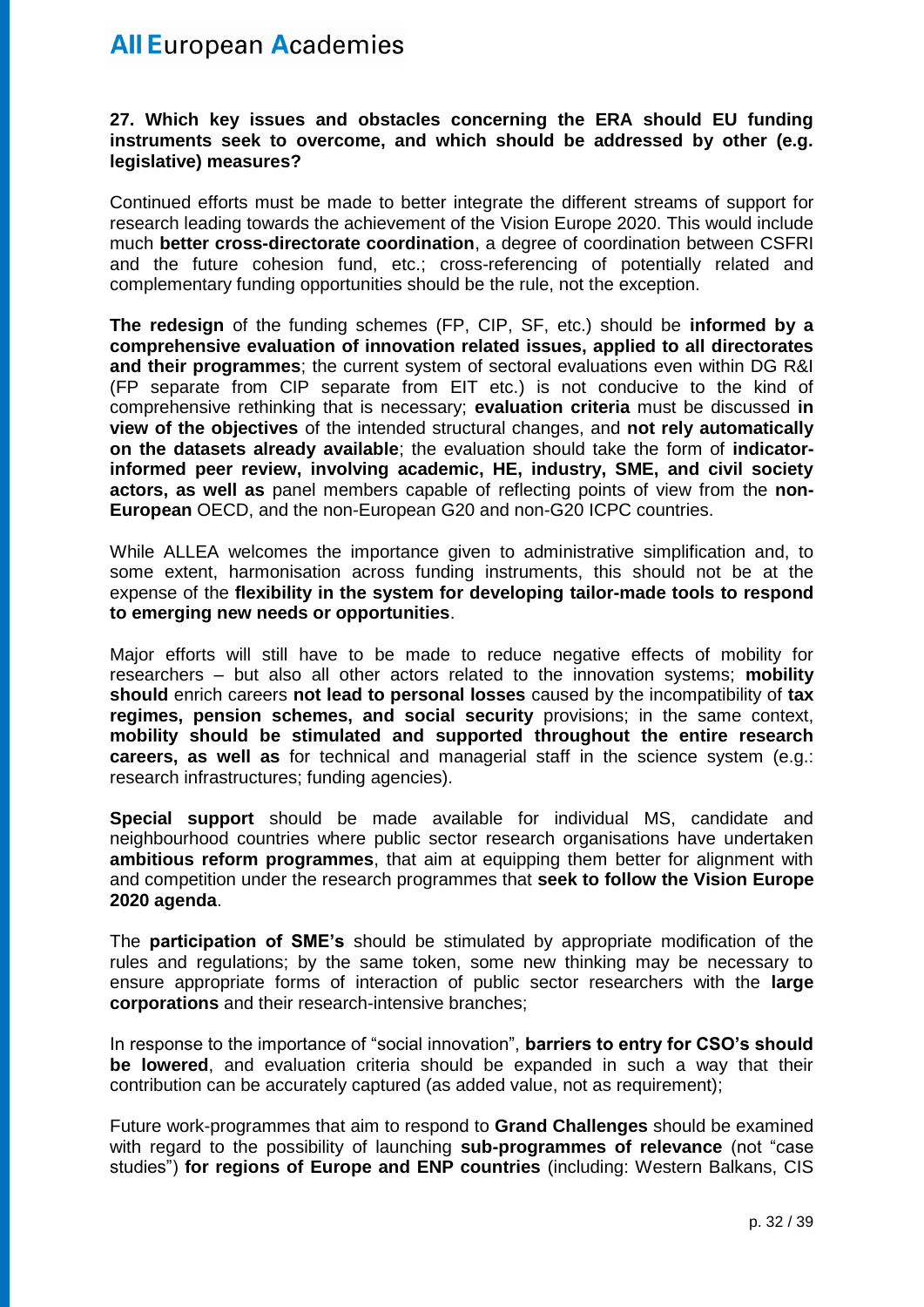states, Southern and Eastern Mediterranean), but **also, as part of the global positioning** of the ERA, worldwide;

Special emphasis will have to be given, under the CSFRI, to the research demands that a **new European foreign and development action** will create. This will involve a **closer alignment with DG Dev** and will have to include the **strengthening of area studies expertise in Europe**. One may also consider the **establishment of European research centres abroad**: these could build by initially by supporting and networking the national and nationally funded research centres and antennas, showcasing the diversity and opportunities of Europe as a globally competitive growth and innovation region.

By the same token, a more level playing field in terms of representation of the national science systems outside the EU should be aimed for. Not all MS have diplomatic missions in all countries of the world, and in view of attracting a more diverse population of students and researchers **better information facilities for smaller MS** should be made **available through the diplomatic missions of the EU**.

Special efforts will be necessary to support and **expand a harmonised and generous implementation of the scientific visa regime** to enhance the centrality of Europe as an attractive locale for scientific exchanges and the acquisition of specific scientific expertise; this **requires very close cooperation with the diplomatic services of MS**; for cases in doubt, science organisations such as Academies, provided that hey are given the resources to do so, could help to ascertain the bona fide status of scholars as part of their responsibility to ensure the freedom of science and scientists;

Given that basic and blue-sky research is the foundation for a successful innovation system and given further that the pursuit of break-through discoveries requires patience and serendipity, it would be appropriate to have, **alongside the short-term Europe 2020 horizon also a medium and longer-term visions based on the best possible future scenarios** and benefitting from the **input of the top-scholars and scientists as well as CSO's**; this seems to be the only way for the governance structure that the EU institutions are to provide for the "Innovation Union" to develop the same level of strategic forward planning that major corporations have been developing over the decades. If successful in design and political follow-up, this will also be a way to rebuild, in the eyes of the European citizens, the legitimacy of the European project.

### **Closing questions**

### **Other ideas important for future EU research and innovation funding that are not covered in the Green Paper:**

Given that many of the changes considered necessary for the Innovation Union to become a reality will restructure the HE and research environment of the next generation of researchers, it seems advisable to **include early and mid-career researchers, their concerns and visions, in all relevant reflection groups** on the future of the European science system. For such form of policy engagement, ALLEA and several of its Member **Academies have experimented successfully with the format of Young Academies**, and would be willing to share their experiences.

The restructuring of current and new components of the future CSFRI and the intended **improved coordination of CSFRI and large programmes of other directorates** (such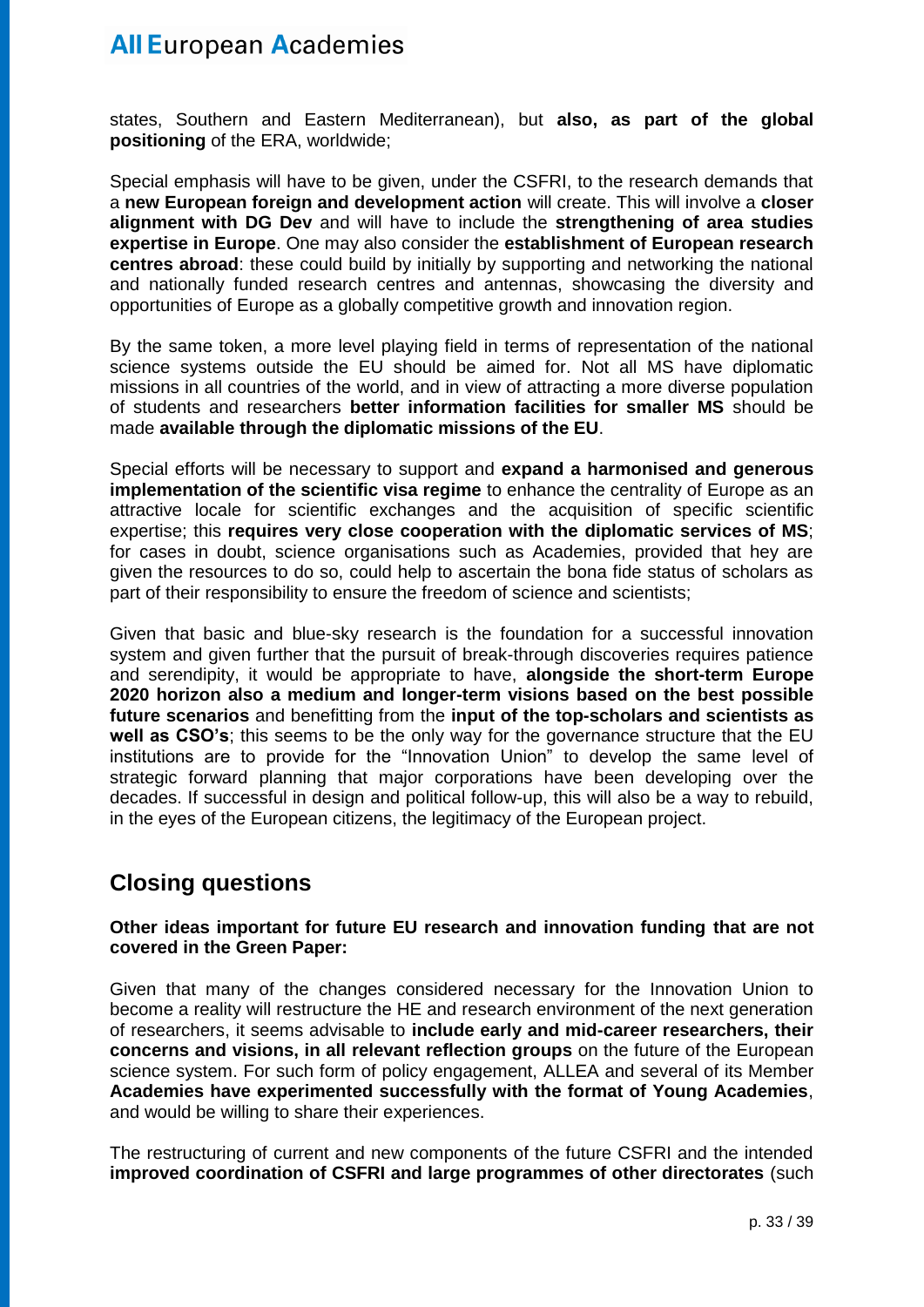as the future cohesion fund) should **lead to a revision of the existing FP governance system (programme committee)**. Level and rhythm of decision-making, function of oversight and format and scope of evaluation will need to be reconfigured to ensure appropriate control and buy-in of MS. This should be linked to a requirement also to ensure better coordination with complementary actions at national level.

The increasing Euro-scepticism among wide sectors of European societies (which seems to be a corollary of a spreading scepticism towards the ability of traditional political structures to tackle the "Grand Challenges") must not be allowed to spill-over into and affect European funding for research and higher education. A very large-scale **European research programme on identity and cultural change, education and employment,**  intergenerational justice and personal and societal well-being (part of the 6<sup>th</sup> challenge), with strong involvement of non-academic societal actors, may help to stem the recent tide of disinformation, and to embed the notion of a Europe-wide social market economy for the 21<sup>st</sup> century. Beyond this, however, all efforts must be made to demonstrate the true added value of research at European level for the well-being of European and global societies, not only in terms of macroeconomic indicators, but also in terms of standards of sustainability, innovative products, societal impact, social and global justice, and democratic rights.

Education, science and scholarship, basic and applied research and technological and non-technological innovation are all linked in complex ways; if properly funded, they together can provide the fuel for the progress of Europe and its constituent societies towards the "Innovation Union" of the 21<sup>st</sup> century.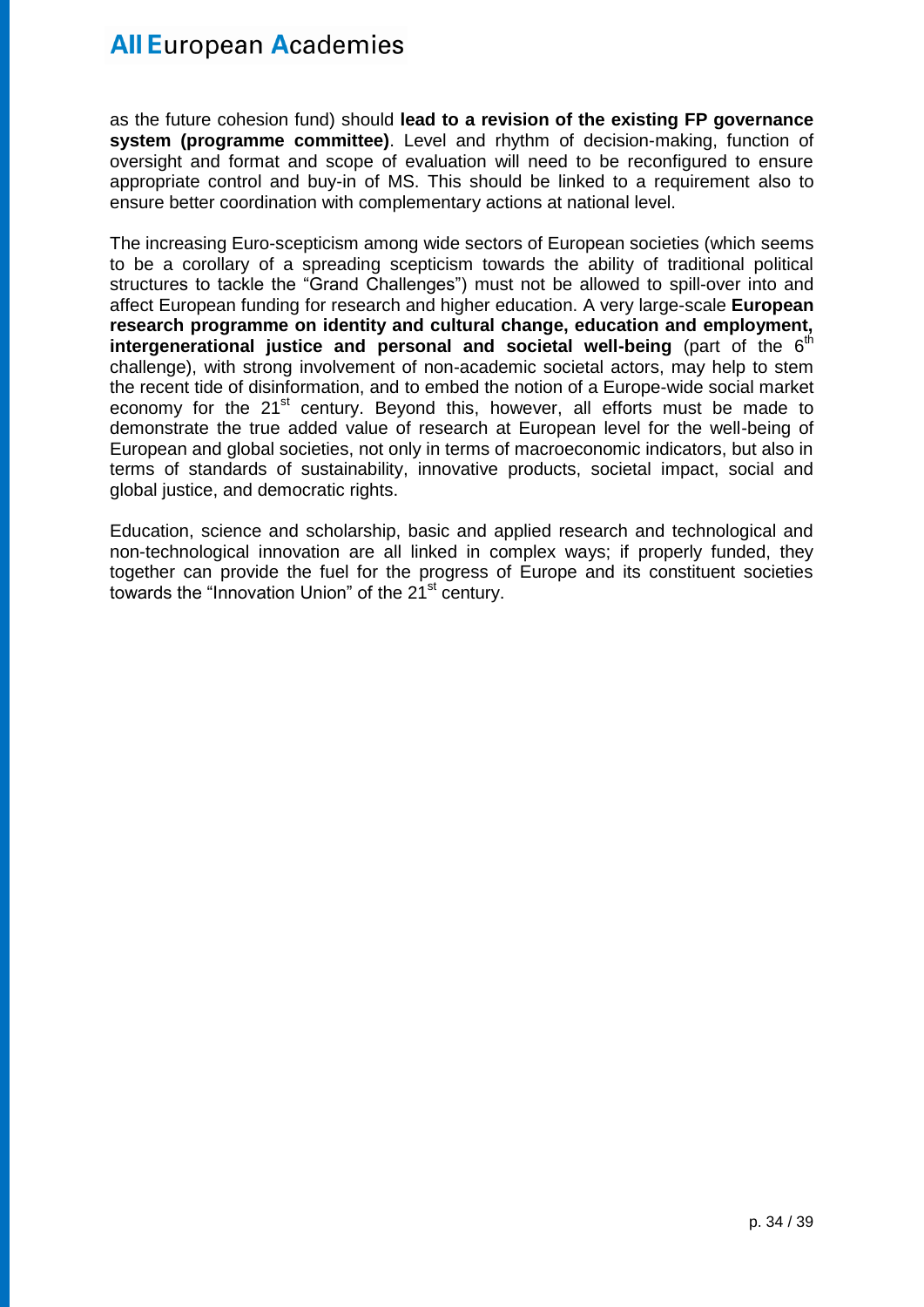### **List of abbreviations**

| <b>ALLEA</b>     | - ALL European Academies                                       |
|------------------|----------------------------------------------------------------|
| <b>CAP</b>       | - Common Agricultural Policy                                   |
| <b>CEE</b>       | - Central and Eastern Europe(an)                               |
| <b>CIP</b>       | - Competitiveness and Innovation Framework Programme           |
| <b>CIS</b>       | - Commonwealth of Independent States                           |
| <b>CO-FUND</b>   | - Marie Curie Actions: Co-funding of regional, national and    |
|                  | international programmes                                       |
| <b>COST</b>      | - European Cooperation in Science and Technology               |
| <b>CSFRI</b>     | - Common Strategic Framework for future EU Research and        |
|                  | <b>Innovation Funding</b>                                      |
| <b>CSO</b>       | - Civil Society Organisation                                   |
| DG Dev           | - Directorate General Development (Europe Aid, Development and |
|                  | Cooperation)                                                   |
| DG EAC           | - Directorate-General for Education and Culture                |
|                  |                                                                |
| <b>DG INFSO</b>  | - Directorate-General Information Society and Media            |
| DG R&I           | - Directorate-General for Research and innovation              |
| <b>EASAC</b>     | - European Academies Science Advisory Council                  |
| EC               | - European Commission                                          |
| EHE/R/IA         | - European Higher Education / Research / Innovation Area       |
| EIB(G)           | - European Investment Bank (Group)                             |
| <b>EIP</b>       | - European Innovation Partnerships                             |
| <b>EIT</b>       | - European Institute of Innovation and Technology (EIT)        |
| <b>ENP</b>       | - European Neighbourhood Policy                                |
| EP               | - European Parliament                                          |
| <b>ERA</b>       | - European Research Area                                       |
| <b>ERAB</b>      | - European Research Area Board                                 |
| <b>ERA-Nets</b>  | - European Research Area Networks                              |
| <b>ERIC</b>      | - European Research Infrastructure Consortium                  |
| <b>ESF</b>       | - European Science Foundation                                  |
| <b>ETP</b>       | - European Technology Platforms                                |
| EU               | - European Union                                               |
| <b>EUROCORES</b> | - European Science Foundation Collaborative Research Scheme    |
| <b>FET</b>       | - Future and Emerging Technologies                             |
| FP               | - Framework Programme                                          |
| <b>GDP</b>       | - Gross domestic product                                       |
| <b>GMO</b>       | - Genetically modified organism(s)                             |
| G20              | - Group of Twenty (AR, AU, BR, CA, CN, DE, EU, FR, IN, ID, IT, |
|                  | JP, KR, KS, MX, TK, UK, US, RU, ZA)                            |
| HE               | - Higher Education                                             |
| <b>KIC</b>       | - Knowledge and Innovation Communities (see also: EIT)         |
| <b>IAPP</b>      | - Marie Curie Industry-Academia Partnerships and Pathways      |
| <b>ICPC</b>      | - International Cooperation Partner Countries                  |
| I < C > T        | - Information <and communication=""> Technologies</and>        |
| <b>INCO</b>      | - International Cooperation                                    |
| <b>IPTS</b>      | - Institute for Prospective Technological Studies              |
| <b>IPR</b>       |                                                                |
|                  | - Intellectual Property Rights                                 |
| JPI              | - Joint Programming Activities                                 |
| <b>JRC</b>       | - Joint Research Centre                                        |
| JTI              | - Joint Technology Initiatives                                 |
| <b>MCA</b>       | - Marie Curie Actions                                          |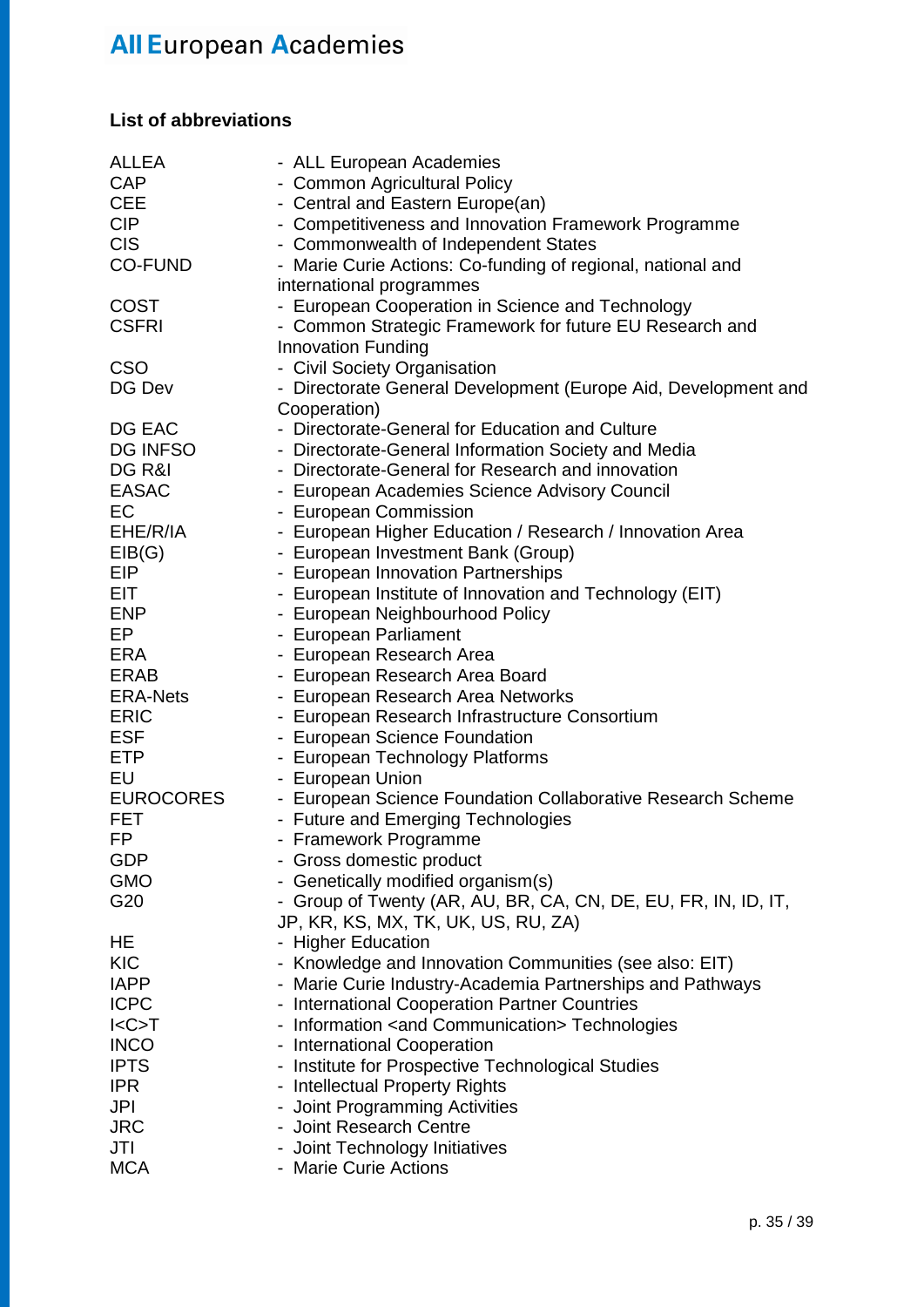| <b>MS</b><br><b>NCP</b><br><b>NETWATCH</b> | - Member States (of the European Union)<br>- National Contact Points<br>- the EC's information platform on transnational R&D programme<br>collaboration |
|--------------------------------------------|---------------------------------------------------------------------------------------------------------------------------------------------------------|
| <b>OECD</b>                                | - Organisation for Economic Co-operation and Development                                                                                                |
| <b>PPP</b>                                 | - Public-Private Partnership                                                                                                                            |
| <b>RFCS</b>                                | - Research Fund for Coal and Steel                                                                                                                      |
| <b>RSFF</b>                                | - Risk Sharing Finance Facility                                                                                                                         |
| R&D                                        | - Research and Development                                                                                                                              |
| R&I                                        | - Research and Innovation                                                                                                                               |
| SET-Plan                                   | - Strategic Energy Technology Plan                                                                                                                      |
| <b>SICA</b>                                | - Specific International Cooperation Actions                                                                                                            |
| <b>SME</b>                                 | - Small and Medium Sized Enterprises                                                                                                                    |
| <b>SSH</b>                                 | - Social Sciences and Humanities                                                                                                                        |
| <b>STEM</b>                                | - Science, technology, engineering and mathematics                                                                                                      |
| <b>STS</b>                                 | - Science and Technology Studies                                                                                                                        |
| S&T                                        | - Science and Technology                                                                                                                                |
| <b>TTG</b>                                 | - Time To Grant                                                                                                                                         |
| TTO(ffices)                                | - Technology Transfer Offices                                                                                                                           |
| US                                         | - United States of America                                                                                                                              |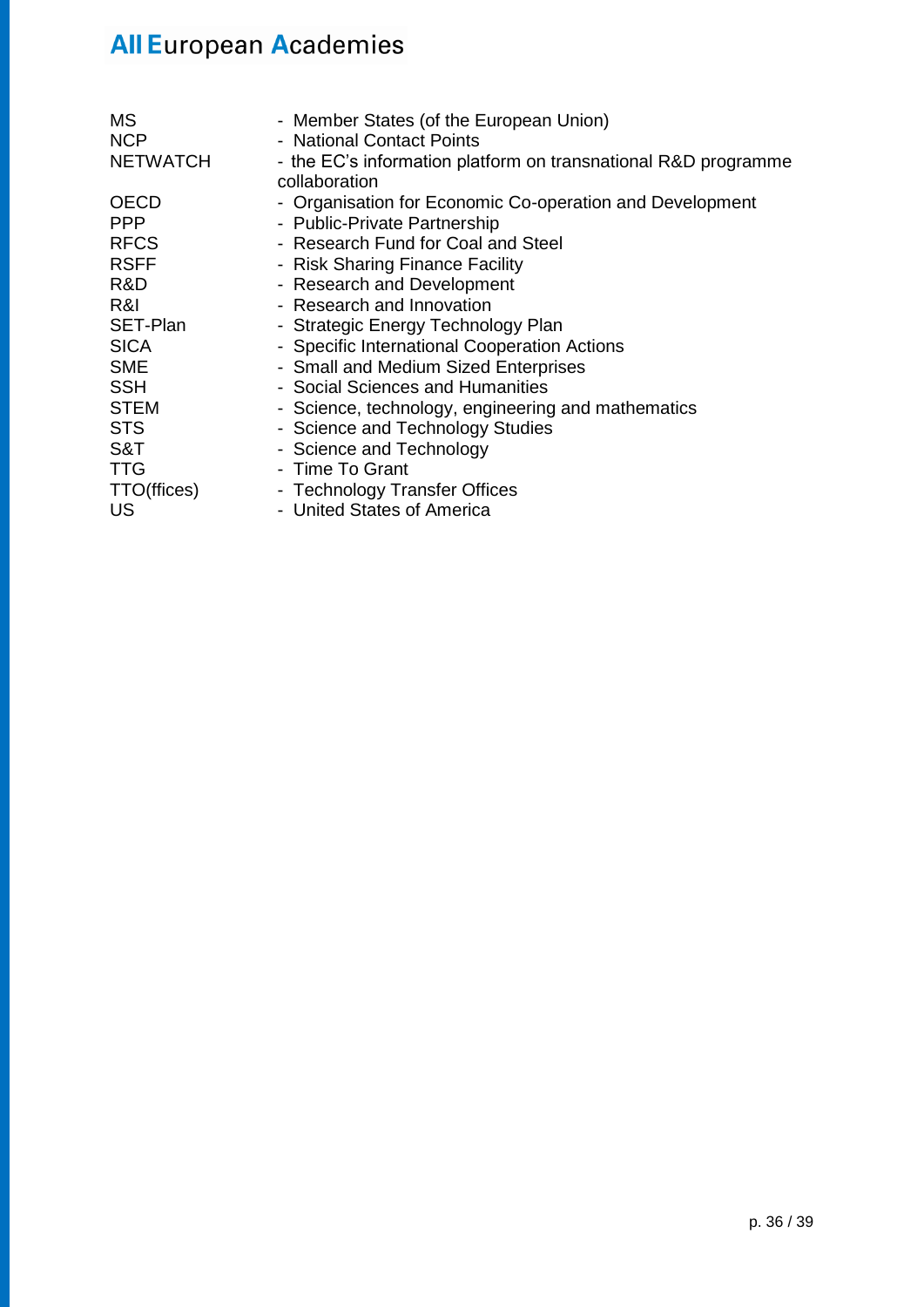### **ALLEA Member Academies**

### **Academy of Sciences of Albania**

*Akademia E Shkencave E Shqipërisë*

### **Austrian Academy of Sciences**

*Österreichische Akademie der Wissenschaften*

#### **National Academy of Sciences of Belarus**

*Нацыянальная акадэмiя навук Беларусі*

#### **Royal Academy of Sciences, Letters and Arts of Belgium**

*Académie Royale des Sciences des Lettres et des Beaux-Arts de Belgique*

### **Royal Flemish Academy of Belgium for Science and the Arts**

*Koninklijke Vlaamse Academie van België voor Wetenschappen en Kunsten*

#### **Academy of Science and Arts of Bosnia and Herzegovina**

*Akademija nauka i umjetnosti Bosne i Hercegovine*

**Bulgarian Academy of Sciences** *Българска академия на науките*

**Croatian Academy of Sciences and Arts** *Hrvatska Akademija Znanosti i Umjetnosti*

**Academy of Sciences of the Czech Republic** *Akademie věd České republiky*

### **Royal Danish Academy of Sciences and Letters**

*Kongelige Danske Videnskabernes Selskab*

**Estonian Academy of Sciences** *Eesti Teaduste Akadeemia*

### **Delegation of the Finnish Academies of Science and Letters**

*Suomen Tiedeakatemiain Valtuuskunta*

### **Academy of Sciences**

*Académie des Sciences - Institut de France*

#### **Academy of Inscriptions and Letters**

*Académie des Inscriptions et Belles-Lettres*

### **Academy of Moral and Political Sciences**

*Académie des Sciences Morales et Politiques*

#### **European Academy of Arts, Sciences and Humanities** *(Associated Academy)*

**Georgian Academy of Sciences**

საქართველოს მეცნიერებათა ეროვნული აკადემია

#### **Union of the German Academies of Sciences and Humanities**

*Union der deutschen Akademien der Wissenschaften*

#### **Academy of Sciences of Göttingen** *Akademie der Wissenschaften in*

*Göttingen (Associated Academy)*

#### **Academy of Sciences and Literature Mainz**

*Akademie der Wissenschaften und der Literatur Mainz (Associated Academy)*

### **Bavarian Academy of Sciences**

*Bayerische Akademie der Wissenschaften (Associated Academy)*

#### **Berlin-Brandenburg Academy of Sciences and Humanities**

*Berlin-Brandenburgische Akademie der Wissenschaften (Associated Academy)*

### **Academy of Sciences at Hamburg**

*Akademie der Wissenschaften zu Hamburg (Associated Academy)*

**Heidelberg Academy of Sciences** *Heidelberger Akademie der Wissenschaften (Associated Academy)*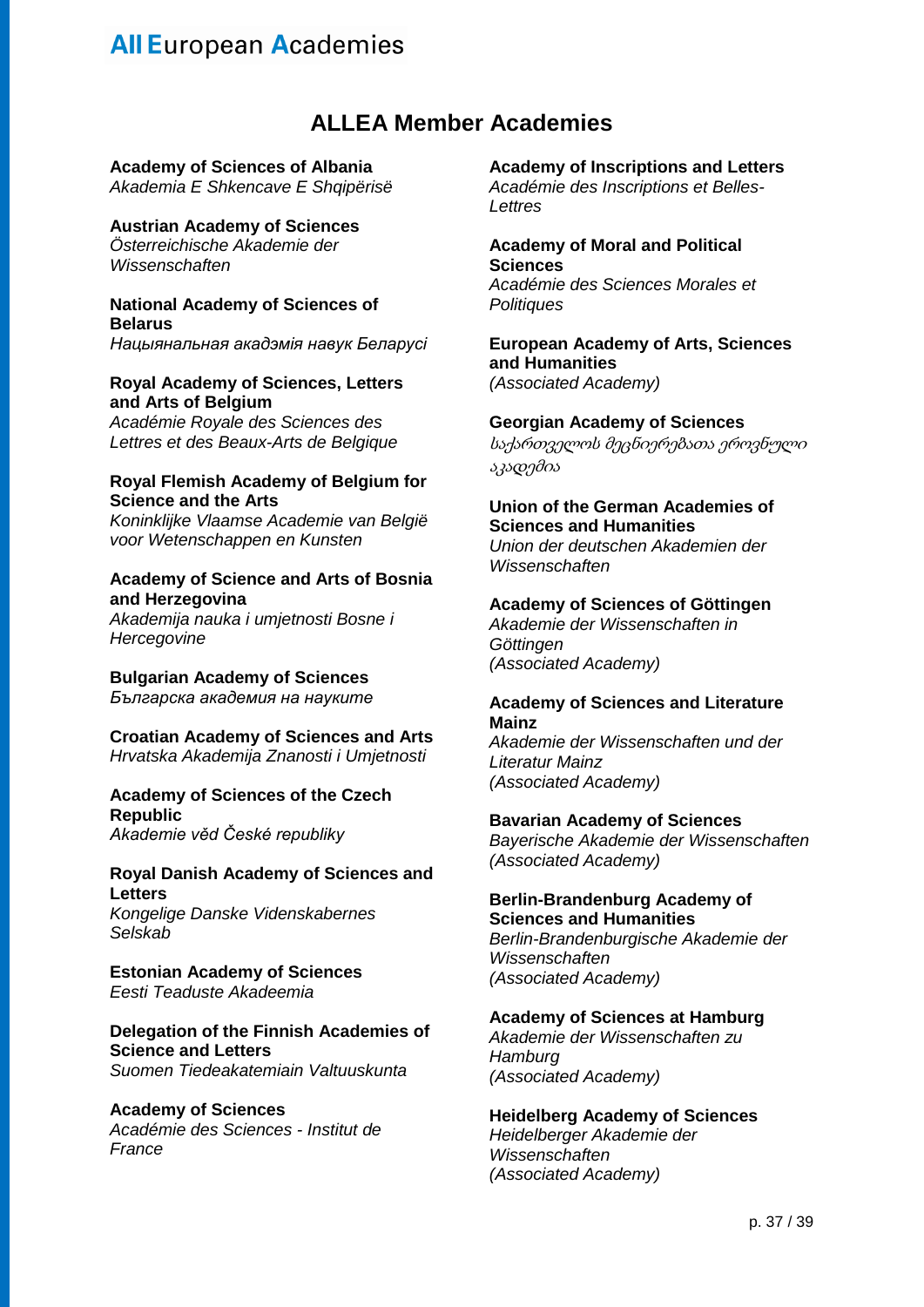#### **North-Rhine Westphalia Academy of Sciences and Letters**

*Nordrhein-Westfälische Akademie der Wissenschaften und der Künste (Associated Academy)*

#### **Saxonian Academy of Science at Leipzig**

*Sächsische Akademie der Wissenschaften zu Leipzig (Associated Academy)*

#### **German Academy of Sciences 'Leopoldina'**

*Deutsche Akademie der Naturforscher Leopoldina*

**Academy of Athens** *Ακαδημία Αθηνών*

**Hungarian Academy of Sciences** *Magyar Tudományos Akadémia*

**Icelandic Society of Sciences** *Vísindafélag Islendinga*

**The Royal Irish Academy of Sciences** *Acadamh Ríoga na hÉireann* 

**Israel Academy of Sciences and Humanities** *האקדמיה הלאומית הישראלית למדעים*

**National Academy of the Lincei** *Accademia Nazionale dei Lincei*

#### **Kosova Academy of Sciences and Arts** *Akademia e Shkencave dhe e Arteve e Kosovës*

**Latvian Academy of Sciences** *Latvijas Zinātņu akadēmija*

**Lithuanian Academy of Sciences** *Lietuvos mokslų akademijos*

**Macedonian Academy of Sciences and Arts** Македонска Академија на Науките и Уметностите

**Academy of Sciences of Moldova** *Academia de Ştiinţe a Moldovei*

**Montenegrin Academy of Sciences and Arts** *Crnogorska akademija nauka i umjetnosti*

**Royal Netherlands Academy of Arts and Sciences** *Koninklijke Nederlandse Akademie van Wetenschappen*

**Norwegian Academy of Science and Letters** *Det Norske Videnskaps-Akademi*

**Polish Academy of Arts and Sciences**  *Polska Akademia Umiejętności* 

**Polish Academy of Sciences** *Polska Akademia Nauk*

**Academy of Sciences of Lisbon** *Academia das Ciências de Lisboa*

**Romanian Academy** *Academia Română*

**Russian Academy of Sciences** *Российская академия наук*

**Serbian Academy of Sciences and Arts** *Srpska Akademija Nauka i Umetnosti*

**Slovak Academy of Sciences** *Slovenská Akadémia Vied*

**Slovenian Academy of Sciences and Arts** *Slovenske akademije znanosti in umetnosti*

**Institute of Spain** *Instituto de España*

**The Royal Spanish Academy of Moral and Political Sciences** *Real Academia de Ciencias Morales y Políticas*

**The Royal Swedish Academy of Agriculture and Forestry** *Kungl. Skogs- och Lantbruksakademien*

**The Royal Swedish Academy of Engineering Sciences** *Kungl. Ingenjörsvetenskapsakademien*